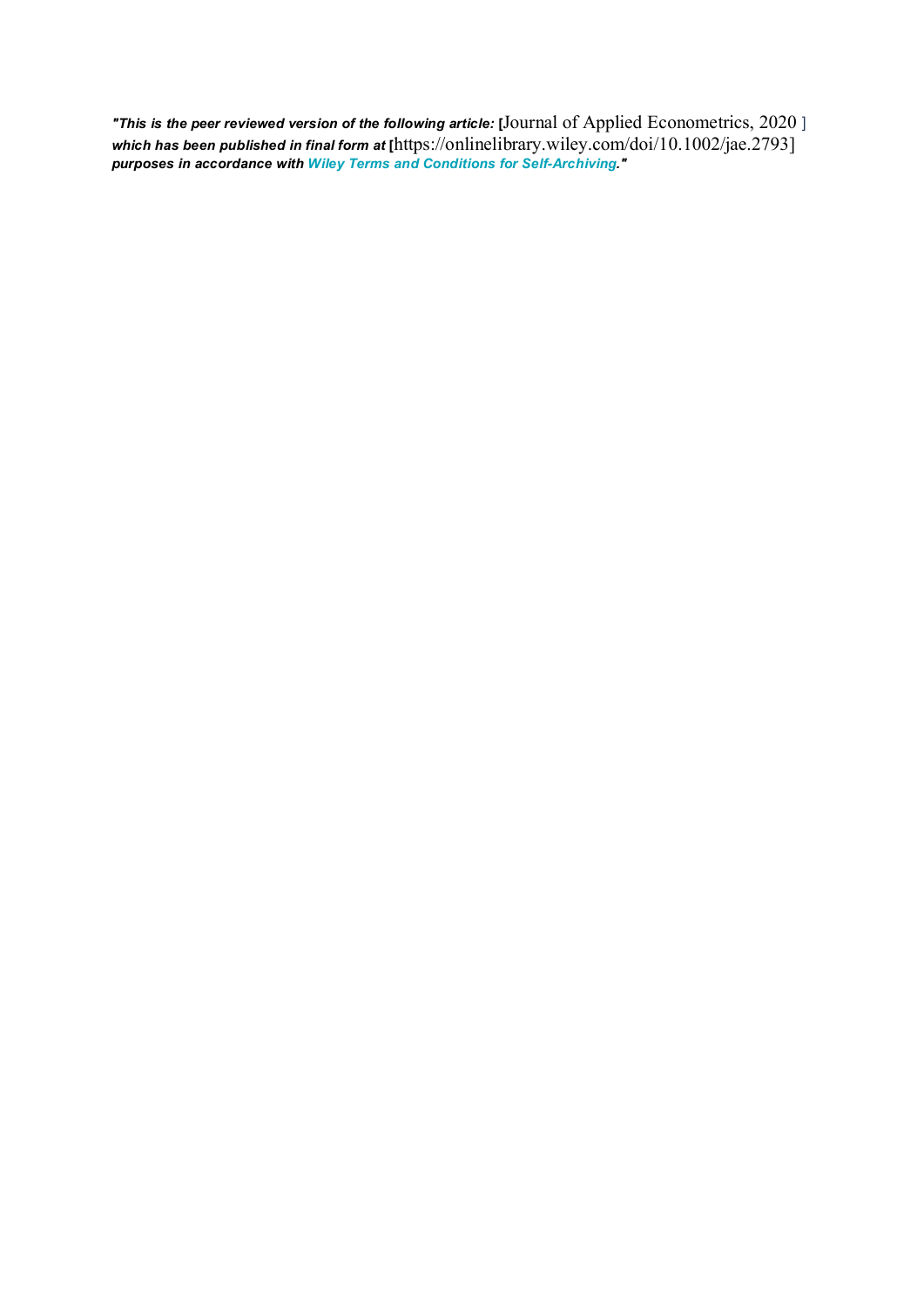# Composite Likelihood Methods for Large Bayesian VARs with Stochastic Volatility<sup>∗</sup>

Joshua C.C. Chan Purdue University and UTS

Eric Eisenstat The University of Queensland

Chenghan Hou Hunan University

Gary Koop University of Strathclyde

May 2020

Abstract: Adding multivariate stochastic volatility of a flexible form to large Vector Autoregressions (VARs) involving over a hundred variables has proved challenging due to computational considerations and over-parameterization concerns. The existing literature either works with homoskedastic models or smaller models with restrictive forms for the stochastic volatility. In this paper, we develop composite likelihood methods for large VARs with multivariate stochastic volatility. These involve estimating large numbers of parsimonious models and then taking a weighted average across these models. We discuss various schemes for choosing the weights. In our empirical work involving VARs of up to 196 variables, we show that composite likelihood methods forecast much better than the most popular large VAR approach which is computationally practical in very high dimensions: the homoskedastic VAR with Minnesota prior. We also compare our methods to various popular approaches which allow for stochastic volatility using medium and small VARs involving up to 20 variables. We find our methods to forecast appreciably better than these as well.

Keywords: Bayesian, large VAR, composite likelihood, prediction pools, stochastic volatility

JEL Classifications: C11, C32, C53

<sup>∗</sup>We would like to thank participants at Workshops on Forecasting at the Deutsche Bundesbank and the National Bank of Poland as well as seminar participants at Heriot-Watt and Essex Universities for helpful comments. Gary Koop is a Senior Fellow at the Rimini Center for Economic Analysis. Joshua Chan and Eric Eisenstat would like to acknowledge financial support by the Australian Research Council via a Discovery Project (DP180102373). Emails: joshuacc.chan@gmail.com, e.eisenstat@uq.edu.au, chenghan.hou@hotmail.com and gary.koop@strath.ac.uk.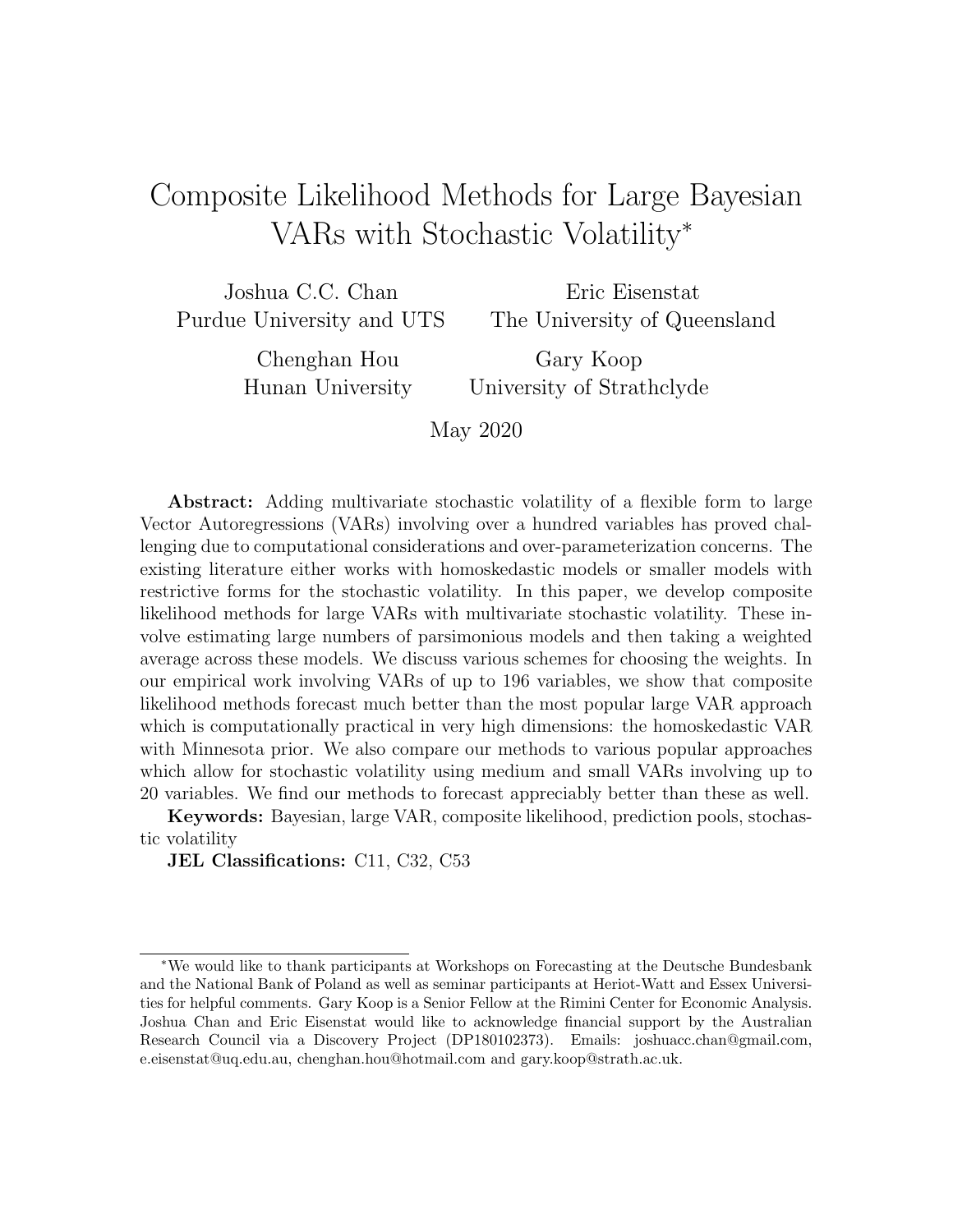### 1 Introduction

Empirical macroeconomists increasingly use Vector Autoregressions (VARs) with datasets involving a hundred or more variables. However, in many applications, there is strong evidence for stochastic volatility. Adding multivariate stochastic volatility to large VARs has proved challenging. With small data sets, popular specifications for VARs with stochastic volatility (VAR-SV) exist but Bayesian estimation and forecasting with these VAR-SVs is not computationally feasible with large data sets. This paper develops a computationally feasible approach which uses all the data available and allows for stochastic volatility. The idea of our approach is to work with many small VAR-SVs. Each of these contains only a few of the large number of variables available, but every one of the variables appears in one or more of the small models. Forecasts from the many small models are then combined to produce forecasts which reflect all the data available. We use composite likelihood methods to theoretically justify and implement such a strategy.

The fact that large VARs are being found increasingly useful in an era of Big Data needs little justification. The large VAR literature began with the US macroeconomic application of Ban<sup>o</sup>bura, Giannone and Reichlin (2010) but large VARs are now used with a variety of macroeconomic and financial data (see, among others, Bloor and Matheson, 2010, Carriero, Kapetanios and Marcellino, 2010, 2012, Giannone, Lenza, Momferatou and Onorante, 2014, Bañbura, Giannone and Lenza, 2015, Koop and Korobilis, 2016, McCracken, Owyang and Sekhposyan, 2016, Jarociński and Maćkowiak, 2017, and Kastner and Huber, 2017). Similarly, the facts that macroeconomic variables often exhibit structural instabilities and have variances that change over time is increasingly accepted. Papers such as Clark (2011) highlight the particular importance in macroeconomic applications of allowing for time-variation in the error covariance matrix. Hence, this is what we focus on in this paper (although the econometric methods we develop could also be used with the time-varying parameter VAR).

These arguments justify why there is a desire to work with large VAR-SVs. But Bayesian methods, requiring the use of Markov Chain Monte Carlo (MCMC) methods, quickly become computationally infeasible as the number of variables in the VAR increases. Bayesian methods are typically used with large VARs since they allow for prior shrinkage which is of great use with over-parameterized models. For instance,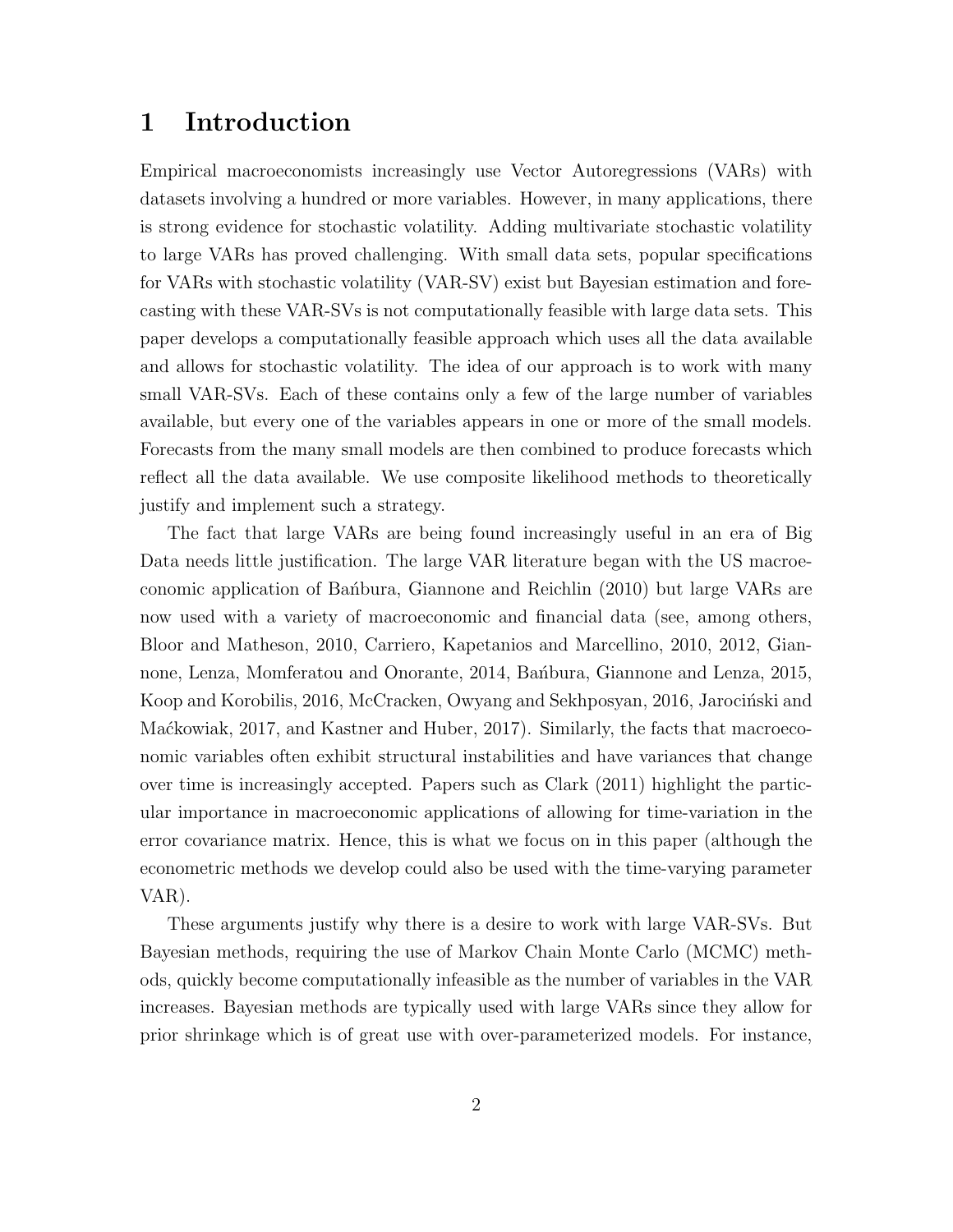when working with a large VAR with  $N = 100$  variables and a lag length of  $p = 13$ (as might be required with monthly data), the researcher will have over 100, 000 VAR coefficients to estimate and 5, 050 free parameters in the error covariance matrix. Bayesian prior shrinkage, often using natural conjugate or Minnesota priors, is used to surmount the problems caused by a shortage of data information relative to the number of coefficients being estimated. Even with these priors, which imply that the posterior and one-step ahead predictive densities have analytical forms, the researcher can face a substantial computational burden (see, e.g., Chan, 2020 or Carriero, Clark and Marcellino, 2016). However, even small departures from the natural conjugate prior VAR leads to posteriors that require the use of MCMC methods which means a huge increase in the computational burden. And it is worth emphasizing that departing from the conjugate prior is often desirable with VARs since its assumptions are very restrictive. These are i) symmetry of the prior across equations, ii) proportionality of the prior covariance to the error variance, and iii) homoskedasticity.

With large VARs this makes many sensible alternative approaches untenable. This holds true for various global-local shrinkage priors (e.g. the variable selection prior of George, Sun and Ni, 2008, Koop, 2013 and Korobilis, 2013, or the Lasso prior of Gefang, 2014). It also holds true for specifications which allow for time-variation in the error covariance matrix. It is the latter which is the focus of the present paper.

As noted, with large VARs standard approaches (e.g. Primiceri, 2005) which allow for multivariate stochastic volatility are not computationally feasible. But there are stochastic volatility specifications that can be used with larger VARs (e.g. Chan, 2020, and Carriero, Clark and Marcellino, 2016, 2019a,b). However, these place restrictions on the form of time variation that is allowed for. And even these have a large computational burden which means they cannot be used for forecasting with the large VARs involving hundreds of dependent variables which are increasingly being  $used.<sup>1</sup>$ 

These considerations motivate the present paper. Working with many small VAR-SVs is computationally feasible even with very high dimensional data sets and composite likelihood methods can be used to combine forecasts from these many smaller

<sup>1</sup>Perhaps the best of the current approaches is developed in Carriero, Clark and Marcellino (2019a). In this paper, impulse responses are presented using a 125 variable VAR, but when forecasting only a 20 variable VAR is used. Repeatedly forecasting with this model on an expanding window of data with the 196 variables used in this paper would take months or more of computing time on a good PC.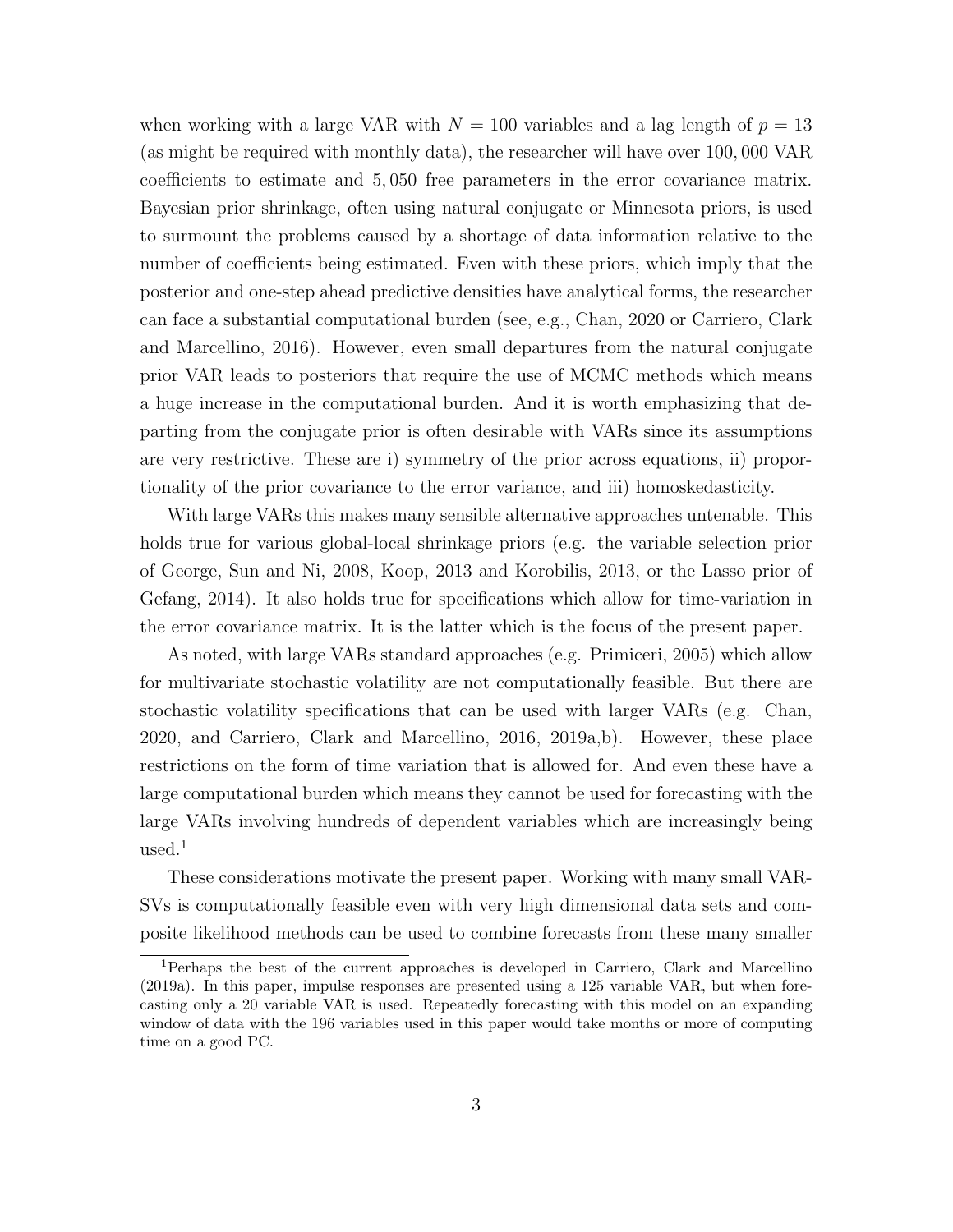models. So the methods we develop are practical and can be used with hundreds of variables. But we also address several other questions to further strengthen the case for our composite likelihood based methods. The first of these is whether there is a theoretically strong justification for use of composite likelihood methods in our context. We discuss relevant econometric theory in the next section of the paper. The second question is: How should the various small models that arise with composite likelihood methods be combined? To answer this question we discuss various methods for doing so, drawing on the literature on opinion pools. The third question is: How well do these methods work in practice? We answer this using a large quarterly US macroeconomic data set involving 196 variables. We find our composite likelihood methods to forecast substantially better than the only computationally practical competitor: a homoskedastic VAR using a natural conjugate prior. We would like to compare our methods to other approaches that involve multivariate stochastic volatility using this large data set, but cannot do it since the computational burden of popular Bayesian alternatives is too large. Instead, we compare our methods to a range of different Bayesian VARs with multivariate stochastic volatility using small data sets involving 7 variables and medium data sets involving 20 variables. We demonstrate the good, computionally efficient, forecasting performance of our composite likelihood methods relative to these alternatives.

# 2 Composite Likelihood Methods for large VARs with Stochastic Volatility

#### 2.1 Overview

A traditional likelihood function is based on the p.d.f. of the  $N \times 1$  vector of dependent variables,  $y_t$  for  $t = 1, \ldots, T$ . In many empirical cases, particularly if N is large, computation involving a likelihood function can be difficult or infeasible. In such cases, it may be possible to develop statistical methods for estimation of the parameters or forecasting using the composite likelihood instead of the full likelihood. The composite likelihood is built up as a weighted average of likelihoods for  $y_{i,t}$  for  $i = 1, \ldots, M$  which are sub-vectors of  $y_t$ . The likelihoods for these sub-vectors are often called quasi-likelihoods and we will use this terminology. Bayesian methods can then be used by combining a prior with the composite likelihood in the standard way.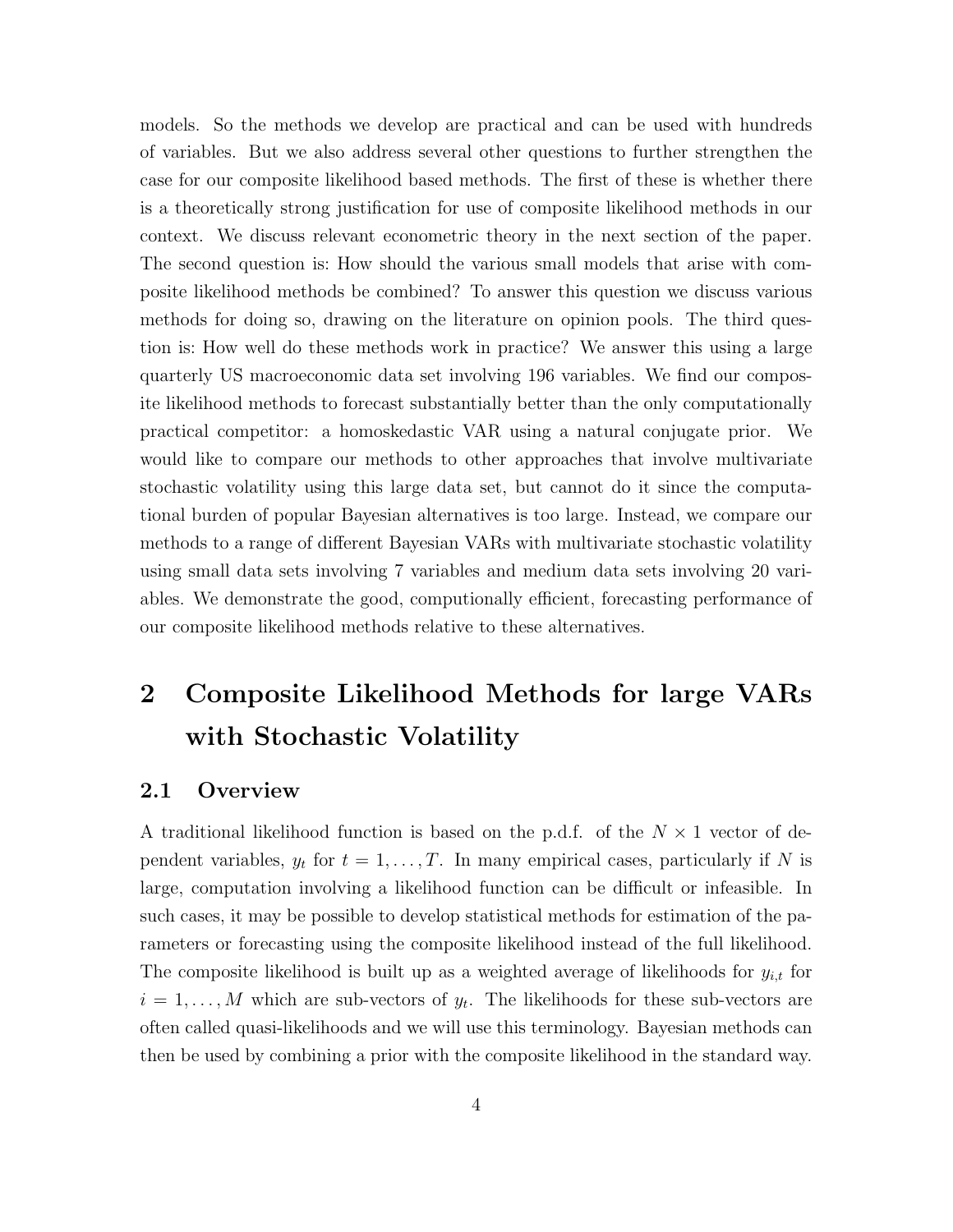Thus, if  $y_{i,t}$  is of much lower dimension than  $y_t$ , a computationally difficult problem of working with a high dimensional likelihood can be turned into a much simpler one of working with many small quasi-likelihoods.

Composite likelihood methods can also have advantages in terms of parsimony. That is, high dimensional models like large VARs are hugely over-parameterized. The correct specification is likely a highly restricted version of the large VAR. The existing Bayesian large VAR literature tries to overcome this problem through the use of prior shrinkage or parameter restrictions. But this prior information often has to be very strong to obtain reasonable forecasts. Using composite likelihood methods, we are only working with small VARs which can yield good forecasts even in the absence of strong prior information. Thus, prior elicitation becomes a less important issue. We do have to make a choice of quasi-likelihoods, but this may be easier to make (and justify) than choosing a particular prior or parametric restriction. For instance, in this paper the desire to forecast a core set of variables of interest in the context of a large data set which includes many other variables motivates our choice of quasi-likelihoods.

The statistical literature on composite likelihood methods (see, e.g., Varin, Reid and Firth, 2011, Ribatet, Cooley and Davison, 2012, and Roche, 2016) provides a theoretical and empirical justification for working with them. They have been exploited in several fields. For instance, Pakel, Shephard, Sheppard and Engle (2014) is a financial application involving a large number of stock returns. These methods have also been used in spatial statistics (e.g. Ribatet, Cooley and Davison, 2012). But they have been rarely used in macroeconomics.<sup>2</sup> To our knowledge, our paper is the first to use them in the large VAR field.

#### 2.2 The VAR-SV

We begin by defining the VAR-SVs that our quasi-likelihoods are based on. Specifications identical or similar to this have been used in a huge range of papers, including Primiceri (2005), Koop, Leon-Gonzalez and Strachan (2009), Clark (2011), D'Agostino, Gambetti and Giannone (2013) and Chan and Eisenstat (2018). The

<sup>2</sup>Two exceptions to this lie in the field of Dynamic Stochastic General Equilibrium (DSGE) modelling: Canova and Matthes (2018) and Qu (2016).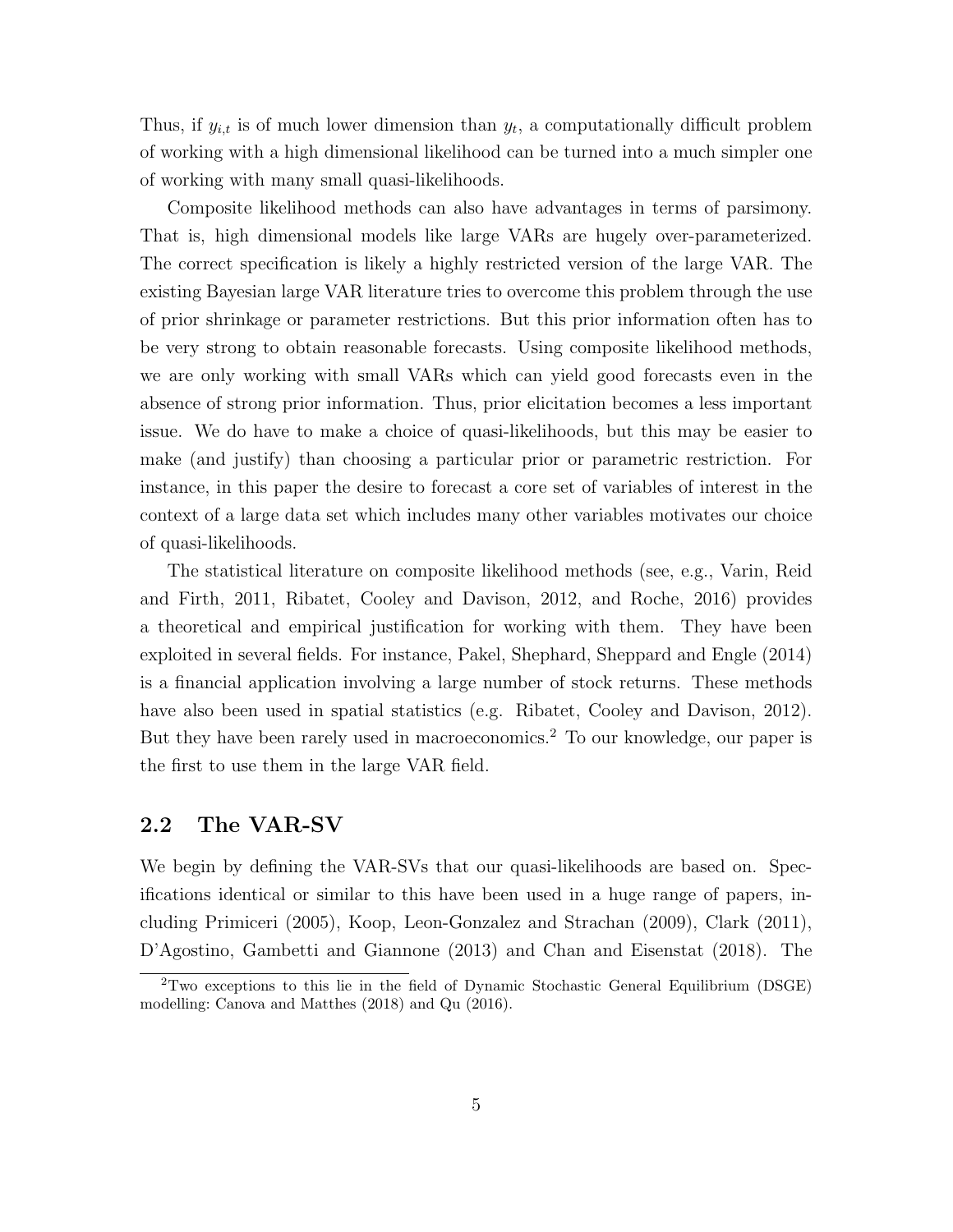VAR-SV model can be written as:

$$
A_{0t}y_t = c + A_1y_{t-1} + \cdots + A_py_{t-p} + \epsilon_t,
$$

where c is an  $N \times 1$  vector of intercepts,  $A_1, \ldots, A_p$  are  $N \times N$  matrices of VAR coefficients,  $\Sigma_t = \text{diag}(e^{h_{1,t}}, \ldots, e^{h_{n,t}})$  and  $A_{0t}$  is a time varying  $N \times N$  lower triangular matrix with ones on the diagonal, to be specific,

$$
A_{0t} = \begin{pmatrix} 1 & 0 & \cdots & 0 \\ a_{21,t} & 1 & \cdots & 0 \\ \vdots & \vdots & \ddots & \vdots \\ a_{n1,t} & a_{n2,t} & \cdots & 1 \end{pmatrix}
$$

We use notation where  $c_i$  is intercept in the  $i^{th}$  equation and  $A_{i,j}$  is the  $i^{th}$  row of  $A_j$ for  $j = 1, \ldots, p$ . The VAR coefficients in equation i are  $\beta_i = (c_i, A_{i,1}, \ldots, A_{i,p})$ .

It is convenient to re-write the VAR-SV as

$$
y_t = X_t \beta + W_t a_t + \epsilon_t, \quad \epsilon_t \sim N(0, \Sigma_t), \tag{1}
$$

.

where  $X_t = I_n \otimes (1, y'_{t-1}, \ldots, y'_{t-p}), \; \beta = (\beta_1, \ldots, \beta_p)'$ ,  $a_t$  is an  $\frac{N(N-1)}{2} \times 1$  vector consisting of the free elements of  $A_{0t}$  stacked by rows, and  $W_t$  is an  $N \times \frac{N(N-1)}{2}$ 2 matrix,

$$
W_t = \begin{pmatrix} 0 & 0 & 0 & \cdots & \cdots & \cdots & 0 \\ -y_{1,t} & 0 & 0 & \cdots & \cdots & \cdots & 0 \\ 0 & -y_{1,t} & -y_{2,t} & \cdots & \cdots & \cdots & 0 \\ \vdots & \vdots & \ddots & \vdots & \cdots & \cdots & 0 \\ 0 & \cdots & \cdots & -y_{1,t} & -y_{2,t} & \cdots & -y_{N-1,t} \end{pmatrix}.
$$

The log-volatilities  $h_t = (h_{1,t}, \ldots, h_{N,t})'$  and the time-varying parameters  $a_t$  are assumed to follow random walk processes:

$$
h_t = h_{t-1} + \epsilon_t^h, \quad \epsilon_t^h \sim N(0, \Sigma_h), \tag{2}
$$

$$
a_t = a_{t-1} + \epsilon_t^a, \quad \epsilon_t^a \sim N(0, \Sigma_a), \tag{3}
$$

where  $\Sigma_h = \text{diag}(\sigma_{h,1}^2, \ldots, \sigma_{h,N}^2)$  and  $\Sigma_a = \text{diag}(\sigma_{a,1}^2, \ldots, \sigma_{a,\frac{N(N-1)}{2}}^2)$ .

It can be seen that the VAR-SV can have an enormous number of parameters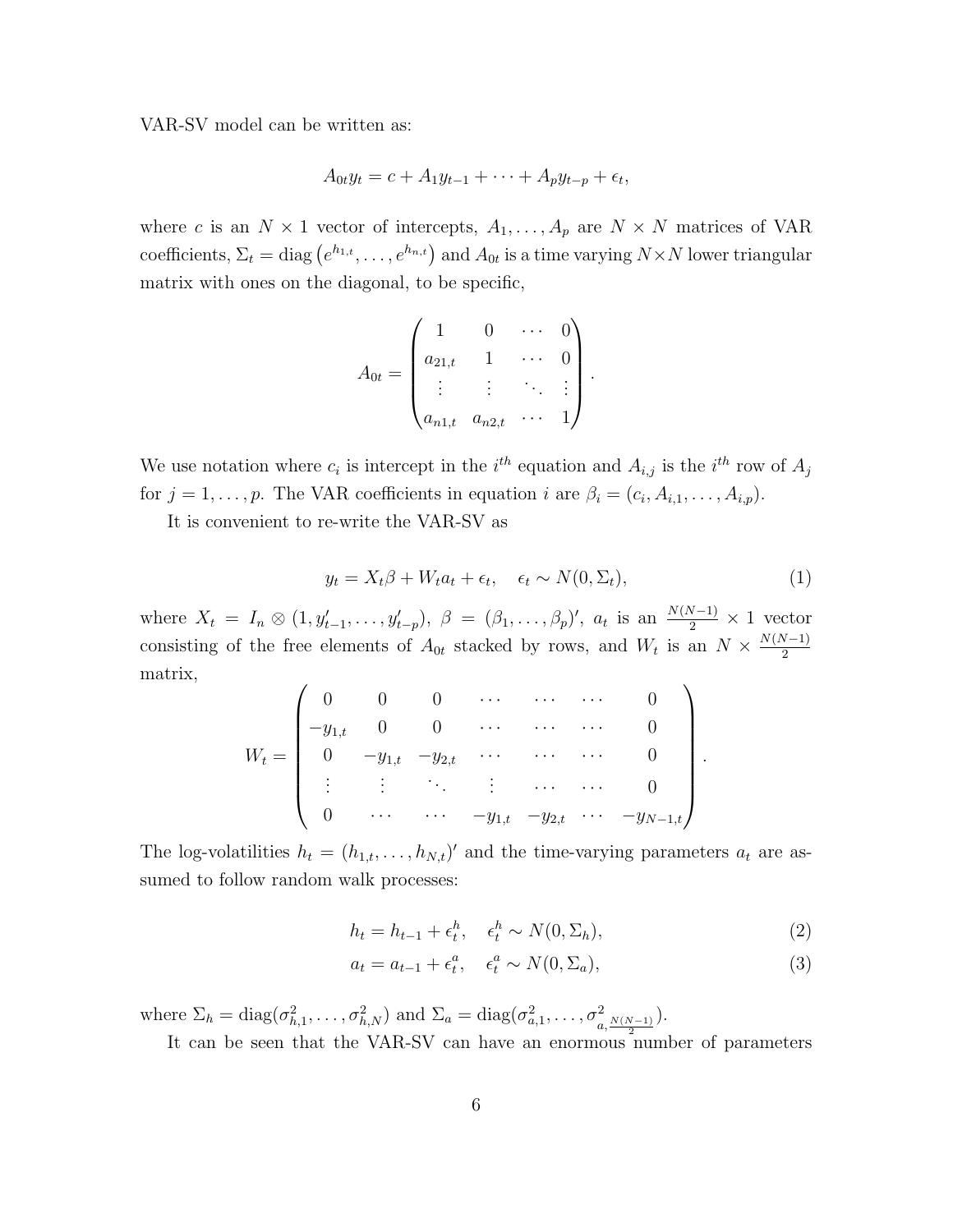when N is large. This has led large VAR researchers to work with restricted versions of the stochastic volatility process. An influential recent model is the common drifting volatility specification of Carriero, Clark and Marcellino (2016) which we denote by VAR-CCM1 and use in our empirical work. This is the same as the VAR-SV except that  $a_t = 0$  and  $\Sigma_t = e^{h_t} \Sigma$ , where the  $\Sigma$  is an  $N \times N$  positive definite matrix and  $h_t$ is a scalar stochastic volatility process:

$$
h_t = \rho h_{t-1} + \epsilon_t^h, \quad \epsilon_t^h \sim N(0, \sigma_h^2).
$$

This much more parsimonious specification has been successfully used with large VARs. But it does severely restrict the form that the time variation in the error covariance matrix can take. In our empirical work, we compare our new approach to the VAR-CCM1. We also use another specification proposed in Carriero, Clark and Marcellino (2019a) which we label VAR-CCM2. This amounts to the VAR-SV with  $a_t$  restricted to be time-invariant.

#### 2.3 The Theory of Composite Likelihood Methods

#### 2.3.1 Preliminaries

Assuming serially independent errors, the likelihood function (which, in our VAR context, will be a one-step ahead forecast density) for  $y = (y'_1, \ldots, y'_T)'$  can be written as:

$$
L(y; \theta) = \prod_{t=1}^{T} L(y_t; \theta), \qquad (4)
$$

where  $L(y_t; \theta) = p(y_t | \theta)$ . The composite likelihood is defined as

$$
L^{C}(y; \theta) = \prod_{t=1}^{T} \prod_{i=1}^{M} L^{C}(y_{i,t}; \theta)^{w_{i}},
$$
\n(5)

where  $L^{C}(y_{i,t};\theta) = p(y_{i,t}|\theta)$  is the quasi-likelihood and  $w_i$  is the weight attached to each quasi-likelihood with  $\sum_{i=1}^{M} w_i = 1$ . The weights will be discussed in sub-section 2.3.3.

The maximum composite likelihood estimator (MCLE) involves taking the maximum of  $L^{C}(y;\theta)$ . Bayesian estimation proceeds using a posterior based on the composite likelihood (i.e. the Bayesian composite posterior is  $p^C(\theta|y) \propto L^C(y;\theta)p(\theta)$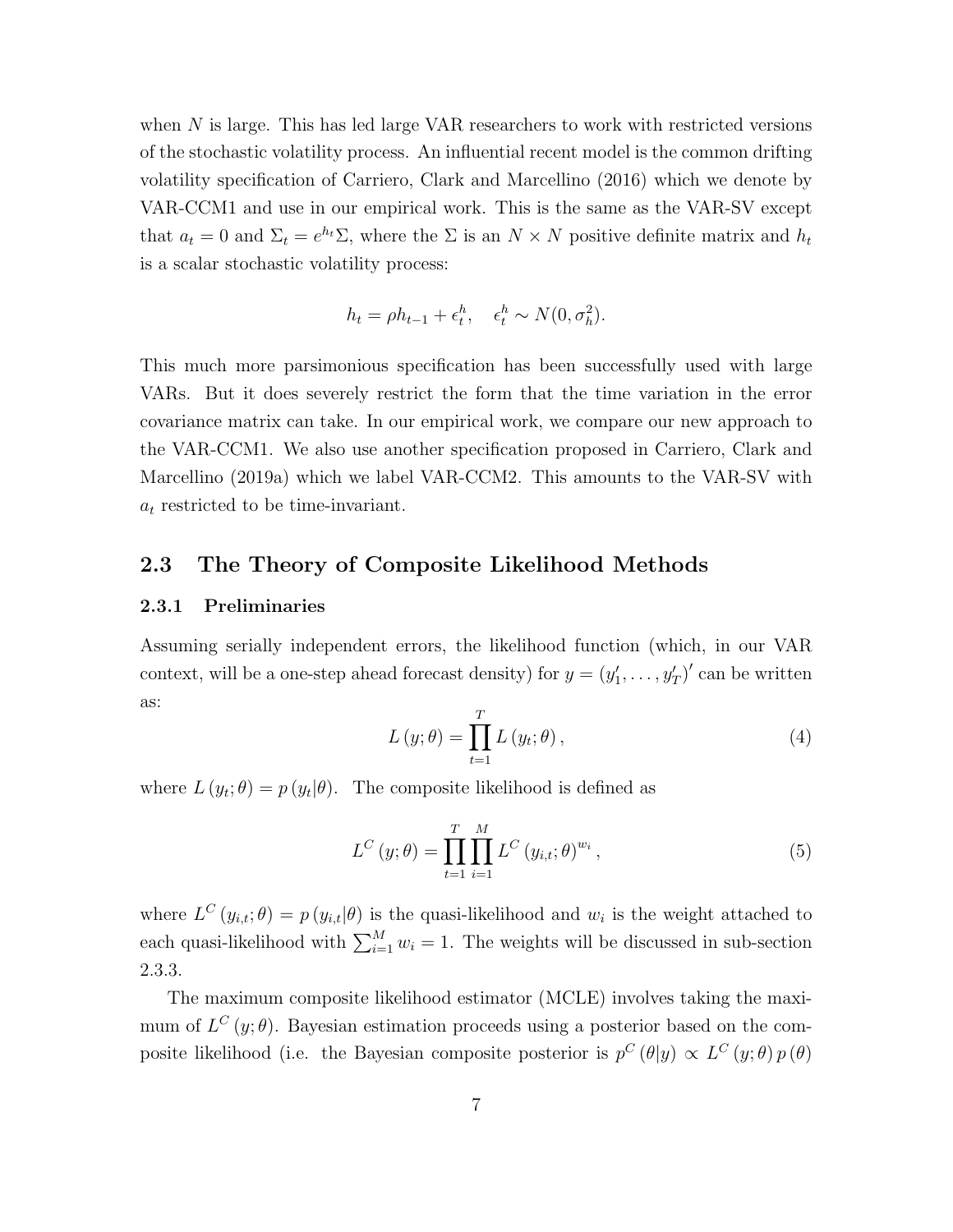where  $p(\theta)$  is the prior).

In theory, the likelihood components used to build a composite likelihood can be anything. That is,  $y_{i,t}$  for  $i = 1, ..., M$  can be any sub-sets of  $y_t$  and, indeed,  $y_{i,t}$ and  $y_{j,t}$  can overlap. For computational purposes, the key issue is that  $y_{i,t}$  and M should be small enough to lead to fast estimation. In this paper, all of our likelihood components are four dimensional VAR-SVs involving three core variables of interest that we wish to forecast and one additional variable. We partition  $y_t =$  $\int y_t^*$  $z_t$  $\setminus$ where  $y_t^*$  is  $N_*$ -dimensional and contains the core variables of interest, while  $z_t$  (with elements denoted by  $z_{i,t}$ ) is the vector of dimension  $N_{other} = N - N_{*}$  that contains the remaining variables. Then we can let  $y_{i,t} =$  $\int y_t^*$  $\left. \begin{array}{c} y^*_t \ z_{i,t} \end{array} \right)$ for  $i = 1, \ldots, N_{other}$  and, hence,  $M = N_{other}$  in the number of models. Thus, our composite likelihood VAR-SV (VAR-CL-SV) application will involve quasi-likelihoods which are all  $(N_* + 1)$ -dimensional VAR-SVs.

#### 2.3.2 Asymptotic Results

The standard frequentist way of investigating the theoretical properties of composite likelihoods is to assume that  $L(y; \theta)$  is the true data generating process involving a true parameter value  $\theta = \theta^0$  and derive the behavior of the MCLE. Results exist in the literature noting that the MCLE should converge asymptotically to  $\theta^0$  under certain assumptions (see, e.g., Varin, Reid and Firth, 2011, or Ribatet, Cooley and Davison, 2012). But such results are limited and model dependent. In this sub-section we derive some asymptotic results for our choice of quasi-likelihoods.

In (5), we have written the likelihood components as  $L(y_{i,t}; \theta)$  which all depend upon a common parameter vector  $\theta$ . In the VAR-CL-SV this will not be the case. Some parameters will not appear in any of the likelihood components. For instance, consider the equations for  $z_{i,t}$  and  $z_{j,t}$  for  $i \neq j$ . A large VAR-SV will contain a timevarying error covariance between these two equations. However, this error covariance will not appear in the composite likelihood function and so it will be impossible to obtain consistent estimates of it using  $L^C(y;\theta)$ . In other words, our choice of quasilikelihoods means that we can never aim for asymptotic convergence to an unrestricted large VAR-SV. However, it is interesting to investigate what our methods do converge to. In this sub-section, we prove asymptotic convergence to a particular restricted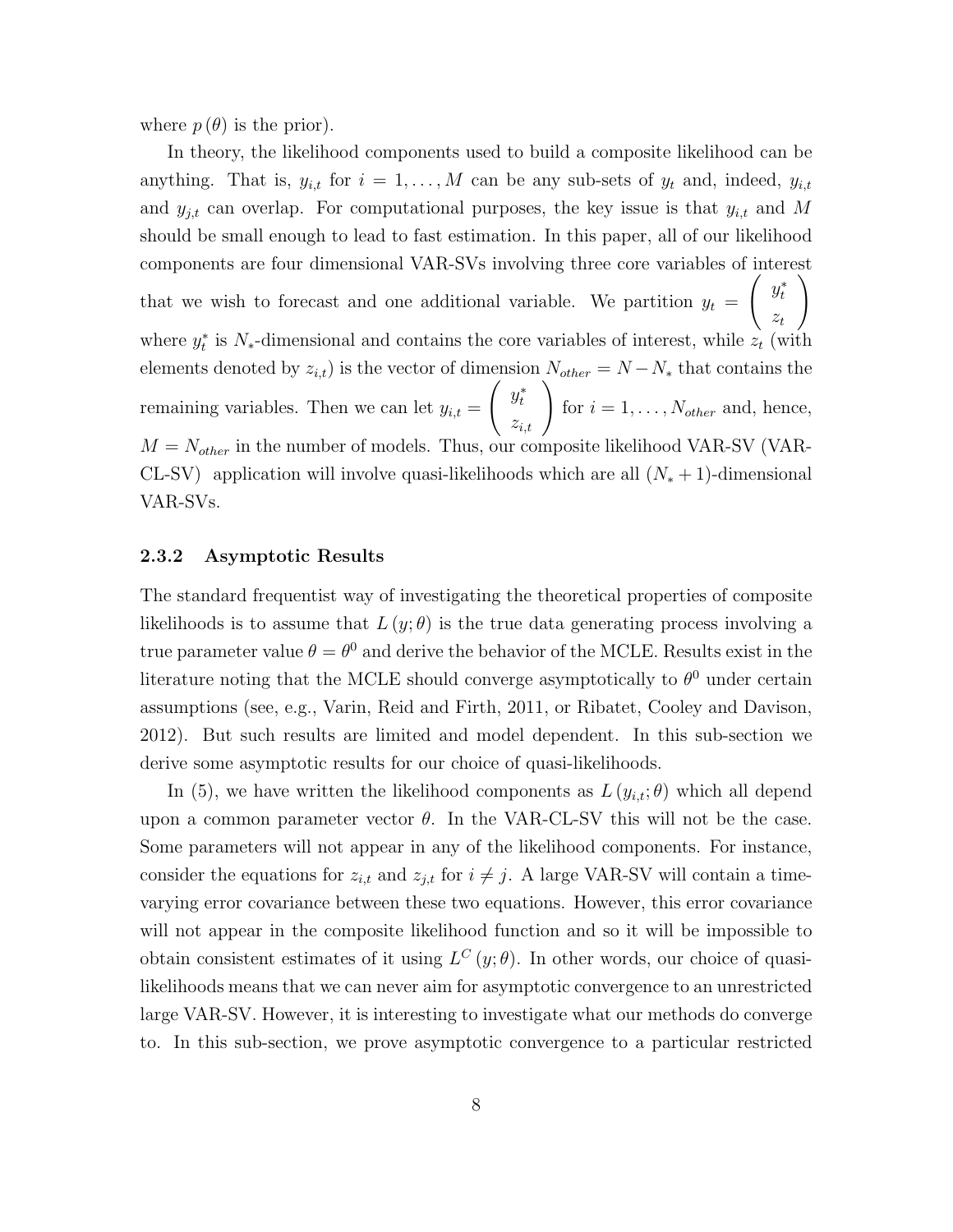VAR-SV. We also highlight the connections between this restricted VAR-SV and the Minnesota prior, but emphasize that our approach allows for stochastic volatility while the conventional Minnesota prior does not.

For the choice of quasi-likelihoods made in the preceding sub-section, we can prove asymptotic convergence of the composite likelihood to that of a restricted VAR-SV of the following form:

$$
\begin{pmatrix}\nA_{y,t} & 0 & 0 & \cdots & 0 & 0 \\
-\alpha'_{z,1,t} & 1 & 0 & 0 & \cdots & 0 \\
-\alpha'_{z,2,t} & 0 & 1 & 0 & \cdots & 0 \\
\vdots & \vdots & \ddots & \ddots & \vdots \\
-\alpha'_{z,M-1,t} & 0 & 0 & \cdots & 1 & 0 \\
-\alpha'_{z,M,t} & 0 & 0 & \cdots & 0 & 1\n\end{pmatrix}\n\begin{pmatrix}\ny_t^* \\
z_{1,t} \\
z_{2,t} \\
\vdots \\
z_{M-1,t} \\
z_{M,t}\n\end{pmatrix}\n=\n\begin{pmatrix}\nc_y \\
c_{z,1} \\
c_{z,2} \\
\vdots \\
c_{z,M-1}\n\end{pmatrix} + \n\begin{pmatrix}\n\alpha'_{y,t} \\
\alpha_{z,t} \\
\vdots \\
\alpha_{z,M-1}\n\end{pmatrix}
$$
\n
$$
\begin{pmatrix}\nB_{yy,j} & \frac{w_1}{g(M)}\beta_{yz,1,j} & \cdots & \cdots & \frac{w_M}{g(M)}\beta_{yz,M,j} \\
\beta'_{z,y,1,j} & \beta_{zz,1,j} & 0 & \cdots & 0 \\
\vdots & \vdots & \ddots & \vdots \\
\beta'_{zy,M-1,j} & 0 & \cdots & \beta_{zz,M-1,j} & 0 \\
\beta'_{zy,M,j} & 0 & \cdots & 0 & \beta_{zz,M,j}\n\end{pmatrix}\n\begin{pmatrix}\ny_{t}^* \\
y_{t-j}^* \\
z_{1,t-j}^* \\
\vdots \\
z_{M-t-j}^* \\
z_{M,t-j}^* \\
\vdots \\
z_{M,t-j}^* \\
\vdots \\
z_{M,t-j}^* \\
\end{pmatrix} + \n\begin{pmatrix}\n\epsilon_{y,t} \\
\epsilon_{z,t} \\
\epsilon_{z,t} \\
\epsilon_{z,t} \\
\epsilon_{z,t} \\
\epsilon_{z,t} \\
\epsilon_{z,t} \\
\epsilon_{z,t} \\
\epsilon_{z,t} \\
\epsilon_{z,t} \\
\epsilon_{z,t} \\
\epsilon_{z,t} \\
\epsilon_{z,t} \\
\epsilon_{z,t} \\
\epsilon_{z,t} \\
\epsilon_{z,t} \\
\epsilon_{z,t} \\
\epsilon_{z,t} \\
\epsilon_{z,t} \\
\epsilon_{z,t} \\
\epsilon_{z,t} \\
\epsilon_{z,t} \\
\epsilon_{z,t} \\
\epsilon_{z,t} \\
\epsilon_{z,t} \\
\epsilon_{z,t} \\
\epsilon_{z,t} \\
\epsilon_{z,t}
$$

with  $\epsilon_{y,t} \sim N(0, \Sigma_{y,t}), \epsilon_{z,i,t} \stackrel{iid}{\sim} N(0, e^{h_N *_{i,t}-\ln w_i})$  independent of each other and

$$
A_{y,t} = \begin{pmatrix} 1 & 0 & \cdots & 0 \\ -\alpha_{21,t} & 1 & \cdots & 0 \\ \vdots & \vdots & \ddots & \vdots \\ -\alpha_{N_*1,t} & -\alpha_{N_*2,t} & \cdots & 1 \end{pmatrix}, \Sigma_{y,t} = \text{diag}(e^{h_{1,t}}, \ldots, e^{h_{N_*,t}}).
$$

Observe that this is a VAR-SV of the form

$$
\tilde{A}_t y_t = c + \sum_{j=1}^p \tilde{B}_j y_{t-j} + \epsilon_t,
$$
\n(6)

with some elements of  $\tilde{A}_t$  and  $\tilde{B}_j$  restricted to zero and some elements of  $\tilde{B}_j$  shrunk towards zero by factors  $\frac{w_1}{g(M)}, \ldots, \frac{w_M}{g(M)}$  where  $g(M)$  is a function of M. We stress that the target model is a restricted VAR-SV with random walk laws of motion as in equations (2) and (3).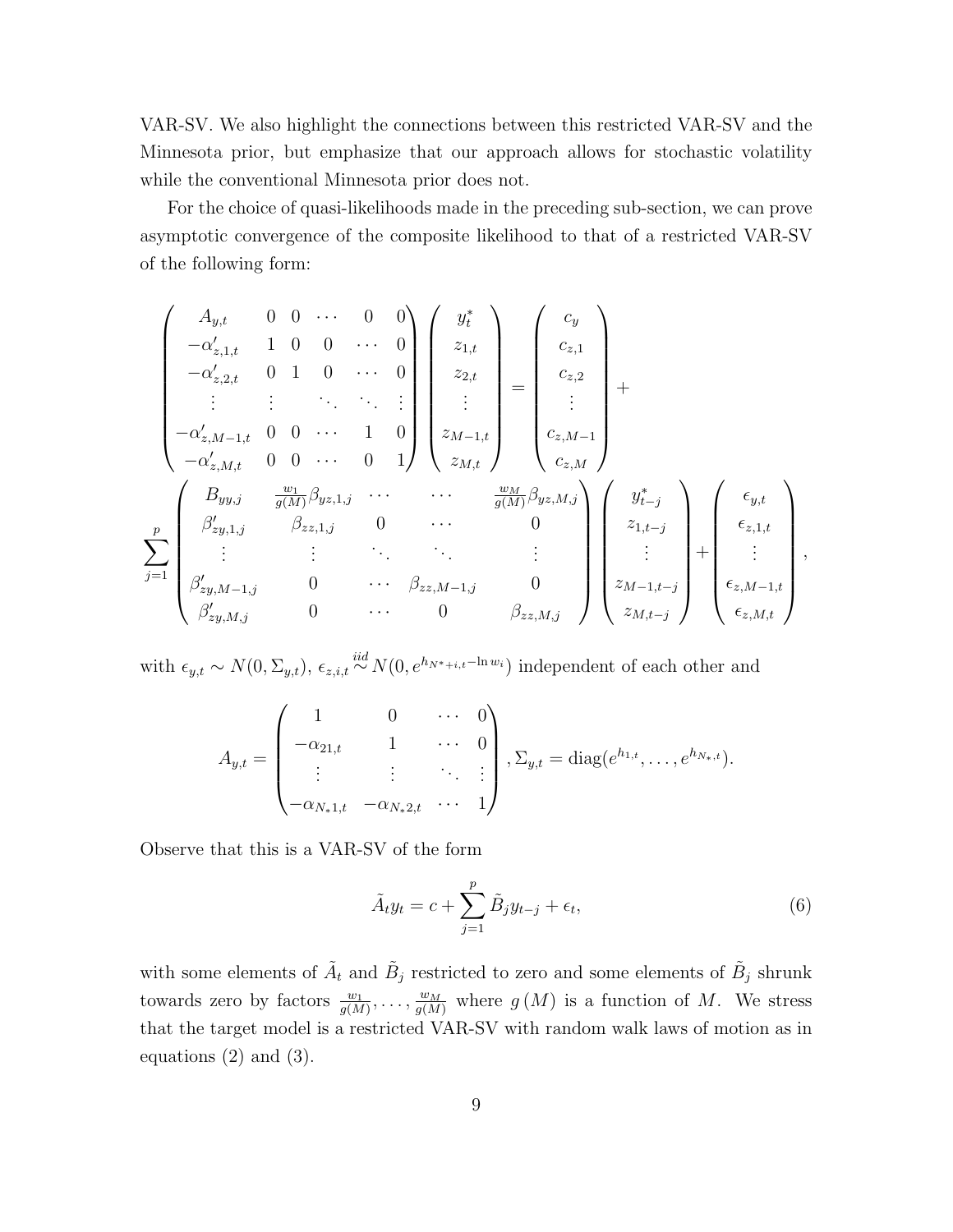To provide some more insight into this restricted VAR-SV, note that the parameters in the VAR can be broken into three groups: those controlling the relationship between: i) the core variables of interest, ii) the core variables and other variables, and iii) the other variables. Note that those in the first group (i.e.  $A_{y,t}$  and  $B_{yy,j}$  for  $j = 1, \ldots, p$  are left completely unrestricted. These are likely of most importance in ensuring good forecast performance. The parameters in the second group (i.e.  $\alpha_{z,i,t}$ ) and  $\beta_{yz,i,j}$  and  $\beta_{zy,i,j}$  for  $i = 1, \ldots, M$  and  $j = 1, \ldots, p$ ) are also likely important, but the restricted VAR only places very mild restrictions on them (i.e. through the presence of the  $\frac{w_i}{g(M)}$  for  $i = 1, ..., M$  terms). It is only the parameters in the third group that are highly restricted. But since these control the relationships between the variables which are of no direct interest in the forecasting exercise, restricting them is likely to have little impact on forecast performance.

A word of explanation is in order about  $g(M)$ . A sufficient condition for the proof of the following proposition requires  $\frac{3}{\sqrt{M}}$  $\frac{\sqrt{M}}{g(M)}$  to be bounded for all M (e.g. if g(M) =  $\sqrt{M}$  our proof follows standard law of large numbers results). But this condition is exactly what prior shrinkage in VARs usually does. That is, in our approach as  $M$  increases  $N$  also increases and the VAR dimension increases. It is standard for Bayesians working with large VARs to increase prior shrinkage (e.g. using the Minnesota prior) when VAR dimension increases (see, e.g., Table 1 of Banbura Giannone and Reichlin, 2010). Hence, the presence (and interpretation) of  $g(M)$  is justified as being comparable to the types of prior shrinkage commonly used in large Bayesian VARs. Note too that  $g(M)$  only applies to other lags in the equations for the core variables, so the convergence of the composite likelihood to a restricted VAR-SV only depends on the presence of shrinkage on these coefficients.

It is important to emphasize that  $L^C(y;\theta)$  is not a true likelihood in the sense that it is not a density in the data (conditional on parameters) that integrates to one. To compare it to a conventional likelihood for the restricted VAR-SV given in (6),  $L(y; \theta)$ , we consider the normalized composite likelihood

$$
\tilde{L}^C(y; \theta) = \frac{L^C(y; \theta)}{\int_y L^C(y; \theta) dy}.
$$

A useful measure of the approximation error associated with using  $L^C(y; \theta)$  instead of  $L(y; \theta)$  is the Kulback-Liebler divergence of  $L(y; \theta)$  from  $\tilde{L}^C(y; \theta)$ , denoted  $D_{KL}(L||\tilde{L}^C)$ , which is summarized in the following proposition.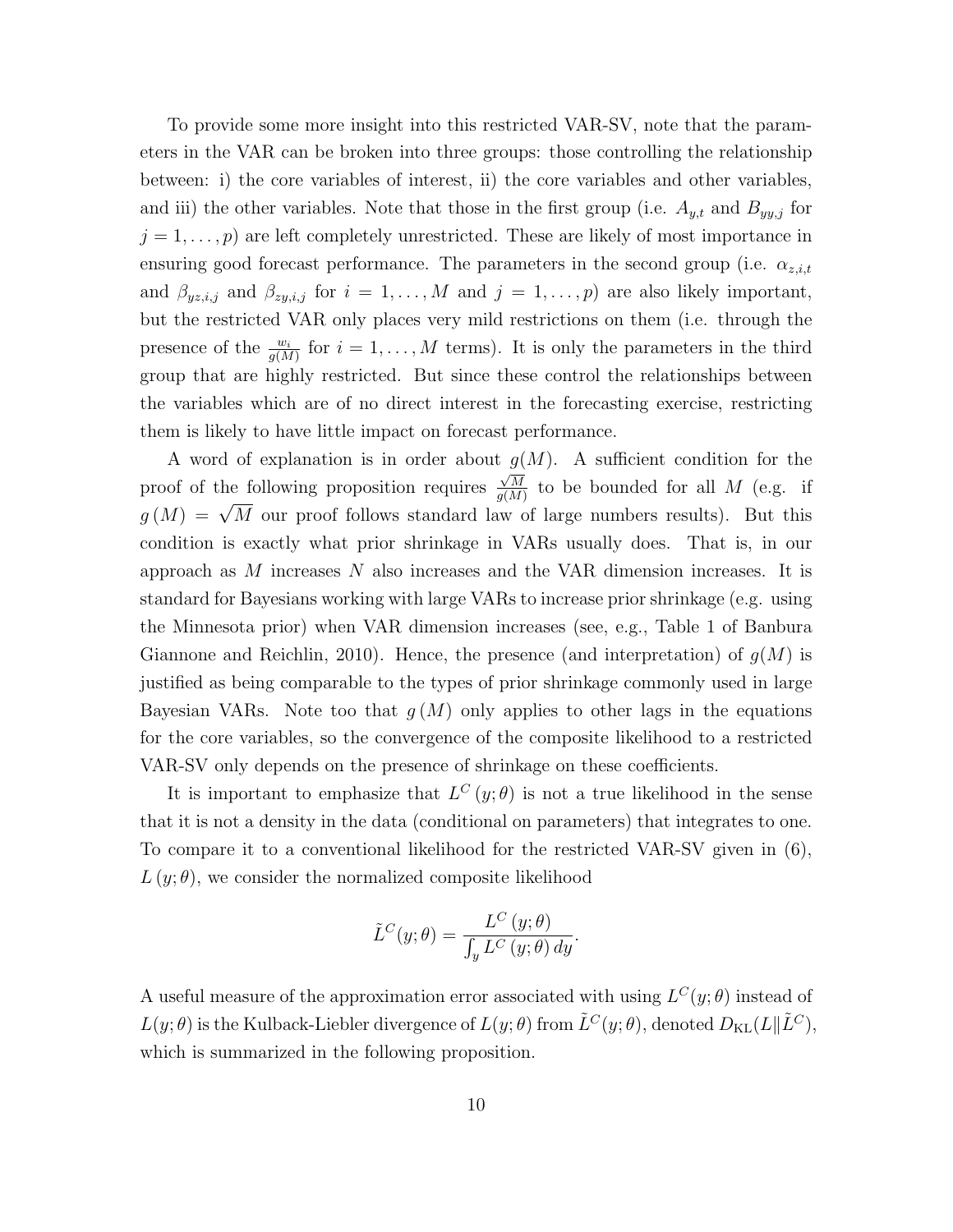**Proposition 1** Assume  $max\{w_i\}$  is decreasing in M and  $\frac{\sqrt{M}}{g(M)} < \infty$  for all  $M \geq 1$ . Then

$$
\lim_{M \to \infty} D_{KL}(L \| \tilde{L}^C) = 0.
$$

The proof of this proposition is in Section A.1 of the Online Appendix. The assumption that  $\max\{w_i\}$  is decreasing in M is innocuous as it implies only that when we add a new sub-model it has a non-zero weight which will leave less weight for the other models, including the model with maximum weight. Thus, our composite likelihood using small VAR-SVs as quasi-likelihoods asymptotically converges to the likelihood of a particular large VAR-SV under sensible assumptions.

Of course, given the way we have defined our quasi-likelihoods, it is not possible to asymptotically converge to an unrestricted large VAR-SV since (as noted previously) some of the unrestricted model's parameters appear in none of the quasi-likelihoods. If interest lies in using composite likelihood methods to provide estimates of all the parameters in a large VAR-SV, then other quasi-likelihoods should be chosen to build a composite likelihood function (e.g. building a set of quasi-likelihoods involving all possible bivariate or tri-variate combinations of the variables). Our choice of quasi-likelihoods is based on our choice of empirical problem. We are interested in forecasting a small number of variables, using the other variables only to improve these forecasts. For this, our choice of quasi-likelihoods is a sensible one.

#### 2.3.3 Composite Likelihoods as Opinion Pools

An alternative way of theorizing about composite likelihoods, popular among Bayesians (see, e.g., Roche, 2016) is to begin by assuming there is some feature of interest,  $\theta$ (in our case, the error covariance matrix relating to the core variables). There are many "agents" each of which uses a (possibly agent-specific) information set to produce an "opinion" (i.e. a posterior) about  $\theta$ . The opinions going into the pool can be obtained from any source. The question arises as to how to pool these opinions? There is a literature on such opinion or prediction pools. Hall and Mitchell (2007) and Geweke and Amisano (2011) are influential approaches in econometrics. Genest, Weerahandi, Zidek (1984) and Genest, McConway and Schervish (1986) are influential early references which establish or review many theoretical properties of opinion pools.

If, in our case, we interpret each quasi-likelihood,  $L^{C}(y_{i,t};\theta)$ , as arising from an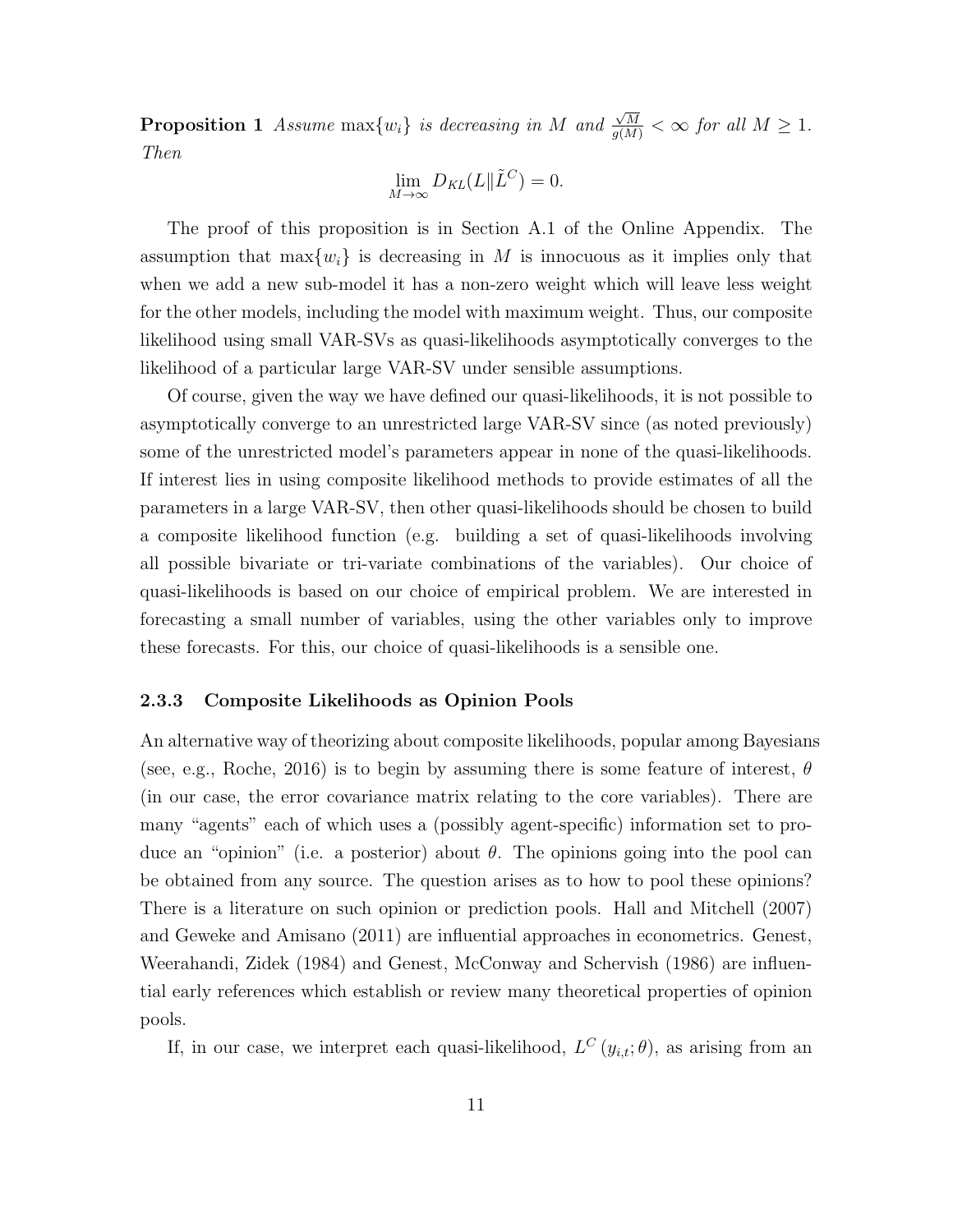agent, we can draw on this literature to obtain a theoretical justification for our approach. Papers such Roche (2016) show that Bayesian inference using the composite likelihood can be interpreted as arising from a generalized logarithmic opinion pool. This offers strong theoretical justification for our approach. Genest et al. (1984) show that such opinion pools have attractive properties including external Bayesianity. External Bayesianity implies that if all agents agree on the same prior, then it does not matter whether the prior is added before or after the opinions are pooled. Generalized logarithmic opinion pools are the only class of opinion pools that have this property.

An alternative approach is to use linear opinion pools (e.g. Hall and Mitchell, 2007, and Geweke and Amisano, 2011). The use of linear opinion pools means the resulting approach does not satisfy external Bayesianity and does not lead to Bayesian inference based on  $p^C(\theta|y)$  either. However, as discussed in Geweke and Amisano (2011), linear pools sometimes give results that are comparable to logarithmic opinion pools. Hence, even though they are not a composite likelihood approach, they are closely related and we include them in our set of empirical results.

The advantage of drawing on the opinion pool literature is that it offers insights into how the weights,  $w_i$  for  $i = 1, ..., M$ , can be chosen. In our empirical work, we consider a range of approaches. In the linear opinion pool formulation, Geweke and Amisano (2011) derive a set of weights which are optimal for the linear pool and provide a method for calculating them which we follow in this paper.

In the logarithmic opinion pool formulation, a logical thing to do (see Canova and Matthes, 2018) is to base the weights on some measure of the fit of each quasilikelihood. In our application, where each quasi-likelihood is a VAR-SV involving a set of core variables  $(y<sub>t</sub><sup>*</sup>)$  and one other variable, it makes sense to use the marginal likelihood or an approximation to it to calculate the weights. Hence, we consider weighting schemes based on the Bayesian information criterion (BIC), the Deviance Information criterion (DIC) and the marginal likelihood (ML). Letting  $BIC<sub>i</sub>$  be the  $BIC$  for sub-model *i*, we have

$$
\text{BIC}_i = -2\log L\left(y^*; \widehat{\theta}_i\right) + d\log(T),
$$

where  $\widehat{\theta}$  is the maximum likelihood estimate using sub-model  $i, y^* = (y_1^{*}, \dots, y_T^{*})'$  and d is the number of free parameters. We stress that, in each quasi-likelihood, we are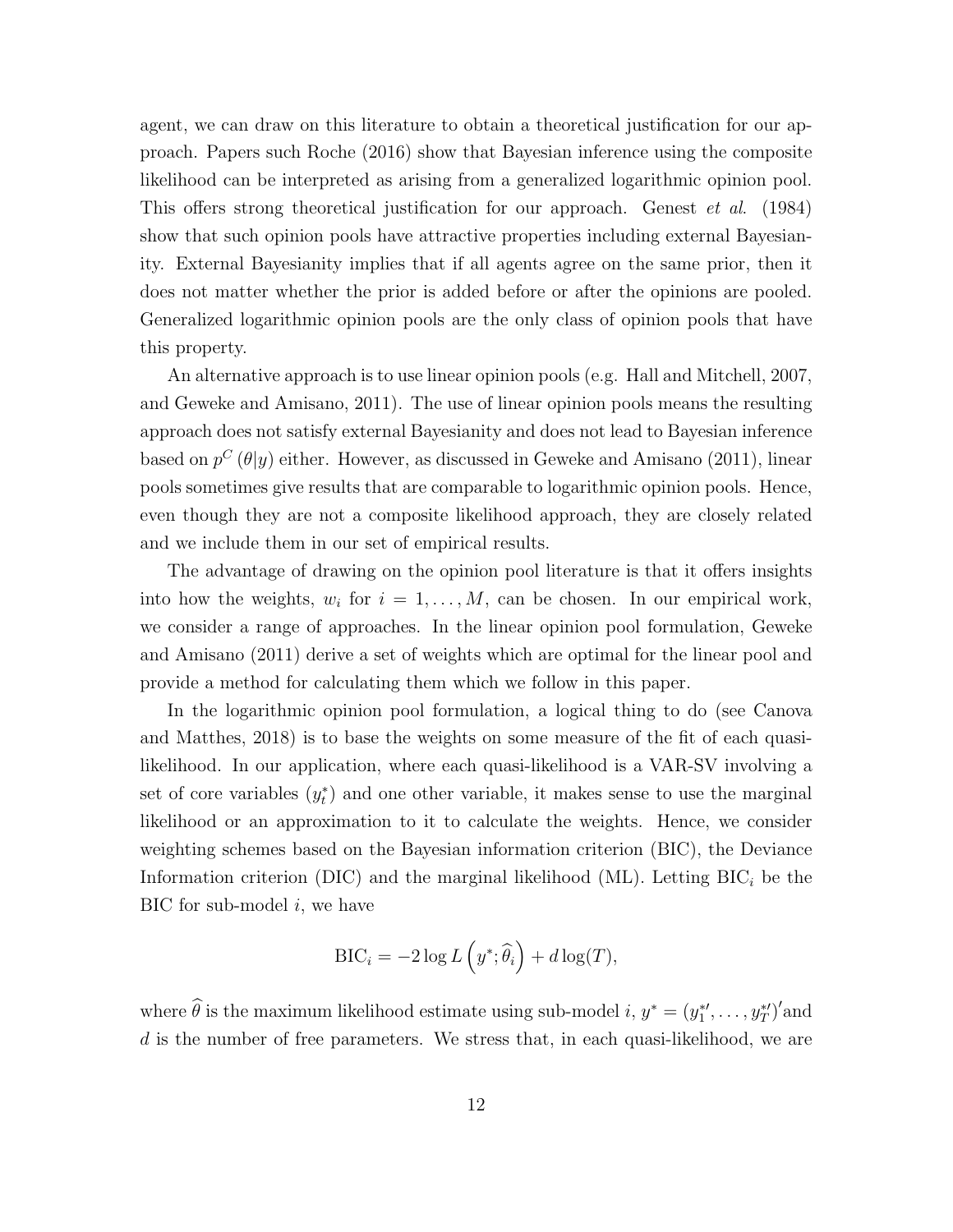only using the core variables (which are common to all quasi-likelihoods) to define the BIC. In other words, the likelihood in the BIC (and the posterior in the formula for the marginal likelihood below) is based on a three-dimensional conditional density (i.e. the density for the core variables conditional on the other variable). The maximum likelihood estimate is computed using the integrated likelihood as in Chan and Eisenstat (2018).

The weight for each sub-model is computed as

$$
w_i^{BIC} = \frac{e^{-\frac{1}{2}BIC_i}}{\sum_{j=1}^M e^{-\frac{1}{2}BIC_j}}, \text{ for } i = 1, ..., M.
$$

Our second set of weights follows the same strategy, but using DIC instead of BIC. DIC is calculated based on the integrated likelihood for the core variables of interest (see Chan and Grant, 2016, for details).

The third weighting scheme is based on the marginal likelihood. We use the following marginal likelihood for sub-model  $i$ :

$$
ML_i = \int p_i(y^*|\theta)p(\theta)d\theta,
$$

where  $p_i(y|\theta) = \prod_{t=1}^T L^C(y_{i,t};\theta)$  and  $p_i(y^*|\theta)$  implies evaluating the marginal likelihood only using the core variables. The weight for each sub-model is computed as

$$
w_i^{ML} = \frac{\mathrm{ML}_i}{\sum_{j=1}^M \mathrm{ML}_j}, \quad \text{for } i = 1, \dots, M.
$$

We calculate the marginal likelihood using the methods of Chan and Eisenstat (2018). We use the abbreviations, VAR-CL-BIC, VAR-CL-DIC and VAR-CL-ML for composite likelihood methods involving these three different weights.

In the linear opinion pool approach we calculate the optimal weights using the method described in Geweke and Amisano (2011). This involves the following steps. Let  $p_i(y_t^*|y_{1:t-1})$  be the one-step-ahead predictive density for the core variables for the  $i^{th}$  sub-model and  $w = (w_1, w_2, \dots, w_M)'$ . The predictive log score function is given by

$$
f(w) = \sum_{t=1}^{T} \log \left( \sum_{i=1}^{M} w_i p_i(y_t^* | y_{1:t-1})) \right).
$$

The optimal weight is obtained by solving the optimization problem  $\hat{w} = \argmax_w f(w)$ .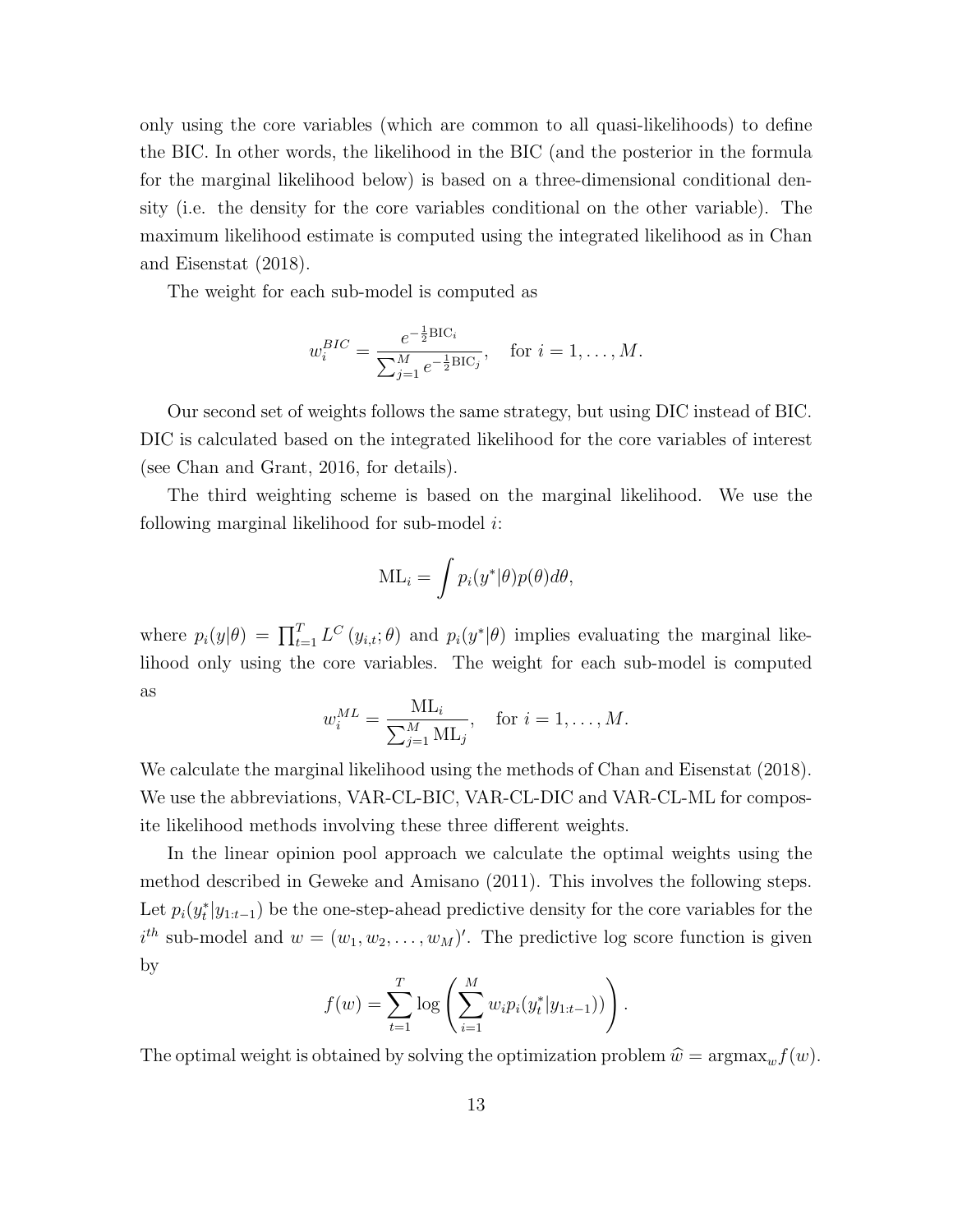We use VAR-LIN as the abbreviation for this approach. Even though these weights are calculated to be optimal in the linear opinion pool case, we can also use them as weights in the composite likelihood. We refer to such an approach as VAR-CL-LIN.

The main research question of interest in this paper is whether composite likelihood methods involving many small models can forecast well in the presence of large data sets. A subsidiary question though, is whether the general idea of combining many small models for forecasting is a good one. This idea is exploited in many different ways in the econometrics literature (see, e.g., the subset regression approach of Elliott, Gargano and Timmermann, 2013). Here we focus on logarithmic and linear opinion pools. By including linear opinion pooling methods we can address the second question. To preview our empirical findings, we find that all approaches which combine many small models forecast well. That is, it seems that the empirical success of our approach is largely due to the choice of quasi-likelihoods as opposed to the way they are combined. However, it is worth noting that (as detailed in the computational times comparison provided in Section B.3 of the Online Appendix) the linear opinion pool has significant computational drawbacks relative to the composite likelihood approach.

## 3 Bayesian Analysis Using the Composite Posterior

Our goal is to carry out Bayesian analysis on the composite posterior,  $p^C(\theta|y)$ , using MCMC draws from each of the quasi-posterior distributions. This section develops an algorithm for doing so.

#### 3.1 Quasi-Posterior Distributions

We first extend our earlier notation to define the quasi-likelihoods. Remember that each of these is a VAR-SV that combines core variables of interest,  $y_t^*$ , with an additional variable,  $z_{i,t}$ . Thus, quasi-likelihood i (for  $i = 1, ..., M$ ) can be expressed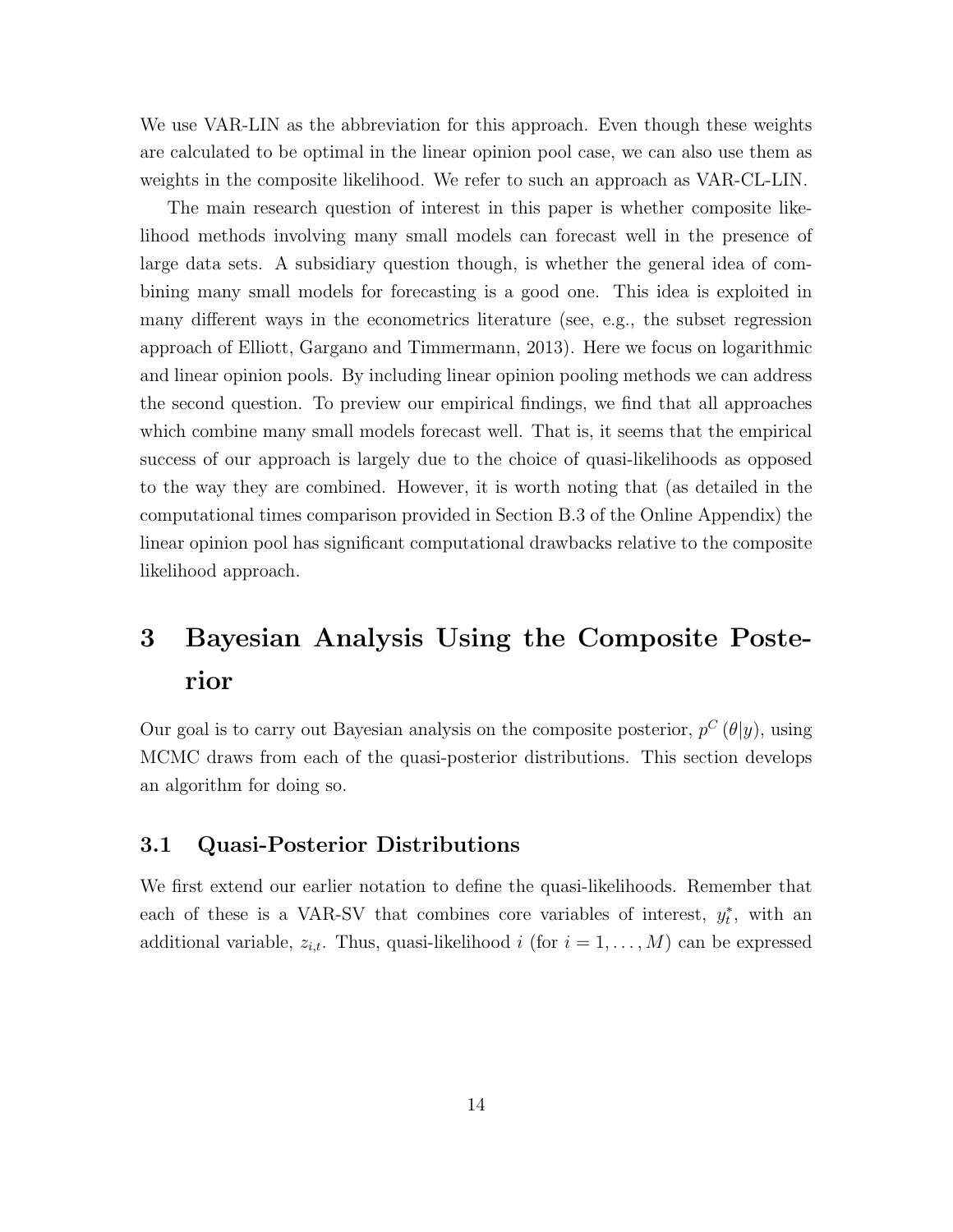in the form:

$$
A_{y,t}y_t^* = X_{y,t}\beta_y + X_{z_t,t}\beta_{yz_t} + \epsilon_{y,t}, \qquad \epsilon_{y,t} \sim N(0, \Sigma_{y,t}), \qquad (7)
$$

$$
z_{i,t} = y_t^* \alpha_{z_i, t} + X_t \beta_{z_i} + \epsilon_{z_i, t}, \qquad \epsilon_{z_i, t} \sim N\left(0, e^{h_{N_*+i,t}}\right), \qquad (8)
$$

$$
A_{y,t} = \begin{pmatrix} 1 & 0 & \cdots & 0 \\ \alpha_{21,t} & 1 & \cdots & 0 \\ \vdots & \vdots & \ddots & \vdots \\ \alpha_{N_*1,t} & \alpha_{N_*2,t} & \cdots & 1 \end{pmatrix}, \qquad \Sigma_{y,t} = \begin{pmatrix} e^{h_{1,t}} & & & \\ & e^{h_{2,t}} & & \\ & & \ddots & \\ & & & e^{h_{N_*,t}} \end{pmatrix}.
$$

In (7), the matrix  $X_{y,t}$  contains lags of  $y_t^*$ , and the matrix  $X_{z_t,t}$  contains lags of  $z_{i,t}$ . The log-volatilities  $h_{i,t}$  and the time-varying parameters  $\alpha_{z_i,t}$  and  $\alpha_{jk,t}$ ,  $i =$  $1, \ldots, M, j = 2, \ldots, N_*, k = 1, \ldots, j-1$  are assumed to follow random walk processes:

$$
h_{i,t} = h_{i,t-1} + \epsilon_{i,t}^h, \quad \epsilon_{i,t}^h \sim N(0, \sigma_{h,i}^2), \tag{9}
$$

$$
\alpha_{jk,t} = \alpha_{jk,t-1} + \epsilon_{jk,t}^{\alpha}, \quad \epsilon_{jk,t}^{\alpha} \sim N(0, \sigma_{\alpha,jk}^2), \tag{10}
$$

$$
\alpha_{z_i,t} = \alpha_{z_i,t-1} + \epsilon_{i,t}^{\alpha}, \quad \epsilon_{i,t}^{\alpha} \sim N(0, \Sigma_{\alpha,i}),
$$
\n(11)

where  $\Sigma_{\alpha,i}$  is a diagonal matrix.

Let  $\theta = {\beta_y, A_{y,1}, \ldots, A_{y,T}, \Sigma_{y,1}, \ldots, \Sigma_{y,T}}$  be the set of parameters that are common in all quasi-likelihoods, and denote by

$$
\eta_i = \{ \beta_{yz_i}, \beta_{z_i}, \alpha_{z_i,0}, \dots, \alpha_{z_i,T}, h_{N_*+i,0}, \dots, h_{N_*+i,T}, \Sigma_{\alpha,i} \}
$$

the parameters that appear only in quasi-likelihood  $i$ . Each quasi-posterior  $i$  is given by

$$
p_i(\theta, \eta_i | y^*, z_i) = p(\theta, \eta_i) p(y^*, z_i | \theta, \eta_i) / p(y^*, z_i),
$$

where  $z_i = (z_{i,1}, \ldots, z_{i,T})'$ .

A key feature of our set-up is that the density that defines each quasi-likelihood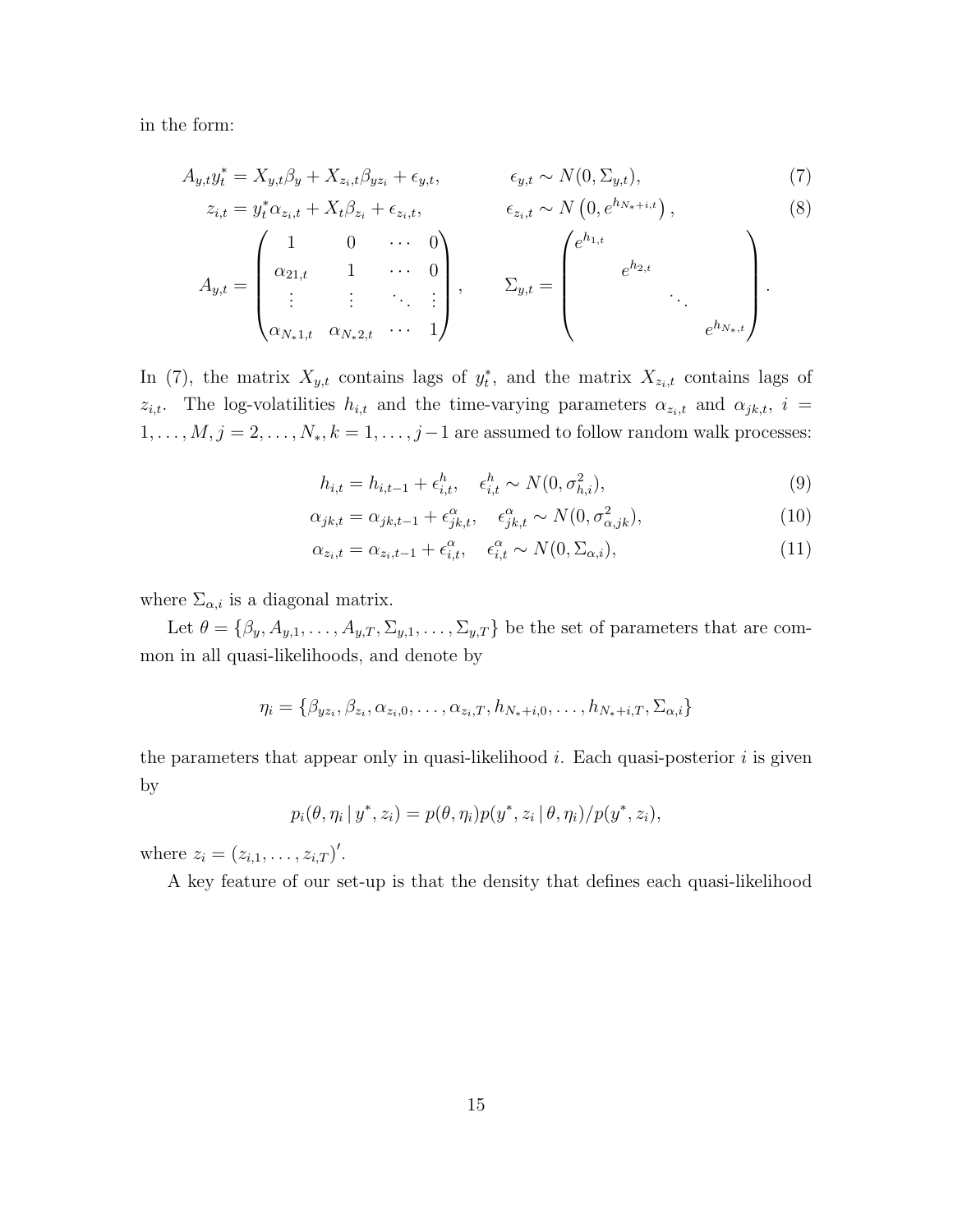can be conveniently decomposed as:

$$
p(y^*, z_i | \theta, \eta_i) = \prod_{t=1}^T p(y_t^* | y_{t-1}^*, \dots, y_{t-p}^*, z_{i,t-1}, \dots, z_{i,t-p}, \beta_y, \beta_{yz_i}, A_{y,t}, \Sigma_{y,t})
$$
  
\n
$$
\times p(z_{i,t} | y_t^*, y_{t-1}^*, \dots, y_{t-p}^*, z_{i,t-1}, \dots, z_{i,t-p}, \beta_{z_i}, \alpha_{z_i,t}, h_{N_*+i,t}),
$$
  
\n
$$
= \left( \prod_{t=1}^T p(y_t^* | \cdot) \right) \left( \prod_{t=1}^T p(z_{i,t} | y_t^*, \cdot) \right),
$$
  
\n
$$
= p(y^* | \tilde{z}_i, \theta, \beta_{yz_i}) p(z_i | y^*, \tilde{\eta}_i),
$$

where  $\tilde{z}_i = \{z_{i,1}, \ldots, z_{i,T-1}\}\$  and  $\tilde{\eta}_i = \{\beta_{z_i}, \alpha_{z_i,0}, \ldots, \alpha_{z_i,T}, h_{N_*+i,0}, \ldots, h_{N_*+i,T}, \Sigma_{\alpha,i}\}.$ 

In this decomposition,  $p(y^* | \tilde{z}_i, \theta, \beta_{yz_i})$  is the density of a multivariate normal distribution that can be regarded as the likelihood for the model in (7), with  $z_{i,1}, \ldots, z_{i,T-1}$ treated as exogenous regressors. Moreover, this density can be integrated analytically with respect to a prior on  $\beta_{yz_i}$  to obtain a density that only contains common parameters  $\theta$ , i.e.,  $p(y^* | \tilde{z}_i, \theta) = \int_{\beta_{yz_i}} p(\beta_{yz_i}) p(y^* | \tilde{z}_i, \theta, \beta_{yz_i}) d\beta_{yz_i}$ . Similarly,  $p(z_i | y^*, \tilde{\eta}_i)$ can be viewed as the multivariate normal likelihood for a time-varying parameter autoregressive distributed lag model (TVP-ARDL) with exogenous  $y_t^*$  defined by  $(8)$ , with the important feature that it contains only nuisance parameters.

Consequently, if  $\theta$  and  $\tilde{\eta}_i$  are independent in the prior (as we assume in this paper), then they are also independent in the i-th quasi-posterior. Moreover, this independence carries over to the composite posterior defined as

$$
p^{C}(\theta, \tilde{\eta}_{1}, \dots, \tilde{\eta}_{M} | y^{*}, z_{1}, \dots, z_{M}) \propto p(\theta) \prod_{i=1}^{M} p(\tilde{\eta}_{i}) p(y^{*}, z_{i} | \theta, \tilde{\eta}_{i})^{w_{i}},
$$
  
= 
$$
p^{C}(\theta | y^{*}, \tilde{z}_{1}, \dots, \tilde{z}_{M}) \prod_{i=1}^{M} p^{C}(\tilde{\eta}_{i} | y^{*}, z_{i}),
$$
 (12)

where

$$
p^{C}(\theta | y^*, \tilde{z}_1, \dots, \tilde{z}_M) \propto p(\theta) \prod_{i=1}^M p(y^* | \tilde{z}_i, \theta)^{w_i},
$$
  

$$
p^{C}(\tilde{\eta}_i | y^*, z_i) \propto p(\tilde{\eta}_i) p(z_i | y^*, \tilde{\eta}_i)^{w_i}.
$$

The decomposition in (12) is crucial as it allows us to sample the common pa-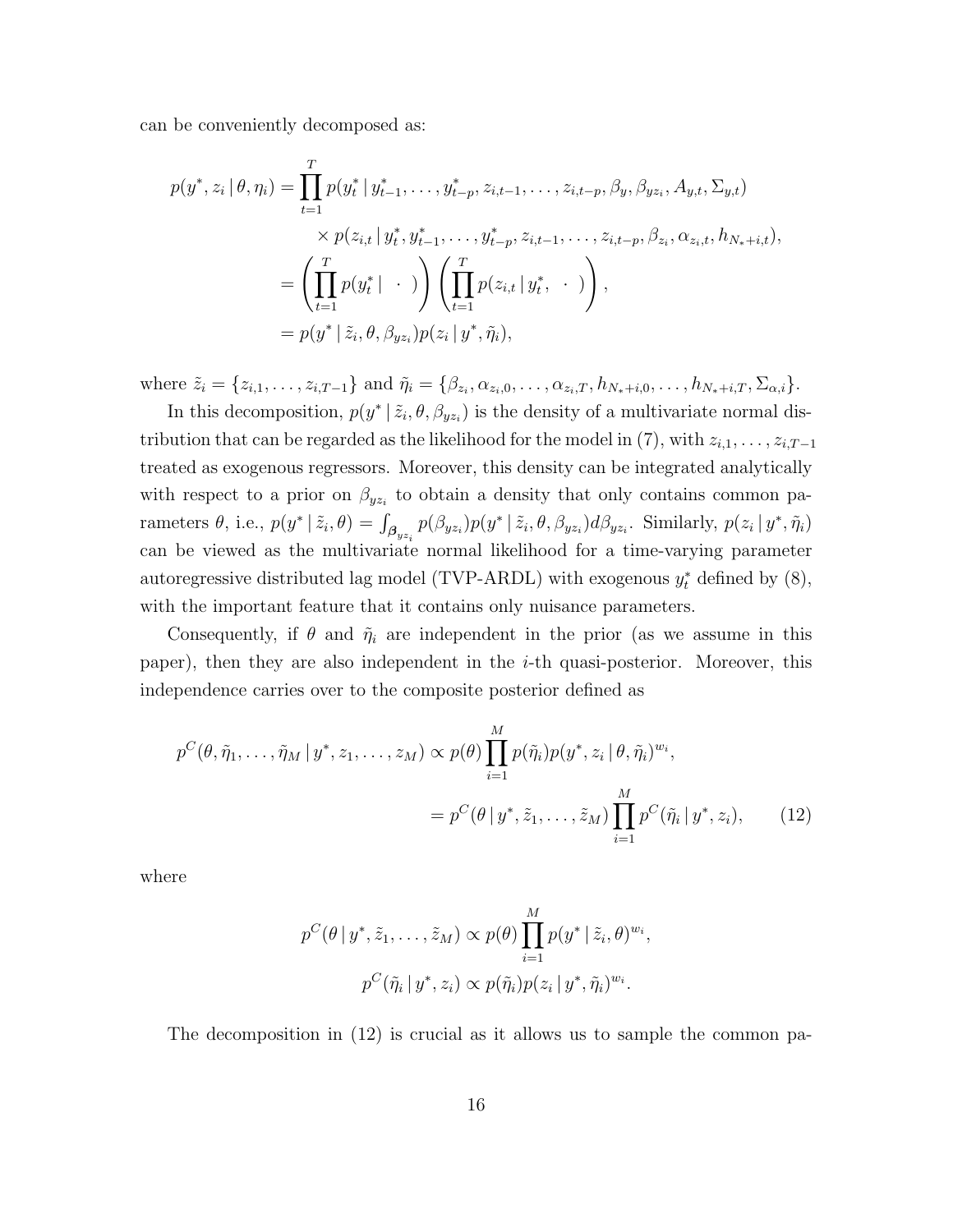rameters  $\theta$  and each  $\tilde{\eta}_i, i = 1, \ldots, M$  independently. Consequently, we can parallelize the sampling and vastly reduce the computation time. This is taken up in the next sub-section.

#### 3.2 Simulation from the Composite Posterior

This section describes our computational algorithm to simulate from the composite posterior  $p^C(\theta, \tilde{\eta}_1, \ldots, \tilde{\eta}_M | y^*, z_1, \ldots, z_M)$ . Instead of designing an MCMC algorithm to directly sample from this composite posterior, we develop an acceptreject algorithm using MCMC draws from the individual quasi-posterior distributions  $p_i(\theta | y^*, z_i), i = 1, \ldots, M$ , as proposals. The key advantage of this approach is that sampling from each of the quasi-posterior distributions can be done in parallel and using standard MCMC methods for small VAR-SV models.

Using the decomposition of the composite posterior in (12), we can generate samples from  $p^C(\theta | y^*, \tilde{z}_1, \ldots, \tilde{z}_M)$ ,  $p^C(\tilde{\eta}_1 | y^*, z_1), \ldots, p^C(\tilde{\eta}_M | y^*, z_M)$  independently. We start with simulating the common parameters  $\theta$  from  $p^C(\theta | y^*, \tilde{z}_1, \dots, \tilde{z}_M)$  by appropriately pooling draws of  $\theta$  from the quasi-posteriors. We develop an accept-reject algorithm for this purpose.

Consider the proposal density  $q(\theta)$  that is a mixture of the M quasi-posteriors, i.e.,

$$
q(\theta) = \sum_{i=1}^{M} w_i p_i(\theta | y^*, z_i) = p(\theta) \sum_{i=1}^{M} \frac{w_i p(y^* | \tilde{z}_i, \theta)}{p(y^* | \tilde{z}_i)},
$$

where  $p(y^*|\tilde{z}_i) = \int_{\theta} p(\theta)p(y^*|\tilde{z}_i, \theta)d\theta$  can be regarded as the marginal likelihood of the VAR-SV with exogenous variables defined in (7).

Given draws from the M quasi-posteriors  $p_i(\theta | y^*, z_i)$  for  $i = 1, ..., M$  and a set of weights  $w_i$  for  $i = 1, ..., M$ —which can be any of those described in section 2.3.3—it is easy to obtain a set of draws from  $q(\theta)$ . Moreover,  $q(\theta)$  can be readily evaluated:  $p(y^* | \tilde{z}_i)$  can be computed using the algorithm of Chan and Eisenstat (2018) that we use to obtain the marginal likelihood in a VAR-SV (see Section 2.3.3) and  $p(y^* | \tilde{z}_i, \theta)$ is a multivariate normal density.

To show the latter claim, let  $\beta_{yz_i} \sim N(\underline{\beta}_{yz}, \underline{V}_{\beta,z})$  denote the prior for  $\beta_{yz_i}$ . Let  $\alpha_{y,t}$ represent the free elements in  $A_{y,t}$  stacked by row, and let  $W_{y,t}$  denote the associated covariate matrix (see the discussion in Section 2.2). Then,  $p(y^* | \tilde{z}_i, \theta)$  has the following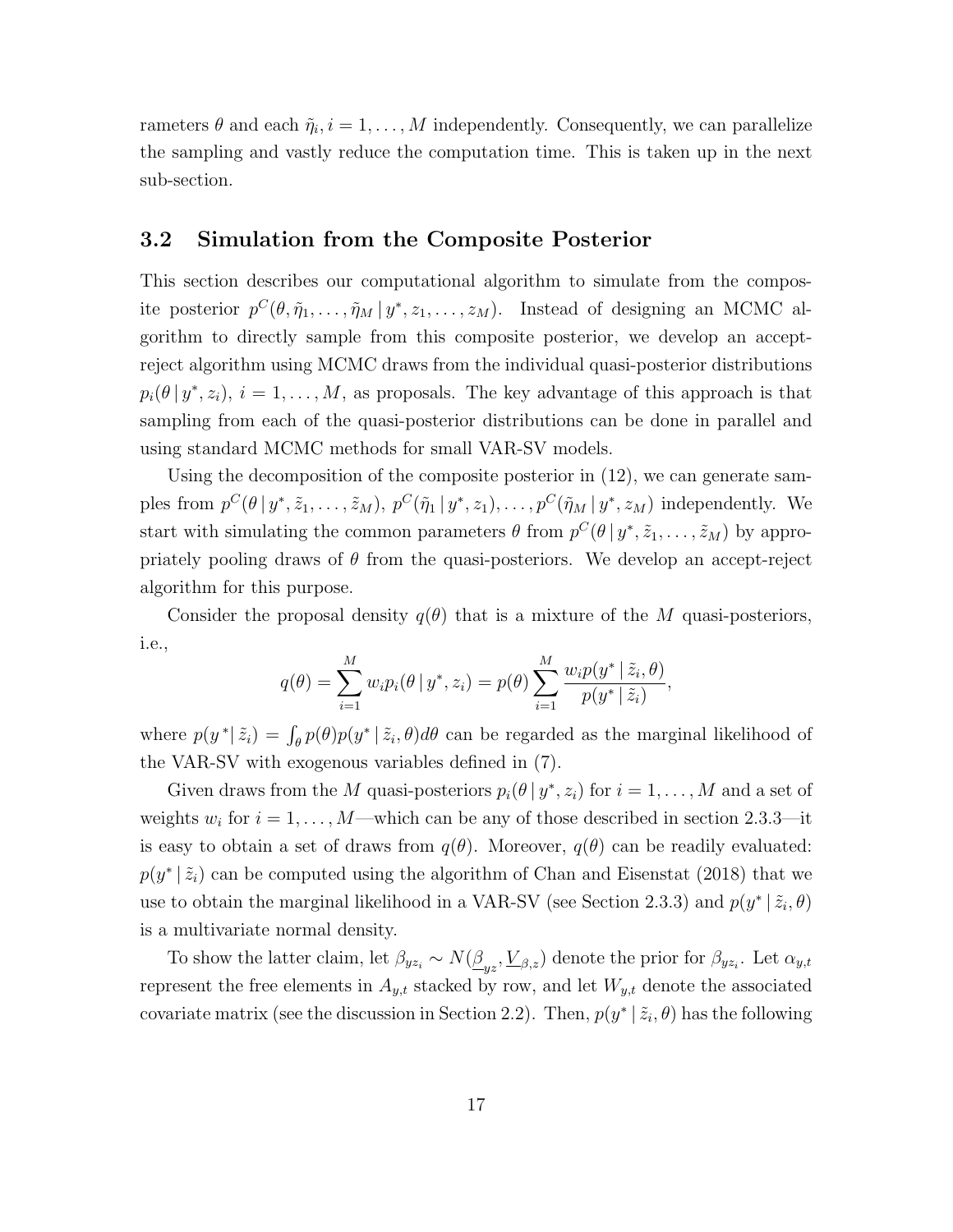multivariate normal form:

$$
(y^* | \tilde{z}_i, \theta) \sim N \left( W_y \alpha_y + X_y \beta_y + X_{z_i} \underline{\beta}_{yz}, X_{z_i} \underline{V}_{\beta, z} X'_{z_i} + \Sigma_y \right),
$$

where  $\Sigma_y$  is a block diagonal matrix with diagonal blocks  $\Sigma_{y,t}$ ,  $t = 1, \ldots, T$ . Finally,  $X_y, X_{z_i}, W_y$  and  $\alpha_y$  respectively stack  $X_{y,t}, X_{z_i,t}$   $W_{y,t}$  and  $\alpha_{y,t}$  over  $t = 1, \ldots, T$ .

To be a valid accept-reject algorithm with proposal density  $q(\theta)$ , we need to show that the ratio  $p^C(\theta | y^*, \tilde{z}_1, \ldots, \tilde{z}_M)/q(\theta)$  is bounded for all  $\theta$  in its support. To that end, observe that

$$
r(\theta) = \frac{\prod_{i=1}^{M} [p(y^* | \tilde{z}_i, \theta) / p(y^* | \tilde{z}_i)]^{w_i}}{\sum_{i=1}^{M} w_i p(y^* | \tilde{z}_i, \theta) / p(y^* | \tilde{z}_i)} \le 1.
$$

This inequality follows from the fact that a geometric average is always less than or equal to the corresponding arithmetic average. Now, write the target density as

$$
p^C(\theta \mid y^*, \tilde{z}_1, \dots, \tilde{z}_M) = \frac{p(\theta) \prod_{i=1}^M p(y^* \mid \tilde{z}_i, \theta)^{w_i}}{K_i},
$$

where  $K_i = \int p(\theta) \prod_{i=1}^M p(y^* | \tilde{z}_i, \theta)^{w_i} d\theta$  is the normalizing constant. If we let  $K =$  $\prod_{i=1}^{M} p(y^* | \tilde{z}_i)^{w_i} / K_i$ , then we can show that  $p^C(\theta | y^*, \tilde{z}_1, \dots, \tilde{z}_M) \leq K q(\theta)$  for all  $\theta$ :

$$
\frac{p^C(\theta \mid y^*, \tilde{z}_1, \dots, \tilde{z}_M)}{Kq(\theta)} = \frac{p(\theta) \prod_{i=1}^M [p(y^* \mid \tilde{z}_i, \theta) p(y^* \mid \tilde{z}_i)]^{w_i}}{p(\theta) \sum_{i=1}^M w_i p(y^* \mid \tilde{z}_i, \theta) / p(y^* \mid \tilde{z}_i)} = r(\theta) \le 1.
$$

This suggests an accept-reject sampling approach to pool draws of common parameters obtained from individual quasi-posteriors.<sup>3</sup> We summarize the algorithm as follows:

- 1. obtain a proposal draw  $\theta^* \sim q(\theta)$  as follows:
	- (a) sample from  $p_i(\theta | y^*, z_i)$  in parallel for  $i = 1, ..., M$ , using standards methods (e.g., the Gibbs sampler of Primiceri, 2005);
	- (b) for each  $p_i(\theta | y^*, z_i)$  compute relevant quantities such as the BIC, DIC

<sup>3</sup>For a general discussion of the accept-reject method, see, e.g., Section 3.1.5 in Kroese, Taimre and Botev (2011). Since the proposal draws are obtained from the quasi-posteriors using MCMC, they are correlated by construction. Consequently, the sample obtained from this accept-reject algorithm would also be correlated.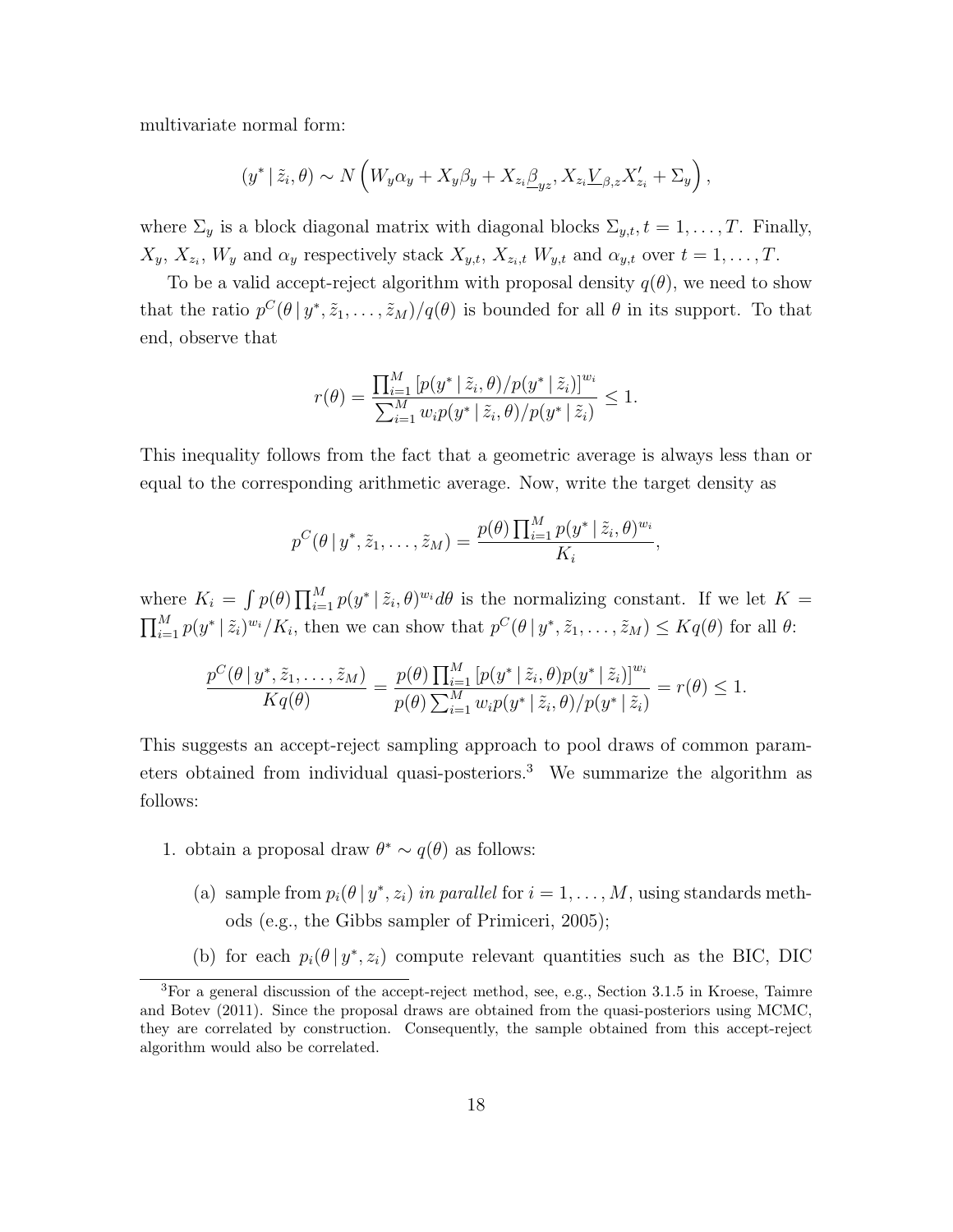and/or ML (again, using parallel operations and efficient algorithms—e.g., those developed in Chan and Eisenstat, 2018);

- (c) use the BICs, DICs, and/or MLs to compute the composite likelihood weights  $w_1, \ldots, w_M$ ;
- 2. accept  $\theta^*$  with probability  $r(\theta^*)$  using the accept-reject algorithm.

Next, we consider obtaining draws from  $p^{C}(\tilde{\eta}_i | y^*, z_i)$  for each  $i = 1, ..., M$ . The draws of  $\tilde{\eta}_i$  are only needed to compute MLs, DICs, and BICs, which are only used to compute the weights  $w_1, \ldots, w_M$ . If the weights are known (e.g. as in the equal weights case), then there is no need to draw  $\tilde{\eta}_i$ . Note also that the MLs used to evaluate  $r(\theta)$  in implementing the accept-reject algorithm do not require  $\tilde{\eta}_i$ . Since, in some cases, there is no need to produce draws of  $\tilde{\eta}_i$  and the algorithm is only a slight adaptation of one for the TVP-ARDL model, we relegate technical details to Section A.2 of the Online Appendix.

Once draws of  $\theta$  and  $\tilde{\eta}_1, \ldots, \tilde{\eta}_M$  are obtained from the quasi-posterior distribution, it is straightforward to simulate from the joint predictive density of the core variables as well. The exact procedure is described in detail in Section A.3 of the Online Appendix. We use this approach in the following section to conduct a comprehensive pseudo out-of-sample forecasting exercise.

### 4 Forecasting Results

#### 4.1 Overview

We carry out an empirical investigation of our composite likelihood methods using a large US quarterly data set involving 196 variables. The data are taken from the Federal Reserve Bank of St. Louis' FRED-QD data set and run from 1959Q1-  $2015Q3<sup>4</sup>$  All data are transformed to stationarity following the recommendations in the FRED-QD data base. We focus on empirical results relating to three variables: CPI inflation, GDP growth and the Federal Funds rate and refer to these as the core variables. We also present results using small and medium data sets of 7 and 20

<sup>4</sup>The data are available through https://research.stlouisfed.org/econ/mccracken/fred-databases/. See also McCracken and Ng (2016). Complete details of all the variables in the data set are provided there.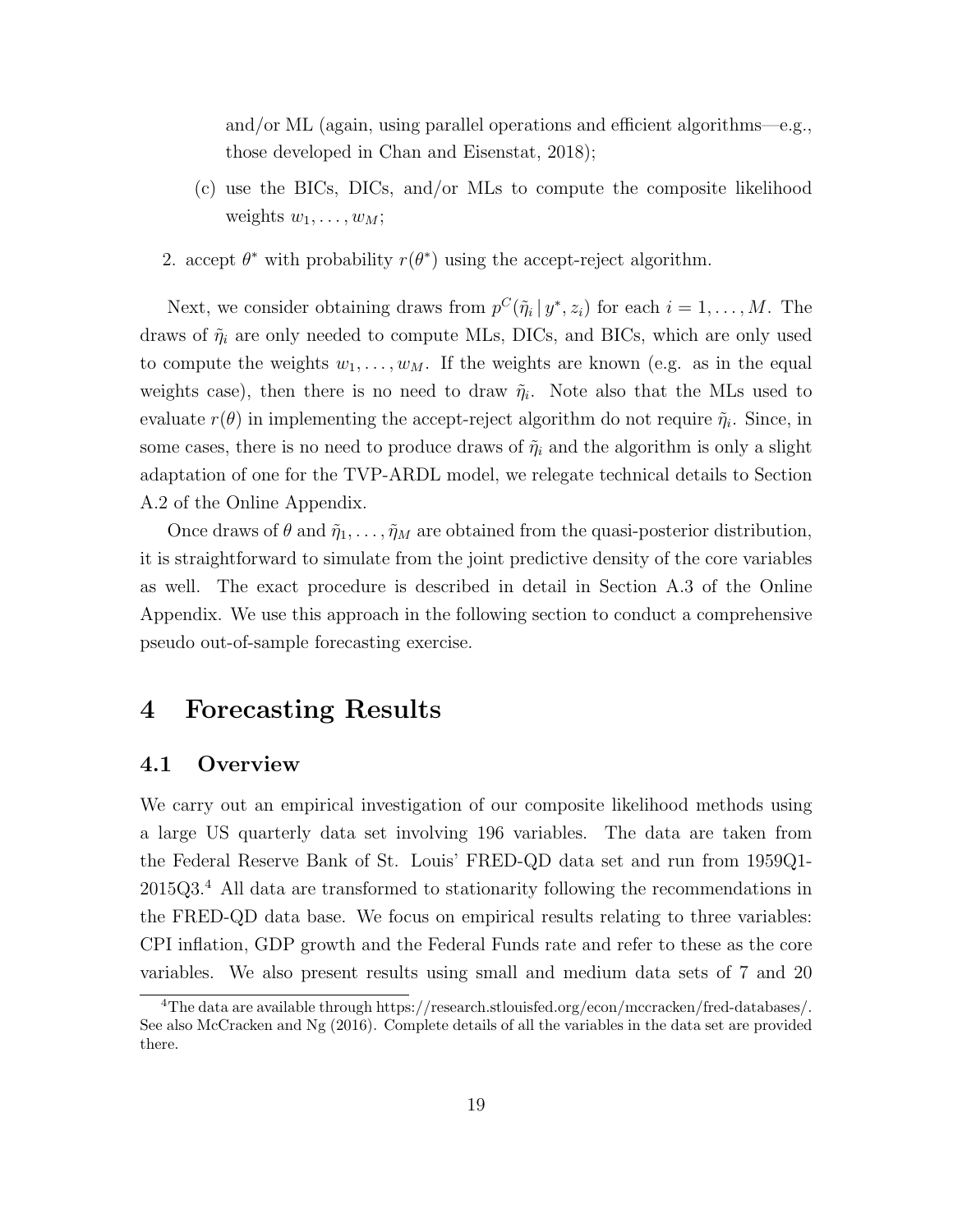variables, respectively. Details of which variables are included in which data set are given in Section B.1 of the Online Appendix. A lag length of four is used for all models.

We compare our composite Bayesian methods to a range of alternative methods. Our choice of these is motivated by (and this section organized around) our wish to answer the following questions.

The first of these is: Do composite likelihood methods forecast well compared to other scalable high dimensional approaches? To answer this question the key comparison is with the homoskedastic large VAR with natural conjugate prior as this is the most popular approach that is computationally feasible in the large data set. This is labelled "Large VAR" in the table below. If we find composite likelihood approaches based on VAR-SVs beat the Large VAR (as we do), then a subsidiary question arises. Are our composite likelihood methods winning due to the fact that they allow for stochastic volatility or some other aspect of the composite likelihood approach itself? To address this question, we also present forecasting results using our composite likelihood methods on homoskedastic VARs. These are exactly like our other composite likelihood approaches, but using homoskedastic VARs to define the quasi-likelihoods. In the interests of brevity, we only present results for the equallyweighted case and label this approach VAR-HM-CL-EQ.

The second question is: Do our large data methods forecast well relative to simpler methods using smaller data sets? Other papers working with similar US quarterly data sets and alternative modelling approaches have tended to find that working with large VARs does improve forecast performance relative to small VARs. However, the evidence is often not that strong. For instance, Koop (2013) finds that, compared to small VARs, moving towards larger VARs does improve forecast performance, but there comes a point where adding extra variables into the VAR offers only modest improvements in forecast performance. To address this question, we present results using the unrestricted VAR-SV using small data sets.

When working with a small data set, the researcher must choose which variables to include. This can potentially have important consequences for forecast performance. It is possible that a bad choice will lead to poor forecast performance. An advantage of our composite Bayesian methods (or any large VAR method) is that such a choice does not have to be made. All the 196 variables are included and the algorithm decides which get more weight in the composite posterior. To illustrate the potential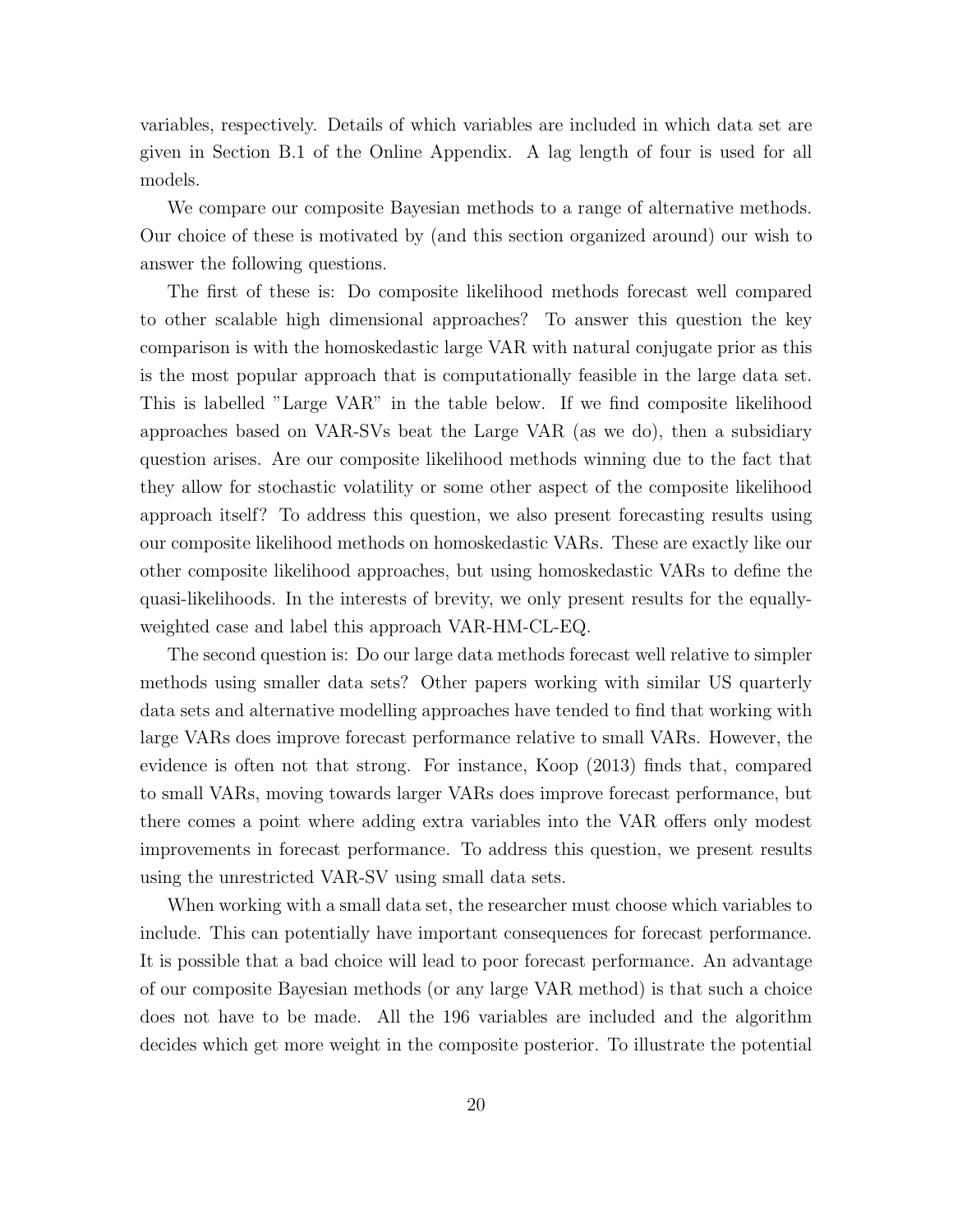consequence of making a poor choice in a small data set, we present results from a 7 variate unrestricted VAR-SV involving the 3 core variables and 4 additional variables which have been commonly used for forecasting the core variables in other studies. We refer to these as the four "good" variables. We also present results from this model except that the 4 "good" variables are replaced by 4 "bad" variables. These are chosen in an informal manner as being among the ones which have low correlations with the core variables. Thus we have both a "good" and "bad" VAR-SV with the small data set. Section B.1 of the Online Appendix provides a list of these "good" and "bad" variables.

The third question relates to stochastic volatility and asks: How do our methods compare to other approaches which restrict the form of the multivariate stochastic volatility process? Several approaches have been suggested which are, to different extents, scalable. These include the VAR-CCM1 and VAR-CCM2 models described in Section 2.2. We produce results for these using the "good" small and the medium data sets. In addition, we include the VAR with multivariate stochastic volatility modelled using the factor structure of Kastner (2019), estimated with the medium data set. We present results for two versions of this model, one has a single factor and the other two factors.

Table 1 provides a list of all these models along with their acronyms.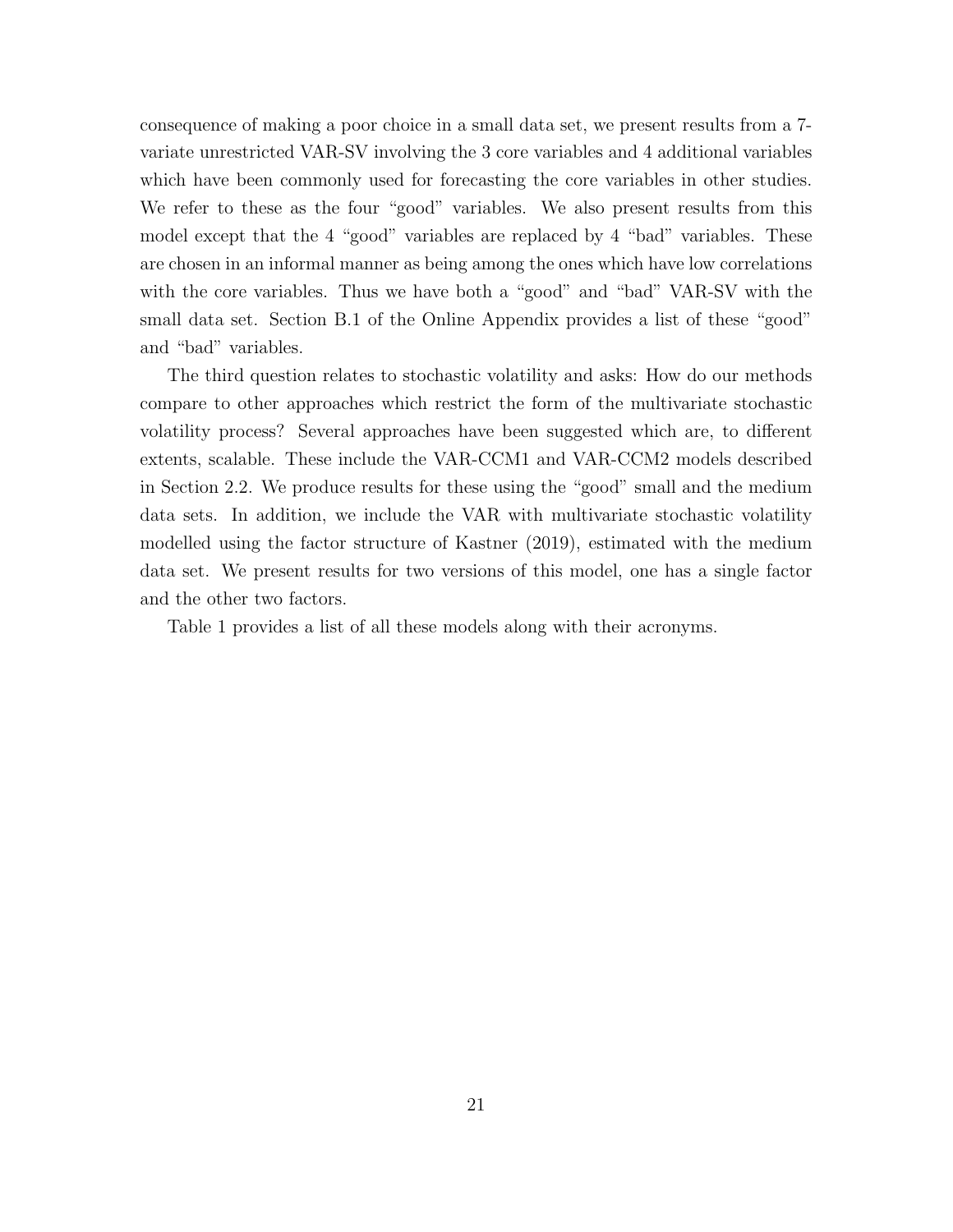| Table 1: Models used in Forecasting Exercise |                                                                                |  |  |  |  |
|----------------------------------------------|--------------------------------------------------------------------------------|--|--|--|--|
| VAR-CL-BIC                                   | composite Bayesian VAR-SV with BIC based weights                               |  |  |  |  |
| VAR-CL-DIC                                   | composite Bayesian VAR-SV with DIC based weights                               |  |  |  |  |
| VAR-CL-EQ                                    | composite Bayesian VAR-SV with equal weights                                   |  |  |  |  |
| VAR-CL-ML                                    | composite Bayesian VAR-SV with marginal likelihood weights                     |  |  |  |  |
| VAR-CL-LIN                                   | composite Bayesian VAR-SV with linear pool weights                             |  |  |  |  |
| VAR-LIN                                      | VAR-SV with linear pool weights as in Geweke and Amisano (2011)                |  |  |  |  |
| VAR-HM-CL-EQ                                 | composite Bayesian homoscedastic VAR with equal weights                        |  |  |  |  |
| Large VAR                                    | Large Homoskedastic VAR                                                        |  |  |  |  |
| VAR-SV-3                                     | VAR-SV using core variables only                                               |  |  |  |  |
| $VAR-SV-g$                                   | VAR-SV using small data set ("good" variables)                                 |  |  |  |  |
| VAR-SV-b                                     | VAR-SV using small data set ("bad" variables)                                  |  |  |  |  |
| VAR-CCM1                                     | Carriero, Clark and Marcellino (2016) using small data set ("good" variables)  |  |  |  |  |
| VAR-CCM2                                     | Carriero, Clark and Marcellino (2019a) using small data set ("good" variables) |  |  |  |  |
| VAR-CCM1-20                                  | Carriero, Clark and Marcellino (2016) using medium data set                    |  |  |  |  |
| VAR-CCM2-20                                  | Carriero, Clark and Marcellino (2019a) using medium data set                   |  |  |  |  |
| VAR-FSV-1f                                   | VAR with factor SV model of Kastner (2019), 1 factor                           |  |  |  |  |
| VAR-FSV-2f                                   | VAR with factor SV model of Kastner (2019), 2 factors                          |  |  |  |  |

Further details about the specification of all models, including prior hyperparameter choice, are given in Section A.3 of the Online Appendix. For the VAR coefficients in all models we make standard Minnesota prior choices. Where possible, we make identical specification and prior hyperparameter choices across models. It is worth stressing that, in conventional large VAR approaches where the number of parameters being estimated exceeds the number of observations, prior elicitation is crucial. Priors must be very informative and results can be sensitive to prior choice. An advantage of composite likelihood approaches is that, since all sub-models used are small, prior elicitation is a less important issue. It is possible to use less informative priors and prior sensitivity concerns are mitigated.

To evaluate forecast performance, we use two point forecast metrics and two density forecast metrics for the core variables. Let  $y_t^* = (y_{t,1}^*, y_{t,2}^*, y_{t,3}^*)'$  denote the random variables being forecast and  $y_t^R = (y_{t,1}^R, y_{t,2}^R, y_{t,3}^R)'$  be their realizations. For the point forecast, we report the root mean squared forecast error (RMSFE) and the mean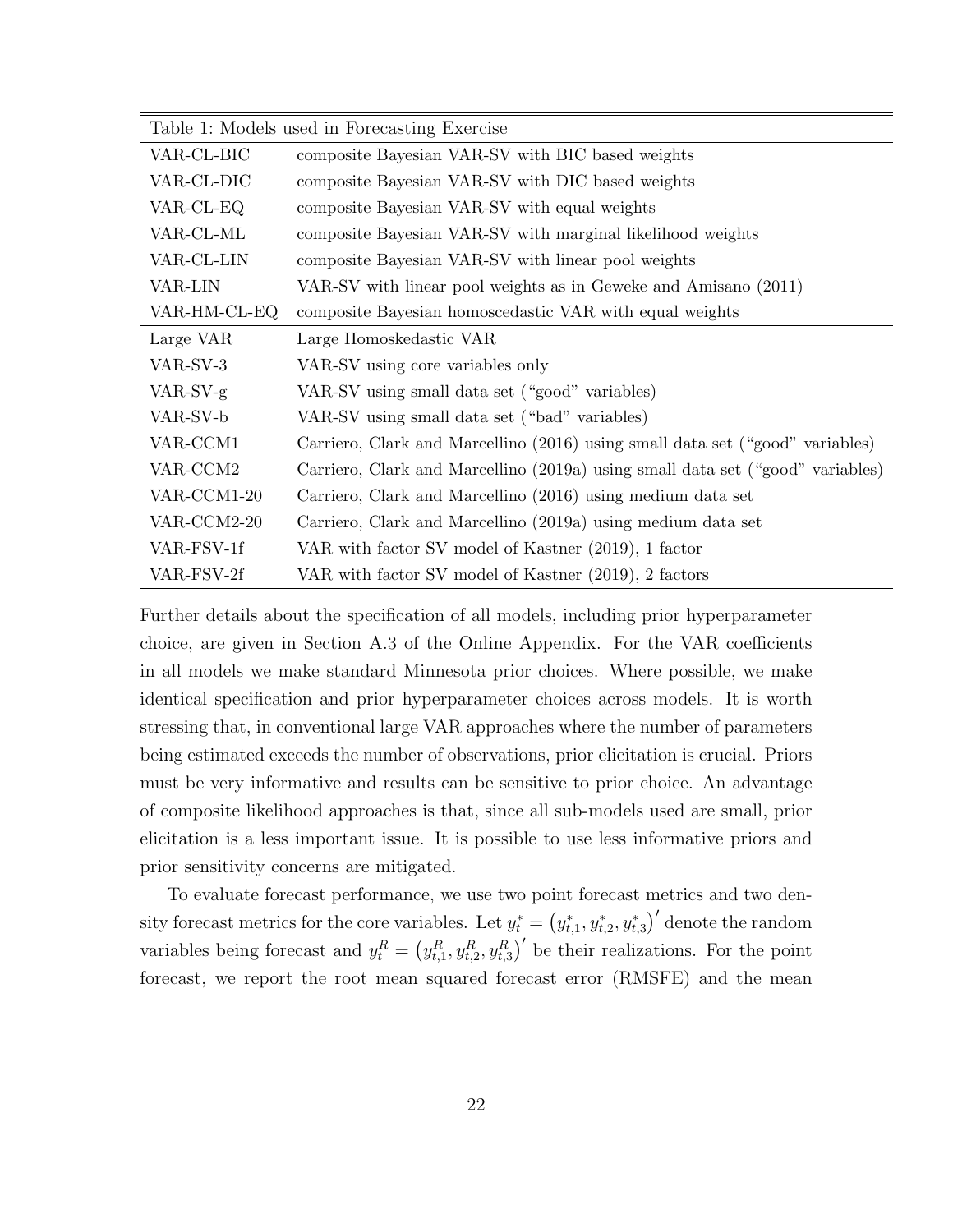absolute forecast error (MAFE),

RMSFE<sub>i</sub> = 
$$
\sqrt{\frac{\sum_{t=t_0}^{T-h} (y_{t+h,i}^R - E(y_{t+h,i}^*) | y_{1:t}^R)}{T - h - t_0 + 1}}
$$
.

$$
\text{MAFE}_{i} = \frac{\sum_{t=t_0}^{T-h} |y_{t+h,i}^R - \hat{y}_{t+h,i}|}{T - h - t_0 + 1},
$$

for  $i = 1, 2, 3$  where  $E(y_{t+h}|y_{1:t}^R)$  is the mean of the predictive density and  $\hat{y}_{t+h}^M$  is the median of the predictive density. For the density forecasts, we report the average log-predictive likelihoods (ALPL) and the average continuous rank probability score (ACRPS),

$$
ALPL_i = \frac{\sum_{t=t_0}^{T-h} \log p_{t+h}(y_{t+h,i}^* = y_{t+h,i}^R | y_{1:t}^R)}{T - h - t_0 + 1},
$$

$$
ACRPS_i = \frac{1}{T - h - t_0 + 1} \sum_{t = t_0}^{T - h} CRPS_{t, i},
$$

for  $i = 1, 2, 3$  where  $CRPS_{t,i} = \int_{-\infty}^{\infty} (F_{t+h}(z) - 1(y_{t+h}^R < z))^2 dz = E_{p_{t+h}}|y_{t+h,i}^* y_{t+h,i}^R$   $|-0.5E_{p_{t+h}}|y_{t+h,i}^* - y_{t+h,i}^R|$  and  $F_{t+h}(\bullet)$  is the c.d.f. of the predictive density. A small value of the  $ACRPS<sub>i</sub>$  indicates a better forecasting performance.

We also present a joint ALPL for the three core variables of interest:

$$
ALPL = \frac{\sum_{t=t_0}^{T-h} \log p_{t+h}(y_{t+h}^* = y_{t+h}^R | y_{1:t}^R)}{T - h - t_0 + 1}.
$$

We present results for a forecast evaluation period beginning in 1970 and running to the end of the sample.<sup>5</sup>

We provide forecasts of quarterly variables one quarter  $(h = 1)$  and one year in the future  $(h = 4)$ . We carry out a one-sided sign test of equal predictive accuracy of Diebold and Mariano (1995). All tests compare a specific model to the benchmark. Different tables use different benchmarks depending on which of our three questions is being addressed. In the tables, \*\*\*, \*\* and \* denote findings of statistically significant forecast improvements relative to the benchmark at the 1%, 5% and 10% level of

<sup>5</sup> In Section B.4 of the Online Appendix we also present results for a short forecast evaluation period that begins in 2008Q1 so as to take in only the financial crisis and subsequent period. This shorter period yields results which are similar, but slightly more favorable to our methods, than those produced here.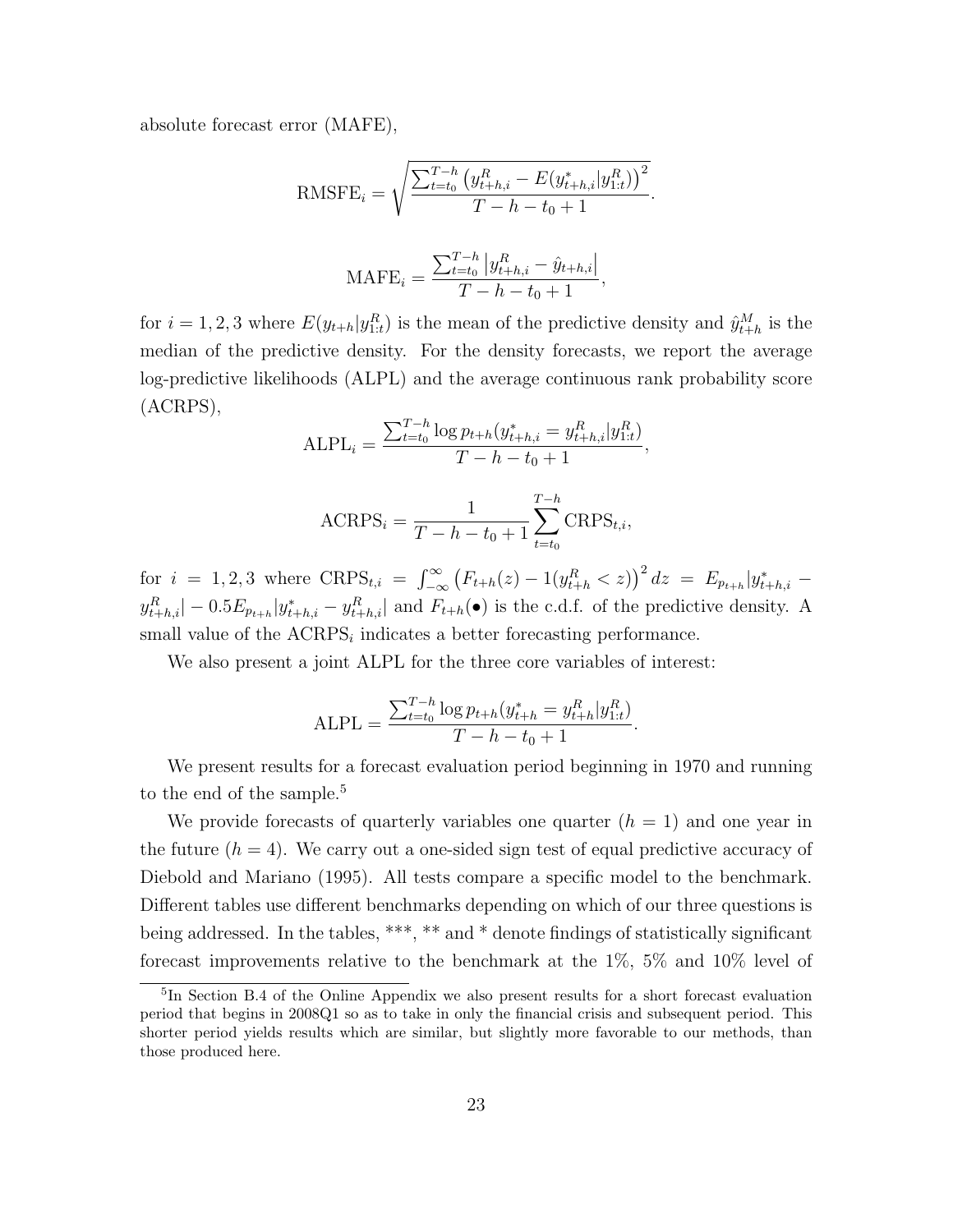significance, respectively.

The methods developed in this paper are of particular use for forecasting. If estimating large time-varying covariance matrices were the focus, we would choose the sub-models differently. However, it is worth noting that, in Section B.2 of the Online Appendix, we present results from a small Monte Carlo study where we use parameter estimates from the VAR-SV using the small data set to construct a data generating process (DGP). Then we artificially generate 100 artificial data sets from this DGP and produce estimates of the time-varying error variances and covariances for the first three equations (i.e. those for the three core variables). All VAR-CL specifications produce estimates which are close to those of the VAR-SV.

Section B.3 of the Online Appendix also includes evidence on the computational burden of various approaches. As expected, this demonstrates the scaleability of the composite likelihood approaches in that the computational burden increases roughly linearly in N. The same cannot be said, for instance, for VAR-CCM2 where the computational burden increases at a much faster rate. For VAR-CCM2 the computational burden is similar to composite Bayesian approaches when  $N = 20$ , but is almost 10 times more burdensome for  $N = 100$ . It is also worth noting that the linear opinion pool is much more computationally demanding than composite likelihood methods since it involves recursive estimation and numerical optimization (see Section B.3 of the Online Appendix and Geweke and Amisano, 2011).

#### 4.2 Do Our Methods Forecast Better Than the Large VAR?

The large homoskedastic VAR using the Minnesota prior (or similar) can be used in large data sets involving hundreds of variables and is the most popular VAR approach at present. The best overall summary of forecast performance involves the entire joint predictive density for the three core variables. These are presented in Table 2 for  $h = 1$  and  $h = 4$ . The evidence in this table is overwhelming. All of our composite Bayesian methods as well as the linear opinion pool forecast much better than the large VAR at both forecast horizons. The Diebold-Mariano tests indicate these improvements are highly statistically significant. Table 3 presents results for the core variables individually and for a wider variety of forecast metrics. This table also indicates strong, statistically significant, improvements in forecasting by our composite likelihood methods for the vast majority of cases. It is instructive to look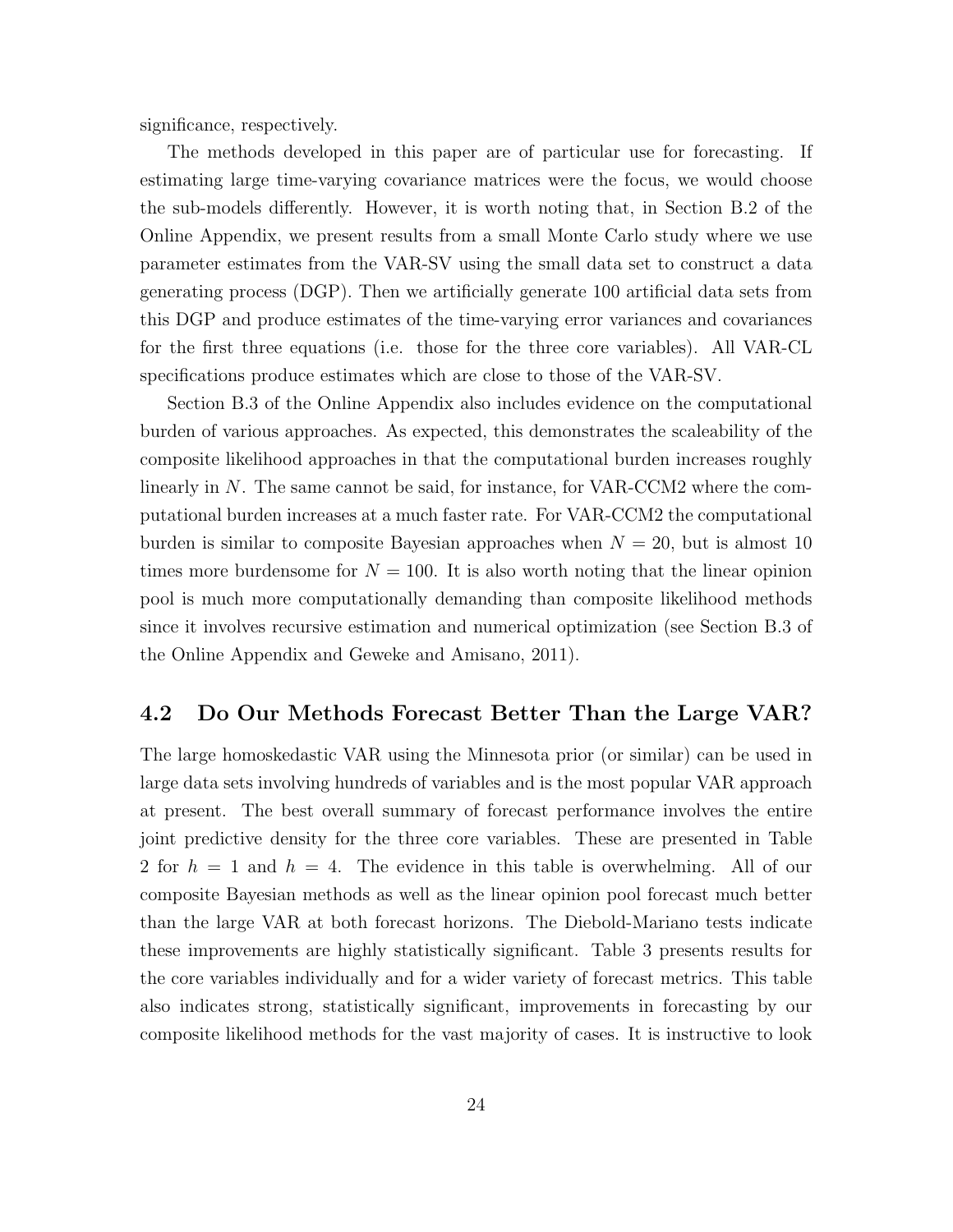at the few cases where the composite Bayesian methods are not significantly better than the large VAR. These occur only for  $h = 1$  and for two variables: inflation and GDP growth. Most noteworthy is the fact that these exceptions are only found when using MSFEs and MAFEs (measures of point forecasts performance) and never found when using ACRPSs and ALPLs (measures based on the predictive density). This highlights the importance of adding stochastic volatility. The homoskedastic large VAR is not able to model time-varying predictive variances. This inability to do so means that, even if its point forecasts are reasonable (at least for inflation and GDP growth for  $h = 1$ , its predictive densities are not.

When we use our composite likelihood methods with homoskedastic VARs, we also find forecast performance to be worse than approaches which allow for stochastic volatility. This can be seen in the rows of Tables 2 and 3 for VAR-HM-CL-EQ. This provides additional evidence of the presence of stochastic volatility in this data set. In addition, it is interesting to note that VAR-HM-CL-EQ is forecasting much better than the large homoskedastic VAR. This suggests that there are some benefits from using composite Bayesian methods with VARs apart from their ability to easily incorporate stochastic volatility. Working with many smaller parsimonious models, and combining them using composite likelihood methods, is producing better forecasts than those produced by a single large model which induces parsimony through the use of the Minnesota prior.

Tables 2 and 3 also allow us to compare the different ways of weighting used with our composite Bayesian methods. What they show is that the alternative ways of doing the weighting typically do not make a great deal of difference for forecasting. There is slight evidence that BIC and DIC based weights are inferior to the other weights. But marginal likelihood and linear opinion pool weights are roughly the same and forecast very well. There are even cases where the simplest strategy of using equal weights forecasts well. And the VAR-LIN of Geweke and Amisano (2011) also is typically among the top performing approaches, although we remind the reader that this is computationally much more demanding than our composite Bayesian methods (see Section B.3 of the Online Appendix). Accordingly, in the remainder of this paper we will focus on composite likelihood methods using marginal likelihoods as weights. Results with other weighting schemes are similar and are available in Section B.4 of the Online Appendix.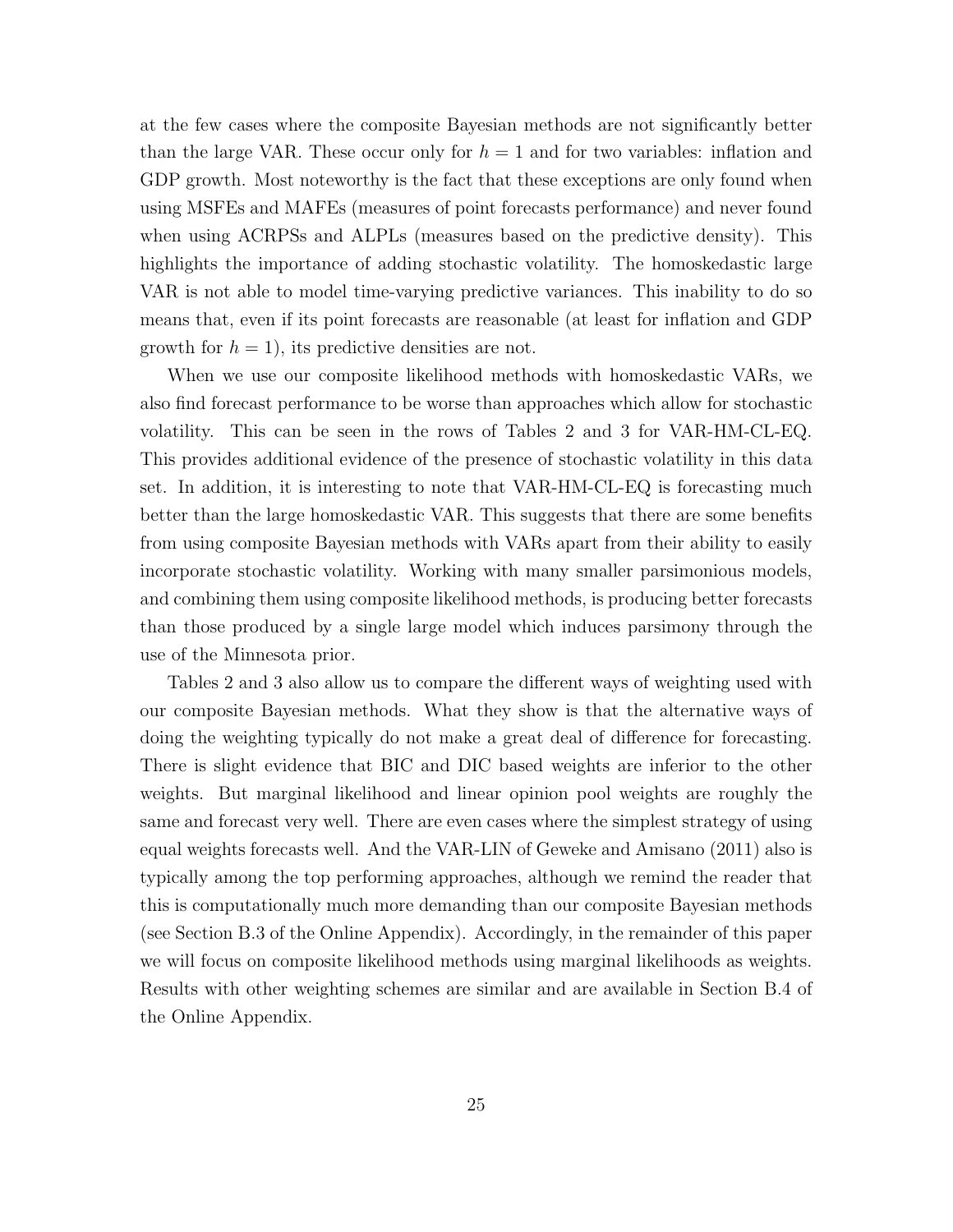| Horizon      | $h=1$      | $h=4$      |
|--------------|------------|------------|
| Large VAR    | 1.040      | $-0.570$   |
| VAR-LIN      | $8.645***$ | 6.993***   |
| VAR-CL-ML    | $8.153***$ | $6.455***$ |
| VAR-CL-DIC   | $6.281***$ | $5.076***$ |
| VAR-CL-BIC   | $5.857***$ | $6.190***$ |
| VAR-CL-LIN   | 8.428***   | $6.416***$ |
| VAR-CL-EQ    | $8.440***$ | $6.855***$ |
| VAR-HM-CL-EQ | $6.159***$ | $5.170***$ |

Table 2: Joint average log-predictive likelihoods for 3 core variables under 8 large models and 2 forecast horizons  $(h = 1, 4)$ 

Note: DM statistics are based on the large VAR benchmark. \*\*\*, \*\* and \* denote findings of statistically significant forecast improvements relative to the benchmark at the 1%, 5% and 10% level of significance, respectively.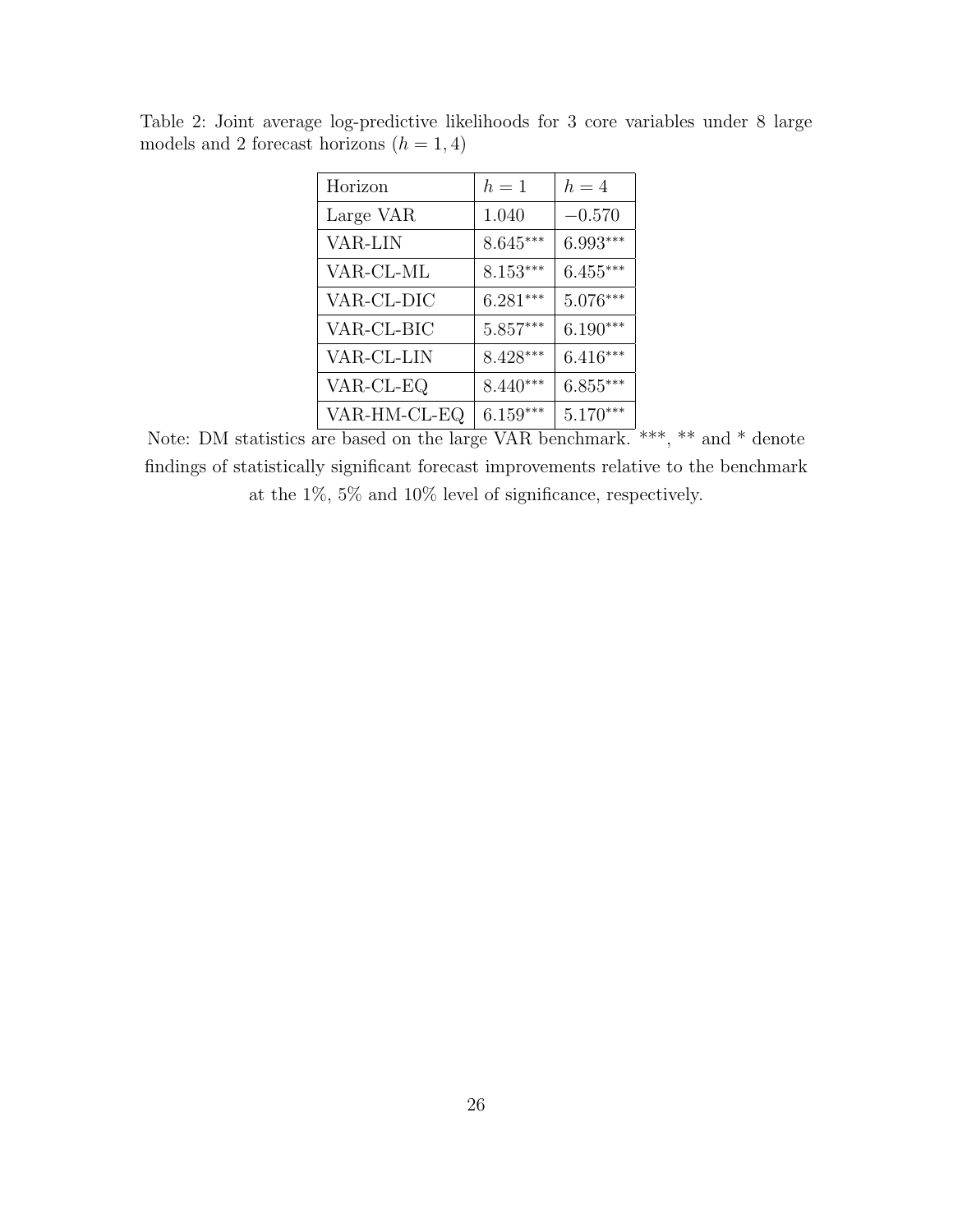| Evaluation of GDP Growth Forecasts |              |                        |                        |                                       |                        |                    |                        |                         |
|------------------------------------|--------------|------------------------|------------------------|---------------------------------------|------------------------|--------------------|------------------------|-------------------------|
| Horizon                            | $h=1$        |                        |                        |                                       | $h=4$                  |                    |                        |                         |
|                                    | <b>RMSFE</b> | <b>MAE</b>             | <b>ACRPS</b>           | <b>ALPL</b>                           | <b>RMSFE</b>           | <b>MAE</b>         | <b>ACRPS</b>           | <b>ALPL</b>             |
| large VAR                          | 0.850        | 0.660                  | 4.590                  | 1.234                                 | 1.037                  | 0.806              | 5.868                  | 1.135                   |
| VAR-LIN                            | $0.791**$    | $0.596***$             | $0.462***$             | $4.161***$                            | $0.820**$              | $0.589**$          | $0.512***$             | $4.093***$              |
| VAR-CL-ML                          | $0.837**$    | $0.607**$              | $0.619***$             | $3.938***$                            | $0.810***$             | $0.589***$         | $0.688***$             | $3.806***$              |
| VAR-CL-DIC                         | 1.054        | 0.807                  | $2.621***$             | $3.070***$                            | $0.951***$             | $0.659^{\ast\ast}$ | $1.961^{***}\,$        | $3.131***$              |
| VAR-CL-BIC                         | 2.549        | 1.024                  | $3.721***$             | $3.126***$                            | $0.830***$             | $0.618***$         | $0.992***$             | $3.683***$              |
| VAR-CL-LIN                         | $0.821**$    | $0.607^{\ast\ast}$     | $0.548^{\ast\ast\ast}$ | $4.077***$                            | $0.885***$             | $0.606**$          | $0.884^{***}\;$        | $3.837***$              |
| VAR-CL-EQ                          | $0.805*$     | $0.599*$               | $0.540***$             | $4.070***$                            | $0.830***$             | $0.599**$          | $0.573***$             | $4.023***$              |
| VAR-HM-CL-EQ                       | 0.856        | 0.646                  | $0.982***$             | $3.322***$                            | $0.832***$             | $0.618***$         | $1.009***$             | $3.302***$              |
|                                    |              |                        |                        | Evaluation of Inflation Forecasts     |                        |                    |                        |                         |
| Horizon                            | $h=1$        |                        |                        |                                       | $h=4$                  |                    |                        |                         |
|                                    | <b>RMSFE</b> | <b>MAE</b>             | <b>ACRPS</b>           | $\mathbf{ALPL}$                       | <b>RMSFE</b>           | <b>MAE</b>         | ACRPS                  | <b>ALPL</b>             |
| large VAR                          | 0.580        | 0.430                  | 4.570                  | 1.237                                 | 0.959                  | 0.739              | 5.852                  | 1.137                   |
| VAR-LIN                            | $0.576*$     | $0.394**$              | $0.336***$             | $4.362***$                            | $0.591***$             | $0.427***$         | $0.458***$             | $4.215***$              |
| VAR-CL-ML                          | 0.584        | 0.401                  | $0.463***$             | $4.178***$                            | $0.624***$             | $0.454***$         | $0.593***$             | $3.955***$              |
| VAR-CL-DIC                         | 0.745        | 0.493                  | $1.743***$             | $3.392***$                            | $0.747***$             | $0.518^{***}\,$    | $1.561***$             | $3.334^{***}\,$         |
| VAR-CL-BIC                         | 1.746        | 0.905                  | $3.102***$             | $3.351^{\ast\ast\ast}$                | $0.587***$             | $0.439^{***}\,$    | $0.846^{***}\;$        | $3.822***$              |
| VAR-CL-LIN                         | 0.581        | 0.400                  | $0.418***$             | $4.273***$                            | $0.614***$             | $0.442***$         | $0.790***$             | $3.974***$              |
| VAR-CL-EQ                          | $0.577*$     | $0.395**$              | $0.415***$             | $4.270***$                            | $0.581***$             | $0.421***$         | $0.498***$             | $4.152***$              |
| VAR-HM-CL-EQ                       | 0.633        | 0.473                  | $0.906***$             | $3.377^{\ast\ast\ast}$                | $0.654***$             | $0.470***$         | $0.955^{\ast\ast\ast}$ | $3.336^{***}\,$         |
|                                    |              |                        |                        | Evaluation of Interest Rate Forecasts |                        |                    |                        |                         |
| Horizon                            | $h=1$        |                        |                        |                                       | $h=4$                  |                    |                        |                         |
|                                    | <b>RMSFE</b> | <b>MAE</b>             | <b>ACRPS</b>           | ALPL                                  | <b>RMSFE</b>           | <b>MAE</b>         | <b>ACRPS</b>           | <b>ALPL</b>             |
| Large VAR                          | 1.091        | 0.737                  | 0.655                  | $-1.429$                              | 3.020                  | 2.087              | 1.870                  | $-2.821$                |
| VAR-LIN                            | $0.971***$   | $0.567^{\ast\ast\ast}$ | $0.427***$             | $0.117***$                            | $1.337***$             | $0.952***$         | $1.294***$             | $-1.315***$             |
| VAR-CL-ML                          | $0.998***$   | $0.603***$             | $0.458***$             | $0.034***$                            | $1.314***$             | $0.894***$         | $1.248***$             | $-1.309***$             |
| VAR-CL-DIC                         | $0.983***$   | $0.578***$             | $0.634***$             | $-0.184***$                           | $1.447***$             | $1.011***$         | $1.377^{***}\;$        | $-1.394***$             |
| VAR-CL-BIC                         | $1.330*$     | $0.877^{\ast}$         | $1.569^{\ast\ast}$     | $-0.623***$                           | $1.321^{\ast\ast\ast}$ | $0.917***$         | $1.321^{\ast\ast\ast}$ | $-1.315^{\ast\ast\ast}$ |
| VAR-CL-LIN                         | $0.980***$   | $0.572***$             | $0.444***$             | $0.074***$                            | $1.382***$             | $0.939***$         | $1.558***$             | $-1.396***$             |
| VAR-CL-EQ                          | $0.973***$   | $0.577***$             | $0.440***$             | $0.098***$                            | $1.340***$             | $0.950***$         | $1.283***$             | $-1.323***$             |
| VAR-HM-CL-EQ                       | 1.021        | 0.651                  | $0.534^{\ast\ast\ast}$ | $-0.546***$                           | $1.513^{\ast\ast\ast}$ | $1.116***$         | $1.369***$             | $-1.477***$             |

Table 3: Individual forecast performance in terms of RMSFE, MAE, ACRPS and ALPL for the 3 core variables under 8 large models and 2 forecast horizons  $(h = 1, 4)$ 

Note: DM statistics are based on the large VAR benchmark, and the RMSFEs, MAEs and ACRPSs are multiplied by 100 for easy comparison. \*\*\*, \*\* and \* denote findings of statistically significant forecast improvements relative to the benchmark at the  $1\%,\,5\%$  and  $10\%$  level of significance, respectively.

## 4.3 Do Our Methods Forecast Well Relative to Simpler Methods Using Smaller Data Sets?

It is possible that the good forecast performance of our methods found in the preceding sub-section was solely due to the fact that they allowed for stochastic volatility whereas the large VAR did not and the inclusion of a large data set brought no additional benefits. If this were the case, then it is possible that working with a small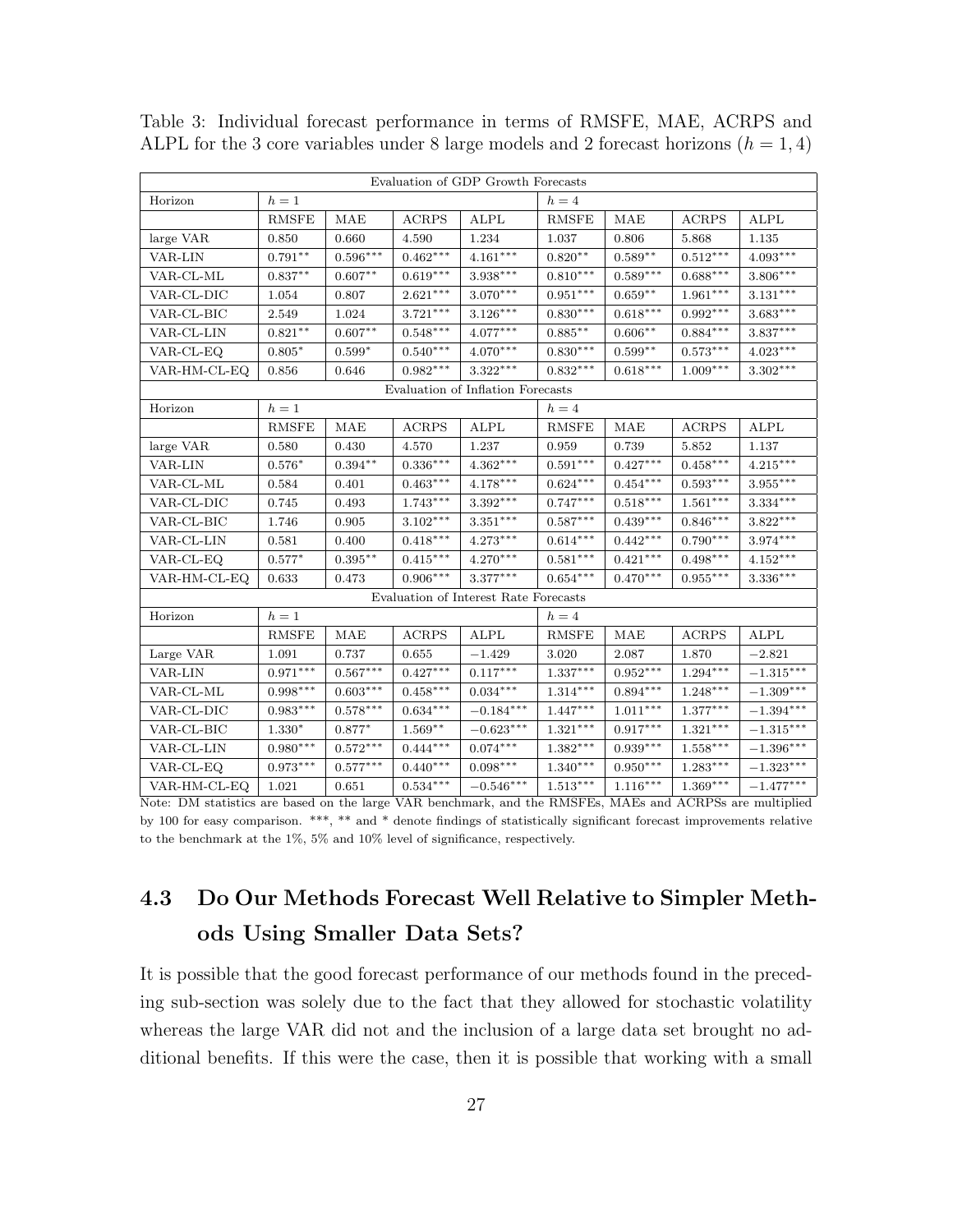data set suffices, provided stochastic volatility is added to the model. There would be no need to consider composite Bayesian methods since unrestricted VAR-SVs could be estimated. In this sub-section, we investigate this possibility by comparing composite Bayesian methods for unrestricted VAR-SV models using different small data sets. Table 4 presents the results for this case. In it, the Diebold-Mariano test is benchmarked against the 7 dimensional VAR-SV using the "good" variables. A comparison of Table 4 with results in Tables 2 and 3 shows that the small VAR-SVs produce forecasts which are better than the homoskedastic large VAR forecasts (and, as documented in Section B.4 the Online Appendix are typically statistically significant).

In terms of the joint ALPL for the three core variables, we are finding composite Bayesian methods to produce statistically significant forecast improvements relative to the unrestricted VAR-SVs with small data sets. The magnitude of these improvements are not as large as those we found in the comparison with the large homoskedastic VAR, but they are appreciable. If we examine the series individually and consider a broader range of forecast metrics, then we find a similar pattern as we did in the preceding sub-section. That is, composite Bayesian methods are found to perform particularly well when ALPLs and ACRPSs are used as forecast metrics. If we examine metrics based on point forecasts the benefits of our methods are much less. Indeed if we consider only RMSFEs and MAEs for  $h = 1$  then our methods are never better than the 7 dimensional VAR-SV in a statistically significant sense (although they occasionally are for  $h = 4$ ). Thus, we are finding that the extra information in the large data set is helping improve forecasts and that these benefits occur largely through obtaining better estimates of the dispersion of the predictive density.

If we compare the three small unrestricted VAR-SVs (i.e. the two 7 variable models involving "good" and "bad" variables and the 3 variable model involving only the core variables), we find that including the "good" variables improves forecast performance slightly. The deterioration in forecast performance that occurs when we switch from VAR-SV-g to VAR-SV-b may look to be small, but it is often statistically significant. For instance, the Diebold-Mariano test indicates the joint ALPL of VAR-SV-g is better than that for VAR-SV-b for  $h = 1$ , although it is not for  $h = 4$ . This shows that the choice of variables in a small VAR can be important and that, if the researcher gets this wrong, it can have consequences. An advantage of our methods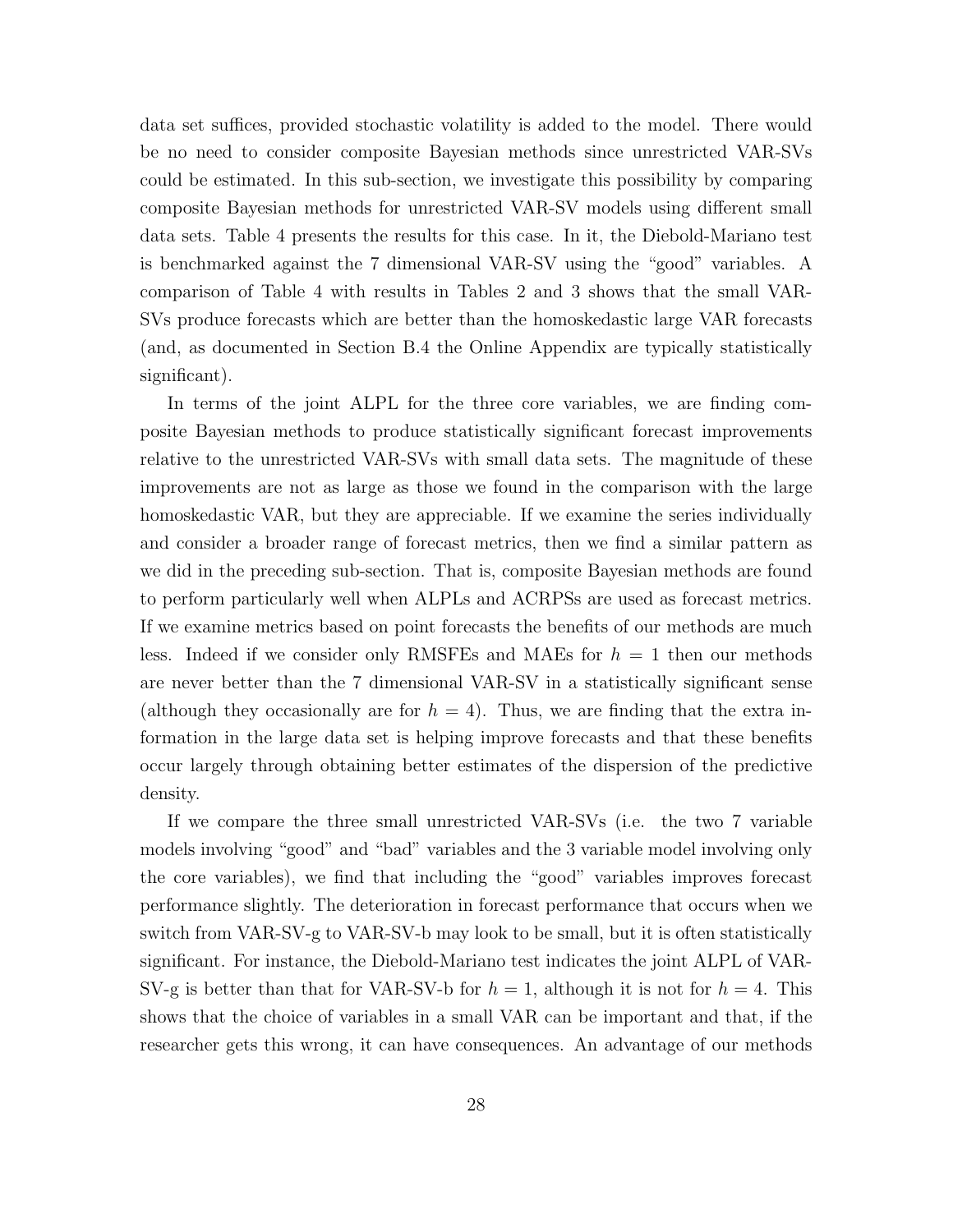is that such a choice is not necessary.

| Forecasting Evaluation Using Joint ALPL for 3 Core Variables |              |       |              |                                   |                 |            |              |                 |  |
|--------------------------------------------------------------|--------------|-------|--------------|-----------------------------------|-----------------|------------|--------------|-----------------|--|
| Horizon                                                      | $h=1$        |       |              |                                   | $h=4$           |            |              |                 |  |
| VAR-SV-3                                                     | 5.651        |       |              |                                   |                 | 4.134      |              |                 |  |
| VAR-SV-g                                                     | 5.602        |       |              |                                   | 3.998           |            |              |                 |  |
| VAR-SV-b                                                     | 5.509        |       |              |                                   | 3.913           |            |              |                 |  |
| VAR-CL-ML                                                    | $8.153***$   |       |              |                                   | $6.455***$      |            |              |                 |  |
| Evaluation of GDP Growth Forecasts                           |              |       |              |                                   |                 |            |              |                 |  |
| Horizon                                                      | $h=1$        |       |              |                                   | $h=4$           |            |              |                 |  |
|                                                              | <b>RMSFE</b> | MAE   | <b>ACRPS</b> | ALPL                              | <b>RMSFE</b>    | MAE        | <b>ACRPS</b> | <b>ALPL</b>     |  |
| VAR-SV-3                                                     | 0.800        | 0.600 | $0.520***$   | $3.220***$                        | 0.850           | 0.610      | $0.560***$   | $3.162***$      |  |
| $VAR-SV-g$                                                   | 0.750        | 0.580 | 0.540        | 3.220                             | 0.870           | 0.626      | 0.607        | 3.120           |  |
| VAR-SV-b                                                     | 0.990        | 0.680 | 0.640        | 3.152                             | 0.921           | 0.652      | 0.687        | 3.099           |  |
| VAR-CL-ML                                                    | 0.837        | 0.607 | 0.619        | 3.938***                          | 0.810           | 0.589      | 0.688        | $3.806***$      |  |
|                                                              |              |       |              | Evaluation of Inflation Forecasts |                 |            |              |                 |  |
| Horizon                                                      | $h=1$        |       |              |                                   | $h=4$           |            |              |                 |  |
|                                                              | <b>RMSFE</b> | MAE   | <b>ACRPS</b> | <b>ALPL</b>                       | <b>RMSFE</b>    | <b>MAE</b> | <b>ACRPS</b> | <b>ALPL</b>     |  |
| VAR-SV-3                                                     | 0.570        | 0.390 | $0.390***$   | $3.467***$                        | $0.760**$       | $0.550*$   | $0.480***$   | $3.327***$      |  |
| VAR-SV-g                                                     | 0.560        | 0.380 | 0.410        | 3.431                             | 0.811           | 0.592      | 0.525        | 3.282           |  |
| VAR-SV-b                                                     | 0.630        | 0.420 | 0.460        | 3.416                             | $0.819*$        | 0.585      | 0.591        | 3.252           |  |
| VAR-CL-ML                                                    | 0.584        | 0.401 | 0.463        | $4.178***$                        | $0.624***$      | $0.454***$ | 0.593        | $3.955^{***}\,$ |  |
| Evaluation of Interest Rate Forecasts                        |              |       |              |                                   |                 |            |              |                 |  |
| Horizon                                                      | $h=1$        |       |              |                                   | $h=4$           |            |              |                 |  |
|                                                              | <b>RMSFE</b> | MAE   | <b>ACRPS</b> | ALPL                              | <b>RMSFE</b>    | MAE        | <b>ACRPS</b> | ALPL            |  |
| VAR-SV-3                                                     | 1.002        | 0.602 | 0.473        | $-1.062$                          | 2.368           | 1.774      | 1.331        | $-2.368$        |  |
| VAR-SV-g                                                     | 0.971        | 0.583 | 0.462        | $-1.079$                          | 2.314           | 1.723      | 1.302        | $-2.355$        |  |
| VAR-SV-b                                                     | 1.006        | 0.611 | 0.483        | $-1.087$                          | 2.364           | 1.773      | 1.338        | $-2.375$        |  |
| VAR-CL-ML                                                    | 0.998        | 0.603 | $0.458**$    | $0.034***$                        | $1.314^{***}\;$ | $0.894***$ | $1.248***$   | $-1.309***$     |  |

Table 4: Individual forecast performance in terms of RMSFE, MAE, ACRPS and ALPL for the 3 core variables under 4 small models and 2 forecast horizons  $(h = 1, 4)$ 

Note: DM statistics are based on the VAR-SV-g benchmark, and the RMSFE, MAE and ACRPS are multiplied by 100 for easy comparison. \*\*\*, \*\* and \* denote findings of statistically significant forecast improvements relative to the benchmark at the 1%, 5% and 10% level of significance, respectively.

## 4.4 How Do Our Methods Compare to Approaches Which Have Restricted Forms of Stochastic Volatility?

Table 5 has the same format as Table 4, but provides a comparison with various methods which do have stochastic volatility, but of restricted forms. We are again finding that composite likelihood methods are forecasting better than other approaches. VAR-CL-ML has the highest joint ALPL for the three core variables of any of the approaches in Table 5 for both forecast horizons. The differences between it and the VAR-CCM2 benchmark are statistically significant. The fact that VAR-CL-ML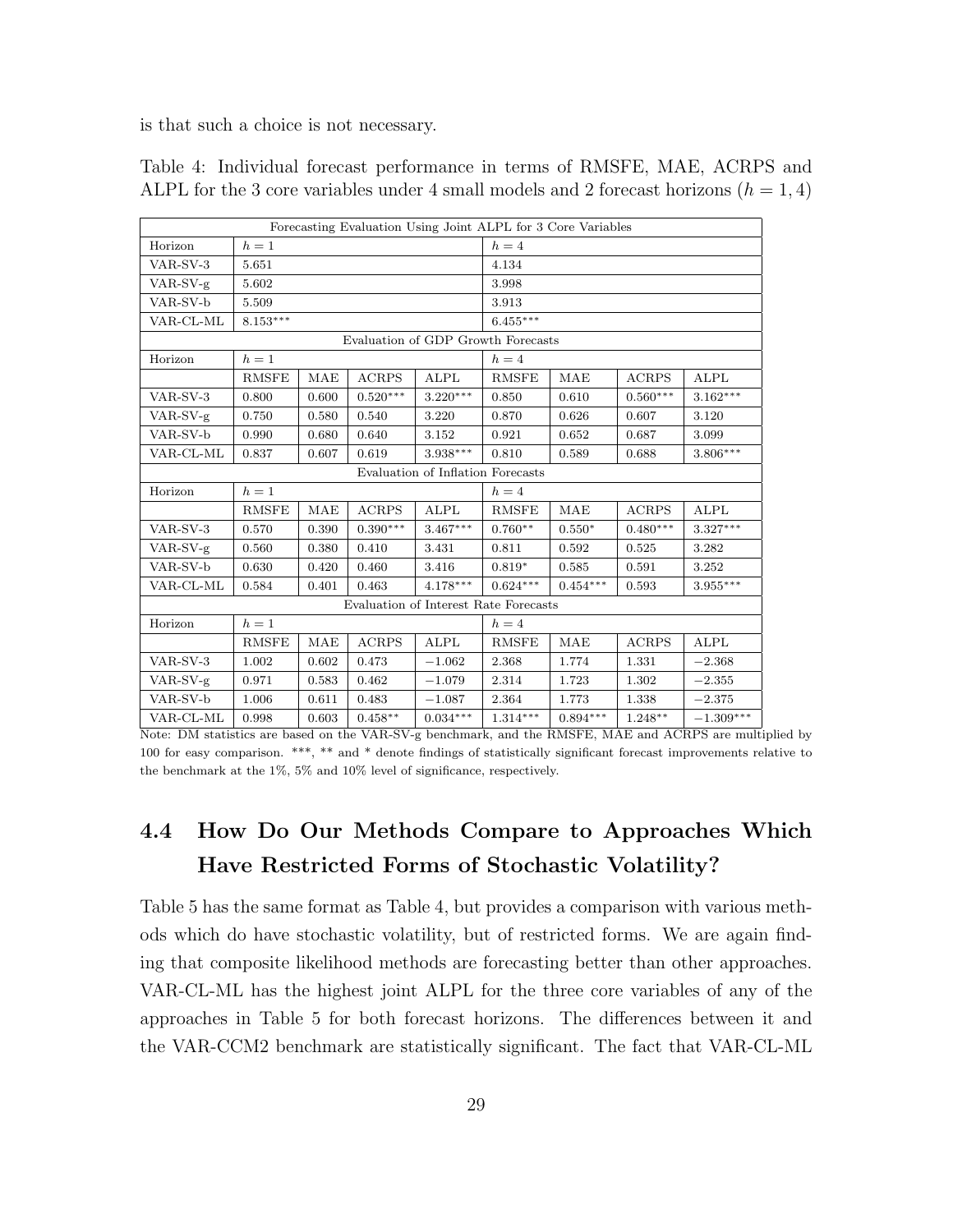(which allows for time variation in  $a_t$ ) is forecasting better than VAR-CCM2 and VAR-CCM2-20 (which assume  $a_t$  to be constant) suggests that there is some time variation in  $a_t$ . Although there are other potential reasons for this finding. It is possible that the parsimony of the individual sub-models which enter VAR-CL-ML is an advantage relative to VAR-CCM2 and VAR-CCM2-20 which have to estimate high dimensional matrices of VAR coefficients. Or it is possible that the 196 variables used with VAR-CL-ML are providing more information than is available with the 20 or 7 variables data sets used with the VAR-CCM2 models.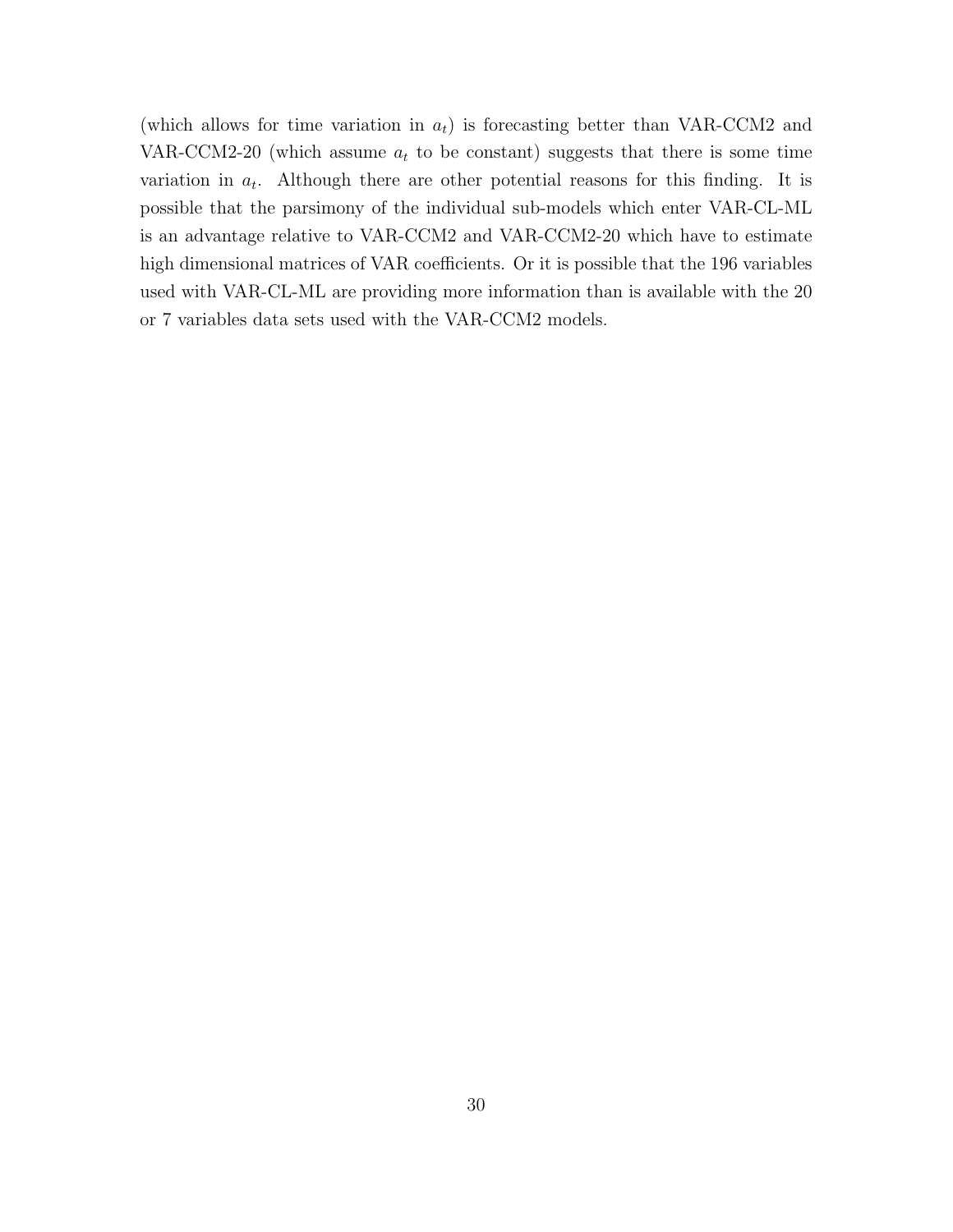| Forecasting Evaluation Using Joint ALPL for 3 Core Variables |              |                                                                   |              |                                       |              |            |              |             |  |
|--------------------------------------------------------------|--------------|-------------------------------------------------------------------|--------------|---------------------------------------|--------------|------------|--------------|-------------|--|
| Horizon                                                      | $h=1$        |                                                                   |              |                                       | $h=4$        |            |              |             |  |
| VAR-CCM1                                                     | $6.079***$   |                                                                   |              |                                       | $4.456***$   |            |              |             |  |
| VAR-CCM2                                                     | 5.805        |                                                                   |              |                                       |              | 4.089      |              |             |  |
| VAR-CCM1-20                                                  | 5.328        |                                                                   |              |                                       | 3.500        |            |              |             |  |
| VAR-CCM2-20                                                  | 5.804        |                                                                   |              |                                       | $4.577***$   |            |              |             |  |
| VAR-FSV-1f                                                   | 3.106        |                                                                   |              |                                       | 2.486        |            |              |             |  |
| VAR-FSV-2f                                                   | 2.820        |                                                                   |              |                                       | 2.510        |            |              |             |  |
| VAR-CL-ML                                                    | $8.153***$   |                                                                   |              |                                       | $6.455***$   |            |              |             |  |
| Evaluation of GDP Growth Forecasts                           |              |                                                                   |              |                                       |              |            |              |             |  |
| Horizon                                                      | $h=1$        |                                                                   |              |                                       | $h=4$        |            |              |             |  |
|                                                              | <b>RMSFE</b> | MAE                                                               | <b>ACRPS</b> | <b>ALPL</b>                           | <b>RMSFE</b> | MAE        | <b>ACRPS</b> | ALPL        |  |
| VAR-CCM1                                                     | 0.790        | 0.610                                                             | $0.480***$   | $3.405***$                            | 0.924        | 0.664      | $0.551***$   | $3.242***$  |  |
| $\ensuremath{\text{VAR}\text{-}\text{CCM2}}$                 | 0.750        | 0.580                                                             | 0.550        | 3.213                                 | 0.870        | 0.622      | 0.608        | 3.122       |  |
| VAR-CCM1-20                                                  | 0.830        | 0.620                                                             | 0.780        | 3.113                                 | 0.950        | 0.710      | 1.060        | 2.847       |  |
| VAR-CCM2-20                                                  | $0.700***$   | $0.530***$                                                        | 0.530        | 3.230                                 | 0.870        | 0.650      | 0.580        | $3.148*$    |  |
| VAR-FSV-1f                                                   | 1.180        | 0.920                                                             | 0.940        | 2.859                                 | 1.240        | 1.000      | 1.010        | 2.818       |  |
| VAR-FSV-2f                                                   | 1.180        | 0.970                                                             | 0.960        | 2.829                                 | 1.240        | 1.030      | 1.010        | 2.808       |  |
| VAR-CL-ML                                                    | 0.837        | 0.607                                                             | 0.619        | $3.938***$                            | 0.810        | 0.589      | 0.688        | $3.806***$  |  |
|                                                              |              |                                                                   |              | Evaluation of Inflation Forecasts     |              |            |              |             |  |
| Horizon                                                      | $h=1$        |                                                                   |              |                                       | $h=4$        |            |              |             |  |
|                                                              | <b>RMSFE</b> | MAE                                                               | <b>ACRPS</b> | ALPL                                  | <b>RMSFE</b> | MAE        | <b>ACRPS</b> | ALPL        |  |
| VAR-CCM1                                                     | 0.720        | 0.480                                                             | $0.380***$   | $3.711***$                            | 0.900        | 0.614      | $0.489***$   | $3.441***$  |  |
| VAR-CCM2                                                     | 0.570        | 0.380                                                             | 0.420        | 3.411                                 | 0.810        | 0.588      | 0.529        | 3.274       |  |
| VAR-CCM1-20                                                  | 0.710        | 0.490                                                             | 0.700        | 3.246                                 | 1.000        | 0.710      | 1.010        | 2.963       |  |
| VAR-CCM2-20                                                  | 0.530        | 0.380                                                             | 0.410        | 3.434                                 | $0.760**$    | $0.530**$  | $0.450***$   | $3.352***$  |  |
| VAR-FSV-1f                                                   | 1.260        | 1.160                                                             | 0.950        | 2.819                                 | 1.470        | 1.330      | 1.100        | 2.717       |  |
| VAR-FSV-2f                                                   | 1.400        | 1.260                                                             | 1.010        | 2.776                                 | 1.440        | 1.300      | 1.080        | 2.733       |  |
| VAR-CL-ML                                                    | 0.584        | 0.401                                                             | 0.463        | $4.178***$                            | $0.624***$   | $0.454***$ | 0.593        | $3.955***$  |  |
|                                                              |              |                                                                   |              | Evaluation of Interest Rate Forecasts |              |            |              |             |  |
| Horizon                                                      | $h=1$        |                                                                   |              |                                       | $h=4$        |            |              |             |  |
|                                                              | <b>RMSFE</b> | MAE                                                               | <b>ACRPS</b> | <b>ALPL</b>                           | <b>RMSFE</b> | MAE        | <b>ACRPS</b> | ALPL        |  |
| VAR-CCM1                                                     | 1.000        | 0.577                                                             | 0.465        | $-1.100\,$                            | 2.347        | 1.776      | 1.361        | $-2.350$    |  |
| VAR-CCM2                                                     | 0.946        | 0.559                                                             | 0.435        | $-0.876$                              | 2.240        | 1.674      | 1.266        | $-2.260$    |  |
| VAR-CCM1-20                                                  | $0.967*$     | 0.581                                                             | 0.495        | $-1.057$                              | $2.509*$     | 1.685      | 1.442        | $-2.384**$  |  |
| VAR-CCM2-20                                                  | $0.965*$     | $0.551*$                                                          | 0.484        | $-0.888**$                            | 2.733        | 2.061      | 1.161        | $-1.950***$ |  |
| VAR-FSV-1f                                                   | 4.942        | 4.743<br>3.028<br>$-3.056$<br>5.070<br>4.605<br>3.300<br>$-3.425$ |              |                                       |              |            |              |             |  |
| VAR-FSV-2f                                                   | 5.965        | 5.586                                                             | 3.615        | $-3.226$                              | 5.321        | 4.752      | 3.358        | $-3.328$    |  |
| VAR-CL-ML                                                    | 0.998        | 0.603                                                             | 0.458        | $0.034***$                            | $1.314***$   | $0.894***$ | 1.248        | $-1.309***$ |  |

Table 5: Joint and individual forecast performance under models with various restricted types of stochastic volatilities.

Note: DM statistics are based on the VAR-CCM2 benchmark, and the RMSFEs, MAEs and ACRPSs are multiplied by 100 for easy comparison. \*\*\*, \*\* and \* denote findings of statistically significant forecast improvements relative to the benchmark at the 1%, 5% and 10% level of significance, respectively.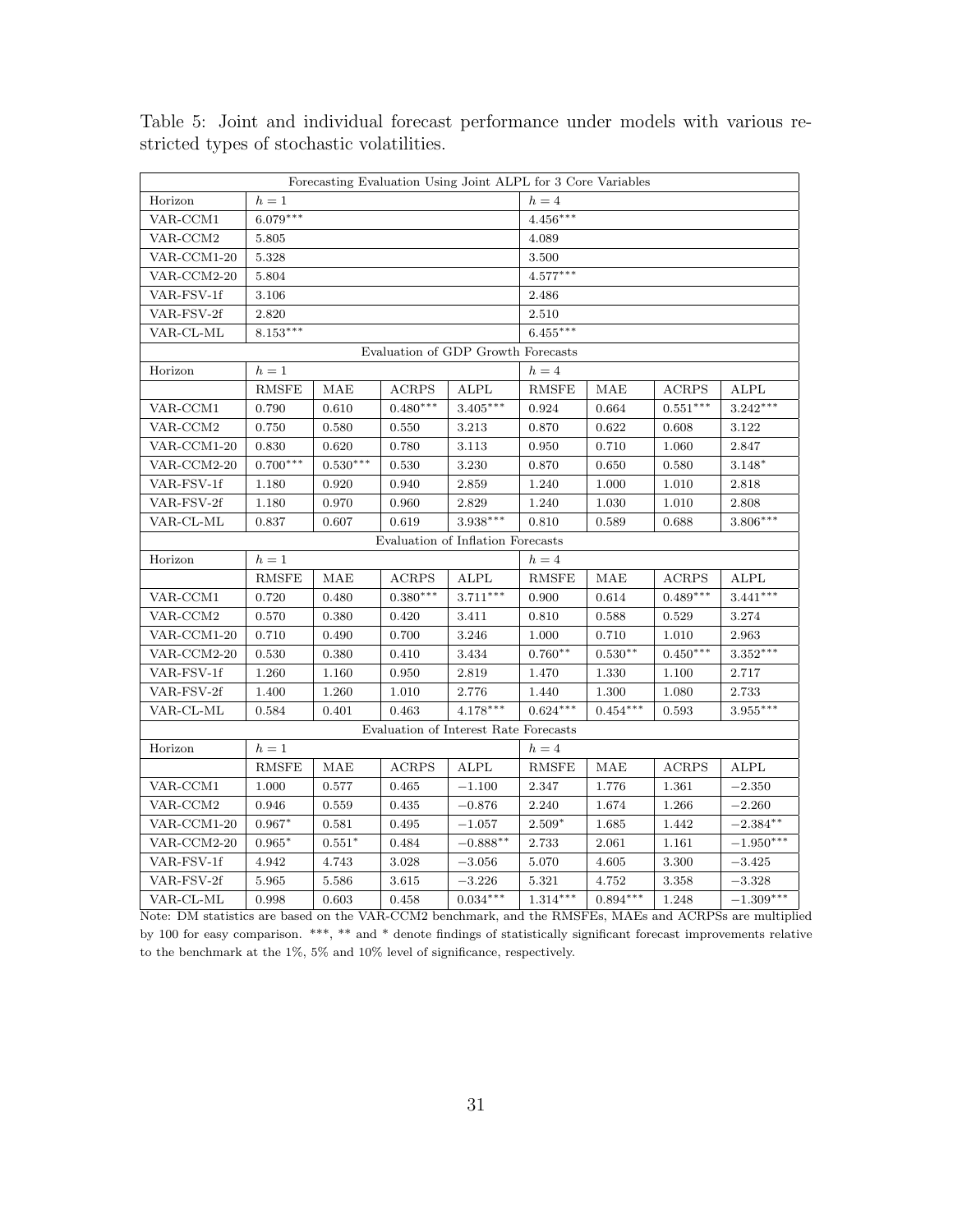### 5 Summary and Conclusions

Large VARs are emerging as a popular tool in modern macroeconomics. Adding multivariate stochastic volatility to them has emerged as one of the unresolved challenges in the field. It arises since it is not computationally practical to carry out Bayesian estimation in large VARs with multivariate stochastic volatility. Even if computation were possible, conventional approaches can be over-parameterized when working with large data sets leading to problems with over-fitting, imprecise estimation and the need for strong prior information. In this paper, we propose the use of composite likelihood methods for meeting this challenge. These involve averaging over many smaller models. In our context, we use many small VAR-SVs thus enabling computation to be feasible even in data sets involving hundreds of variables. By working with smaller models, concerns with over-parameterization and the need for careful prior elicitation are lessened. We explore these themes in the paper. In addition, we discuss the econometric theory of composite likelihood methods drawing on conventional asymptotic results as well as the literature on prediction pools. All in all, there are strong theoretical reasons for thinking composite likelihood methods may be an attractive way of adding stochastic volatility to large VARs.

The issue of how well composite likelihood methods work in practice is explored in our empirical work. Working with a large US quarterly macroeconomic data set involving 196 variables, we find encouraging results. When we use all 196 variables and compare the forecast performance of our composite likelihood methods against the main practical alternative (a large homoskedastic VAR with natural conjugate prior), we find strong evidence of the superiority of our methods. Clearly, stochastic volatility is an important feature of this data set and our VAR-CL-SV methods allow for this.

We also compare our methods to a range of existing methods which include stochastic volatility in various ways in data sets of various dimensions. In this comparison, our composite likelihood methods also come out well. With few exceptions, they produce the best forecasts and in some cases the improvements over alternative specifications is statistically significant. Overall, we conclude that the strategy of combining forecasts from many small models is computationally feasible even with large VARs and leads to forecast performance that is better than other computationally feasible approaches.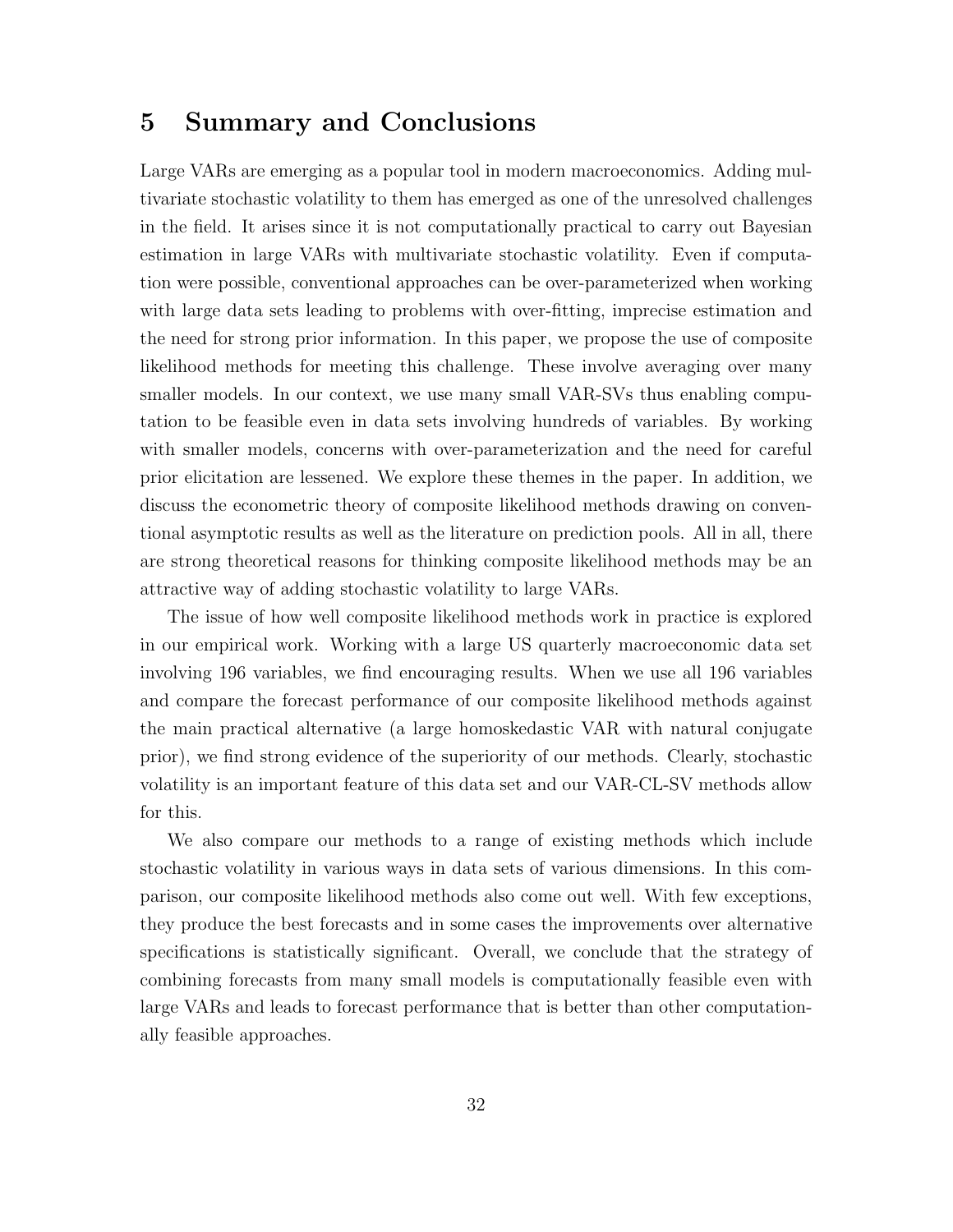## References

Banbura, M., Giannone, D. and Reichlin, L. (2010). Large Bayesian vector autoregressions. Journal of Applied Econometrics, 25, 71-92.

Banbura, M., Giannone, D. and Lenza, M. (2015). Conditional forecasts and scenario analysis with vector autoregressions for large cross-sections. International Journal of Forecasting, 31, pp.739-756.

Bernanke, B., Boivin, J. and Eliasz, P. (2005). Measuring monetary policy: A Factor augmented vector autoregressive (FAVAR) approach. Quarterly Journal of Economics, 120, 387-422.

Bloor, C. and Matheson, T. (2010). Analysing shock transmission in a data-rich environment: a large BVAR for New Zealand. Empirical Economics, 39, 537-558.

Canova, F. and Matthes, C. (2018). A composite likelihood approach for dynamic structural models. Manuscript available at: https://doi.org/10.21144/wp18-12.

Carriero, A., Clark, T. and Marcellino, M. (2016). Common drifting volatility in large Bayesian VARs. Journal of Business & Economic Statistics, 34, 375-390.

Carriero, A., Clark, T. and Marcellino, M. (2019a). Large Vector Autoregressions with stochastic volatility and flexible priors. Journal of Econometrics, forthcoming.

Carriero, A., Clark, T. and Marcellino, M. (2019b). Measuring uncertainty and its impact on the economy. Review of Economics and Statistics, forthcoming.

Carriero, A., Kapetanios, G. and Marcellino, M. (2010). Forecasting exchange rates with a large Bayesian VAR. International. Journal of Forecasting, 25, 400-417.

Chan, J. (2020). Large Bayesian VARs: A flexible Kronecker error covariance structure. Journal of Business & Economic Statistics, 38, 68-79.

Chan, J. and Eisenstat, E. (2018). Bayesian model comparison for time-varying parameter VARs with stochastic volatility. Journal of Applied Econometrics, 33, 509-532.

Chan, J. and Grant, A. (2016). On the observed-data Deviance Information Criterion for volatility modeling. Journal of Financial Econometrics, 14, 772-802.

Clark, T. (2011). Real-time density forecasts from BVARs with stochastic volatility. Journal of Business and Economic Statistics, 29, 327-341.

Creal, D. and Tsay, R. (2015). High dimensional dynamic stochastic copula models. Journal of Econometrics, 189, 335-345.

D'Agostino, A., Gambetti, L. and Giannone, D. (2013). Macroeconomic forecasting and structural change. Journal of Applied Econometrics, 28, 82-101.

Diebold, F. and Mariano, R. (1995). Comparing predictive accuracy. Journal of Business and Economic Statistics, 13, 253-263.

Durrett, R. (2010). Probability: Theory and Examples, Fourth Edition. Cambridge University Press, Cambridge.

Elliott, G., Gargano, A. and Timmermann, A. (2013). Complete subset regressions. Journal of Econometrics, 177, 357-373.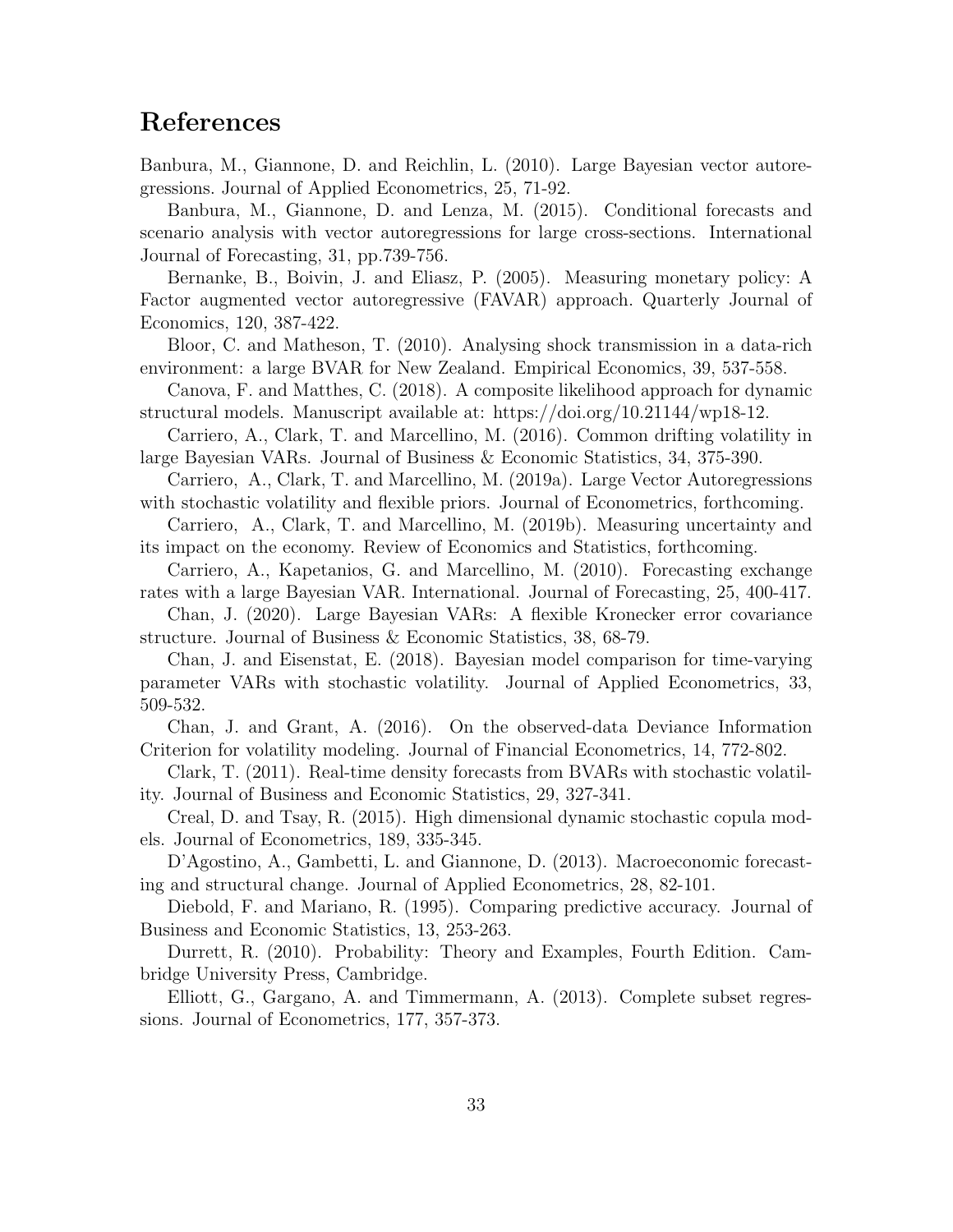Elliott, G., Gargano, A. and Timmermann, A. (2015). Complete subset regressions with large-dimensional sets of predictors. Journal of Economic Dynamics and Control, 54, 86-110.

Gefang, D. (2014). Bayesian doubly adaptive elastic-net Lasso for VAR shrinkage. International Journal of Forecasting, 30, 1-11.

Genest, C., Weerahandi, S., Zidek, J. (1984). Aggregating opinions through logarithmic pooling. Theory and Decision, 17, 61–70.

Genest, C., McConway, K. and Schervish, M. (1986). Characterization of externally Bayesian pooling operators. Annals of Statistics, 14, 487-501.

Geweke, J. and Amisano, G. (2011). Optimal prediction pools. Journal of Econometrics, 164, 130-141.

Giannone, D., Lenza, M., Momferatou, D. and Onorante, L. (2014.) Short-term inflation projections: a Bayesian vector autoregressive approach, International Journal of Forecasting, 30, 635-644.

Giannone, D., Lenza, M. and Primiceri, G. (2015). Prior selection for Vector Autoregressions, 97, 436-451.

Hall, S. and Mitchell, J. (2007). Combining density forecasts. International Journal of Forecasting, 23, 1-13.

Horn, R. and Johnson, C. (1991). Topics in Matrix Analysis. Cambridge University Press, Cambridge.

Jarociński, M. and Maćkowiak, B. (2017). Granger causal priority and choice of variables in vector autoregressions. Review of Economics and Statistics, 99, 319-329.

Kastner, G. (2019). Sparse Bayesian time-varying covariance estimation in many dimensions, Journal of Econometrics, 210, 98-115.

Kastner, G. and Huber, F. (2017). Sparse Bayesian vector autoregressions in huge dimensions. manuscript available at https://arxiv.org/abs/1704.03239.

Koop, G. (2013). Forecasting with medium and large Bayesian VARs. Journal of Applied Econometrics, 28, 177-203.

Koop, G. and Korobilis, D. (2016). Model uncertainty in panel vector autoregressive models. European Economic Review, 81, 115-131.

Koop, G., Leon-Gonzalez, R. and Strachan, R. (2009). On the evolution of the monetary policy transmission mechanism. Journal of Economic Dynamics and Control, 33, 997–1017.

Korobilis, D. (2013). VAR forecasting using Bayesian variable selection. Journal of Applied Econometrics, 28, 204-230.

Kroese, D., Taimre, T. and Botev, Z. (2011). Handbook of Monte Carlo Methods. John Wiley and Sons, New York.

McCracken, M. and Ng, S. (2016). FRED-MD: A monthly database for macroeconomic research. Journal of Business and Economic Statistics, 34, 574–589.

McCracken, M., Owyang, M. and Sekhposyan, T. (2016). Real-time forecasting with a large, mixed frequency Bayesian VAR, manuscript available at http://www.tateviksekhposyan.org/.